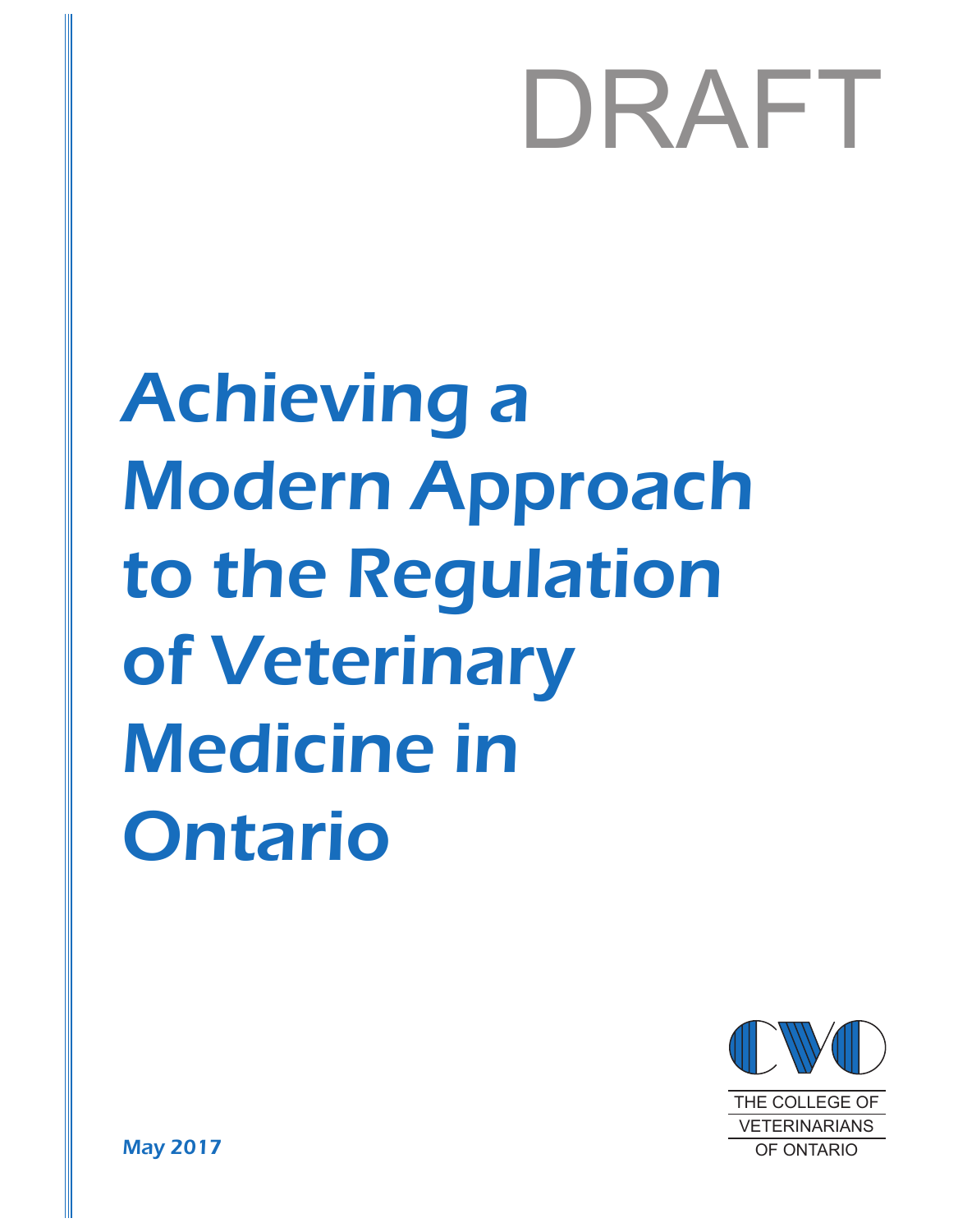# Table of **Contents**

| Structure - Statutory Committees and Panel Composition 14         |  |
|-------------------------------------------------------------------|--|
|                                                                   |  |
|                                                                   |  |
| Scope of Practice - Definition and Authorized Activities 17       |  |
|                                                                   |  |
|                                                                   |  |
| Quality Assurance - Mandatory Quality Assurance Program 26        |  |
|                                                                   |  |
|                                                                   |  |
| Investigations & Resolutions - Investigator Appointments  30      |  |
|                                                                   |  |
|                                                                   |  |
| Investigations & Resolutions - Publicizing Notices of Hearings 34 |  |
| Investigations & Resolutions - Expanded Public Register 35        |  |
| Administrative Amendments - Confidentiality & Immunity 36         |  |
| Administrative Amendments - Annual General Meetings 37            |  |
|                                                                   |  |
|                                                                   |  |
|                                                                   |  |
|                                                                   |  |
|                                                                   |  |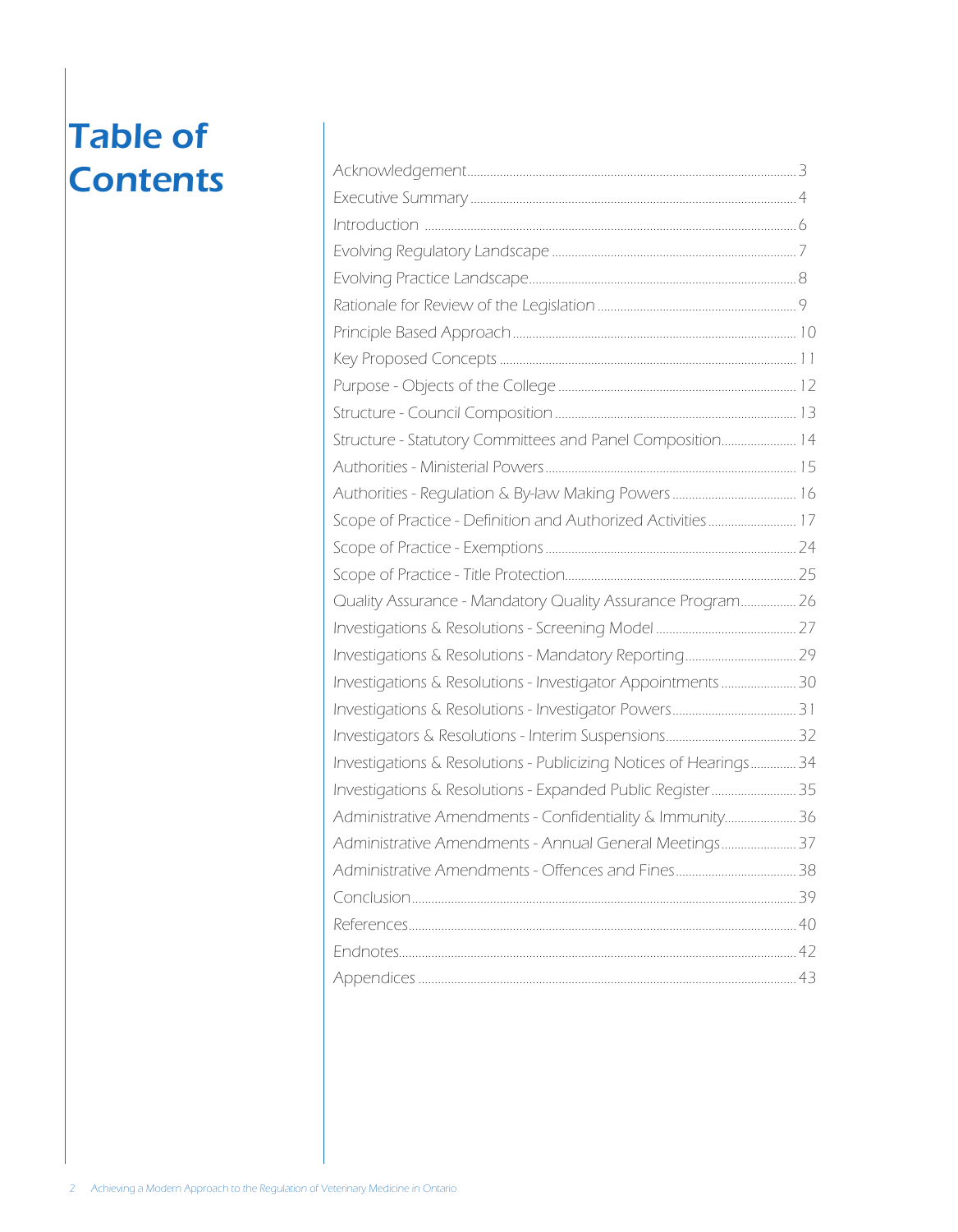# Acknowledgement

This document is a testament to the vision of Councils' of the College of Veterinarians of Ontario who, based on their understanding of the current practice environment and of public expectation for safe and accessible animal care, had the courage to position the profession for fundamental and historic change to the regulation of veterinary medicine in the public interest. This has been a four year journey with an unprecedented number of voices - veterinarians, veterinary technicians, animal owners, other animal care providers, and the public - influencing the outcome.

It is with pride that the profession advances this document as its next vision of the modern regulation of veterinary medicine in Ontario. The research, the data, the consultation, and the evidence on which these recommendations are based are unprecedented.

In particular, the College wishes to acknowledge the members of its four key working groups which guided the project.

| Oversight Advisory Group<br>Dr. Larry Caven (Chair)<br>Dr Marc Marin<br>Mr. Murray Hunt<br>Mr. Doug Raven<br>Dr. Liz Saul<br>Dr. Greg Worley | Scope of Practice<br>Dr. Marc Marin (Chair)<br>Dr. Christine Coghlan<br>Dr. Jennifer Day<br>Ms. Diane Freeman<br>Dr. Dorothy Geale<br>Dr. Irene Moore<br>Dr. Alison Moore<br>Ms. Andrea Steele<br>Ms. Elise Wickett |
|----------------------------------------------------------------------------------------------------------------------------------------------|---------------------------------------------------------------------------------------------------------------------------------------------------------------------------------------------------------------------|
| Investigations and Resolutions                                                                                                               | Quality Practice                                                                                                                                                                                                    |
| Dr. Steven Jacobs (Chair)                                                                                                                    | Dr. Patricia Lechten (Chair)                                                                                                                                                                                        |
| Dr. Glenn Armstrong                                                                                                                          | Dr. Maureen Anderson                                                                                                                                                                                                |
| Mr. Andrew Glenny                                                                                                                            | Dr. Nicole Colapinto                                                                                                                                                                                                |
| Ms. Katherine Hoffman                                                                                                                        | Dr. Tyrrel de Langley                                                                                                                                                                                               |
| Mr. Peter Laframboise                                                                                                                        | Ms. Claudia Newman                                                                                                                                                                                                  |
| Dr. Emma Turner                                                                                                                              | Dr. Ian Vallee                                                                                                                                                                                                      |
| Dr. Tim Zaharchuk                                                                                                                            | Ms. Sandra Winkelbauer                                                                                                                                                                                              |

The College Council of 2017 extends its gratitude to all who contributed to this final product. The greatest of beneficiaries of this work are those we serve – the animals and the public of Ontario.

> Marc Marin, DVM President CVO Council 2017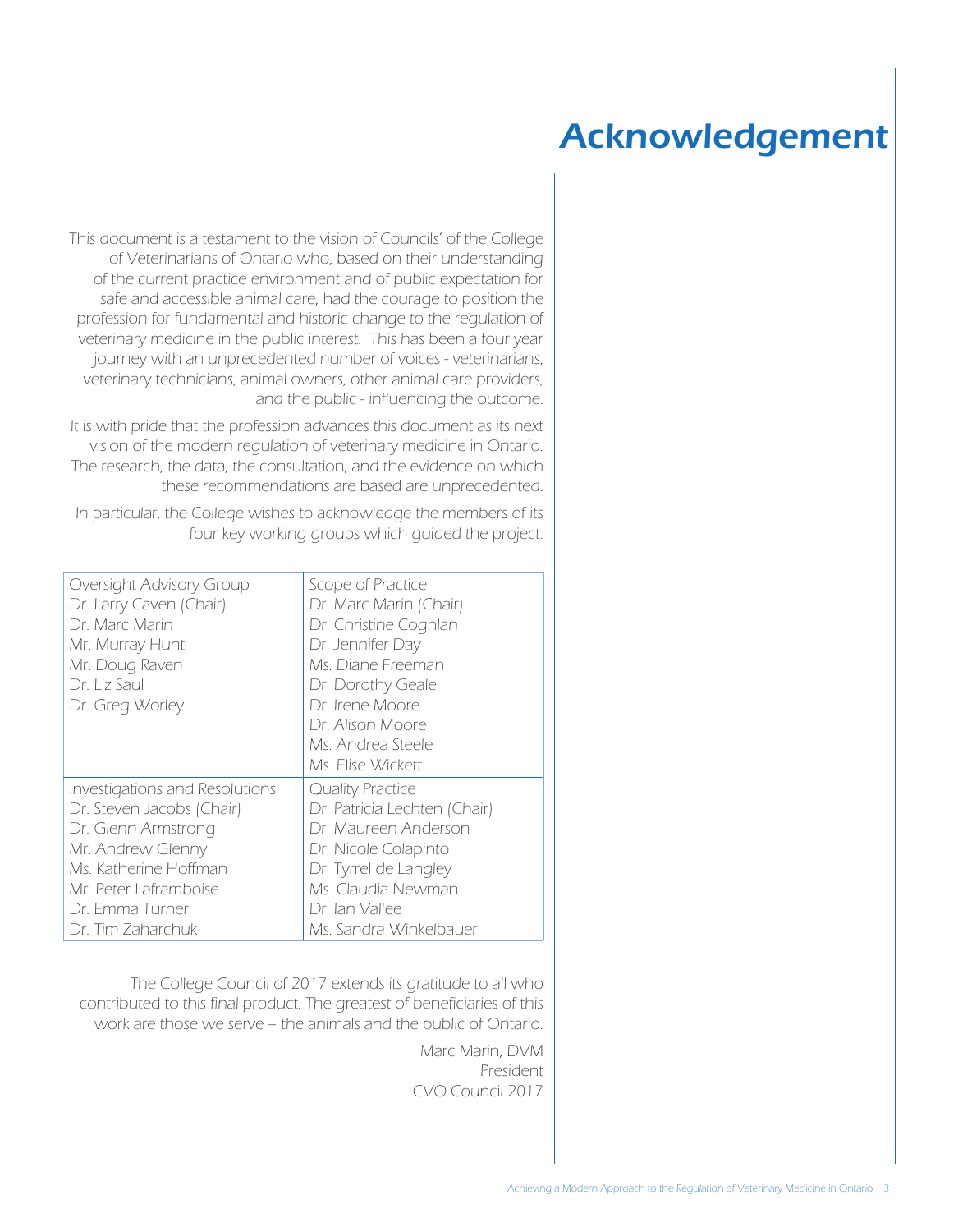# **Executive Summary**

The College of Veterinarians of Ontario is the regulatory body for veterinarians in the province of Ontario. Licensing over 4600 veterinarians, the College's mandate exists to manage risks in the practice of the profession and assure the public that a reliable system exists to establish and maintain safe, quality medical care for animals. Veterinary medicine has been regulated since 1877, recognizing the professions long standing public commitment to high standards in animal care, disease surveillance, and food safety.

In 2013, as part of its strategic planning process, the Council of the College quickly identified that the existing Veterinarians Act was becoming a barrier to good and sound regulatory practices. More specifically these issues include:

- the lack of efficiency and transparency of the complaints and discipline processes,
- a mismatch between the current exclusive scope of practice model and public expectation to have choices in selecting a provider for low risk animal health care activities, and
- a lack of focus on quality assurance mechanisms that manage risks in practice and support public protection.

As a result, and in keeping with its expected role in leadership on behalf of the public and within the profession, the Council set a strategic objective in 2014 to study and consider reforming its enabling legislation.

The Council based its review and its choices on a foundation of six guiding principles which included:

- Right Touch Regulation
- Agility
- Just Culture
- • Collaborative Self-Regulation
- Risk Mitigation
- Transparency

This paper presents the concepts for legislative reform, as proposed by Council after a robust and lengthy process of public consultations, of research, of accessing expert advice, and of deliberation. In particular, Council acknowledges the informed direction it received from its four working groups:

- Oversight Advisory,
- Scope of Practice,
- • Investigations and Resolutions, and
- **Quality Practice.**

The proposed concepts are meant to identify key areas for government's consideration in modernizing the existing Veterinarians Act and making recommendations for real and meaningful change to how veterinary medicine is regulated in Ontario.

The proposed concepts range from suggested administrative amendments through to fundamental revisions or additions. Comparators on what provisions currently exist and what is being proposed, are provided alongside the reasons for why the proposal is in the public interest. Key concepts recommended for change include: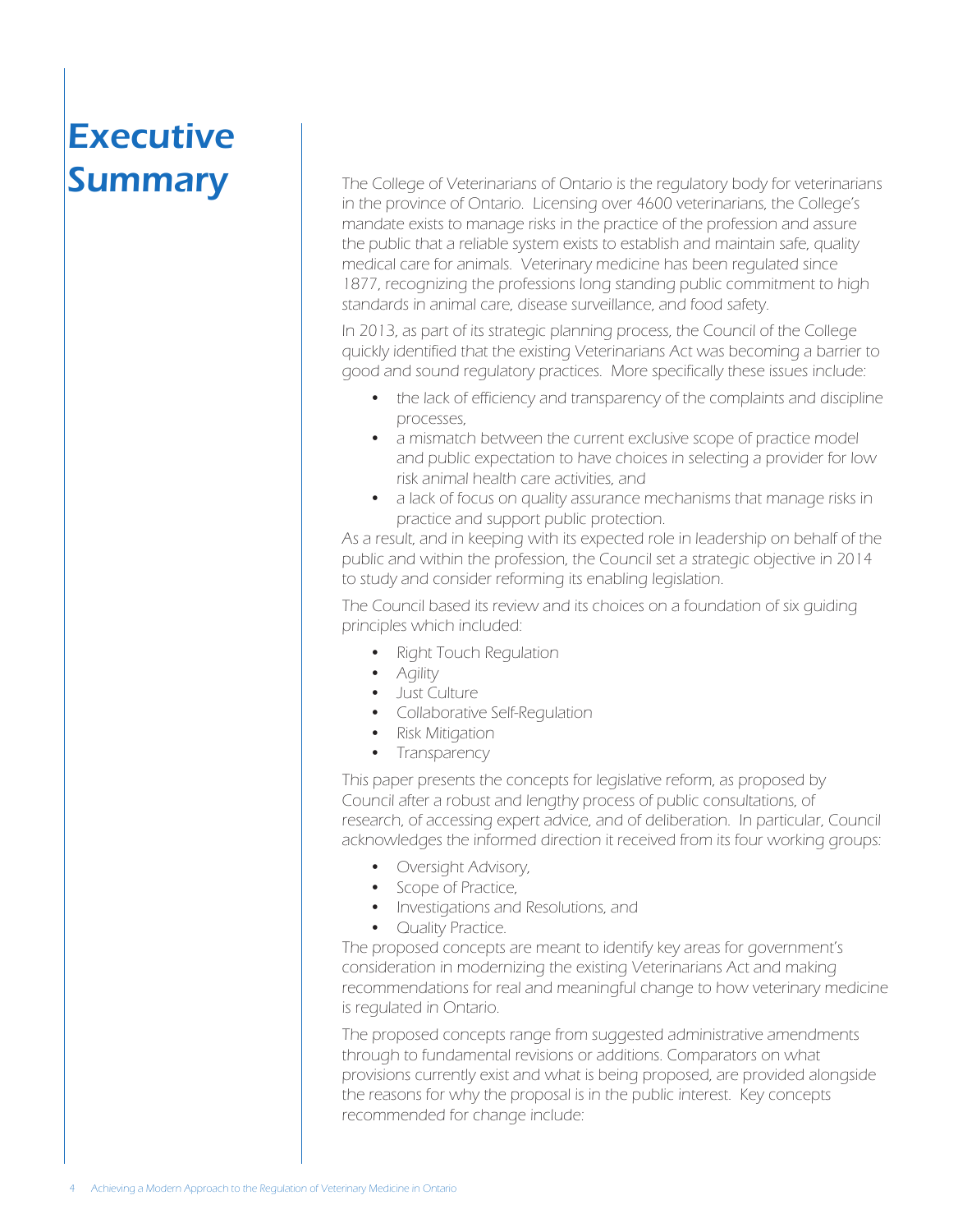- Clarifying and adding to the roles and purpose of the College
- Increasing public member representation on Council and committees
- Adding powers to the Minister's oversight of the College to increase its public accountability
- Redefining the scope of practice of veterinary medicine to ensure high risk medical activities are safely provided to animals
- Recognizing veterinary medicine as a system and acknowledging the skill set of veterinary technicians within the team
- Acknowledging that certain health care activities such as massage therapy, manual therapy, and other alternative options should be able to be directly accessed by animal owners rather than under the delegation of a veterinarian
- Introducing a more streamlined approach to managing investigations and their resolutions
- Introducing a mandatory quality assurance program for licenced members
- Introducing a mandatory reporting requirement for a veterinarian to report suspected incapacity of a colleague to the College
- Permitting interim suspensions and emergency investigations to take place swiftly in certain high risk circumstances
- Increasing the information provided about veterinarians on the public register including the posting of notices of a hearing, and
- Several administrative amendments to increase the College's ability to be agile and responsive to a changing practice and political environment

Fundamental to this proposal is a recognition that the delivery of animal care is within a system. Veterinary medicine is team-based, inclusive of veterinarians and veterinary technicians with auxiliaries providing support at the level of veterinary assistants or lay staff. Other providers, often highly skilled, offer health services to animals that may not require medical intervention or oversight.

The safe care of animals, and ensuring that veterinary medical procedures are managed with careful vigilance to safeguard great outcomes, is the College's primary business. Strengthening compliance with the scope of practice of veterinary medicine by being clearer about where harm lies, and that both veterinarians and veterinary technicians are accountable in that delivery, is imperative for the future. Further, professional regulation will work best when it is guided by professionalism and focused on the promotion of standards of competence and conduct, taking action where standards are breached, and through quality assurance mechanisms.

Modernization of the Veterinarians Act is essential to promote the profession with the best tools possible to protect animals and the public. The Council is pleased to present this document for full and open public consultation.

# Executive **Summary**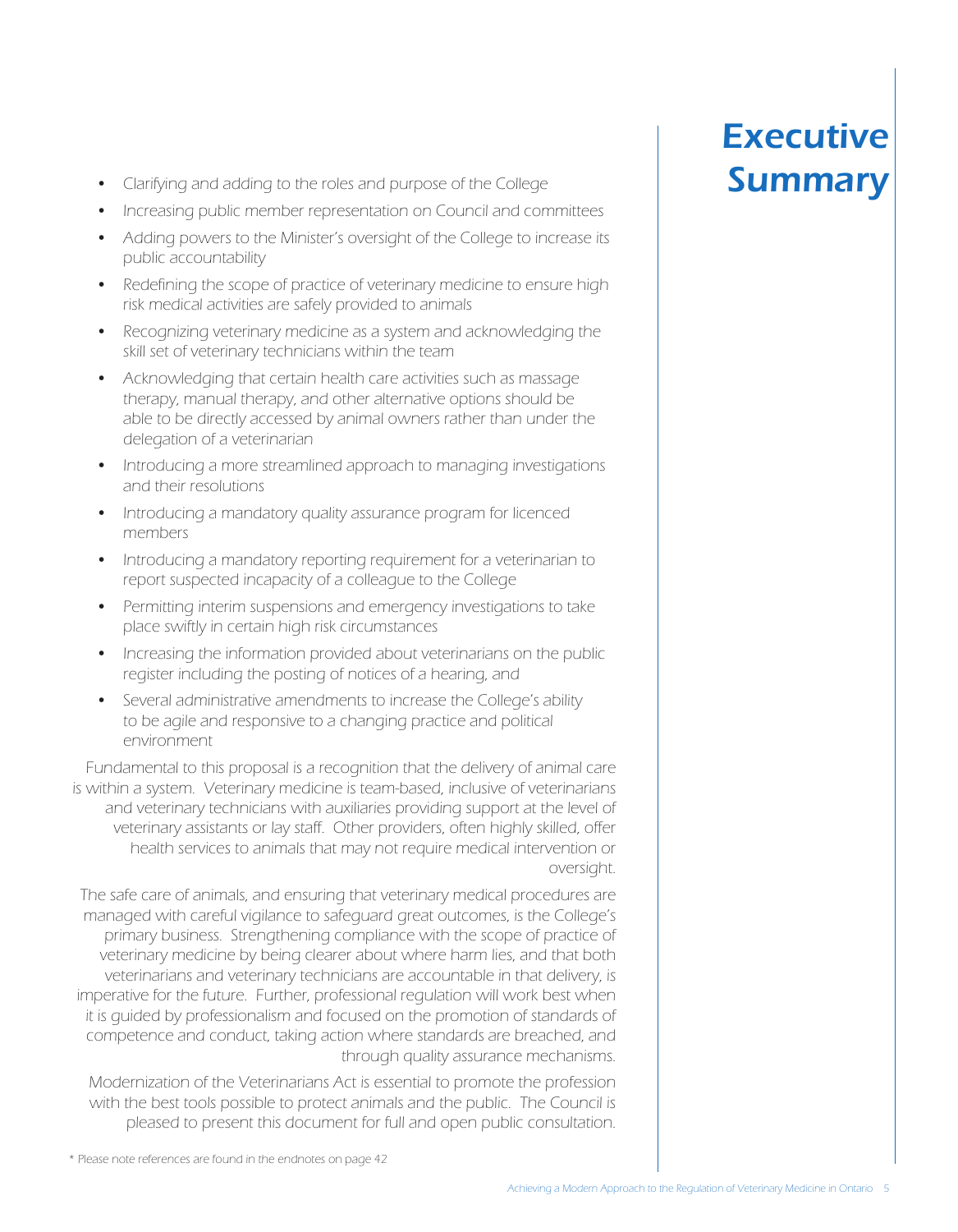### **INTRODUCTION**

#### Introduction

Regulation in veterinary medicine in Ontario has existed since 1877; veterinary medicine is one of the first professions to be recognized by government as important to public safety, and to greater societal interests. The Agriculture and Arts Act, as it was then known, formally established the social contract between veterinarians and the public. This has been a cornerstone to the profession's view of its obligations and professionalism ever since.

The Council is the governing body of the College of Veterinarians of Ontario and has, as its chief responsibility, oversight of the implementation and enforcement of the Veterinarians Act<sup>1</sup> and its enabling Regulation 10932 . Within this oversight is an obligation to continually evaluate the effectiveness of the Act in meeting current public expectations and good regulatory practices. It is Council's duty to raise to the attention of the Minister to whom it reports, regulatory changes that might better serve a public purpose and improve the practice of veterinary medicine and its safeguards.

While the Veterinarians Act exists to protect the public interest, it must also be crafted so as not to unduly control either public choice or the professional judgement of the veterinarian. In fact, professional regulation has been considered to work best when its focus is on professionalism, through the promotion of standards of competence and conduct, through the taking of actions where standards are breached, and through quality assurance mechanisms.

#### Current Context

The most recent legislation governing veterinary medicine in Ontario was promulgated in 1989. It was at this time that the government sought to separate the association (professional interest) and the regulatory functions (public interest) of the organization, while maintaining the existing model of self-regulation:

- • oversight of individual veterinarians,
- a defined exclusive scope of practice,
- accreditation of veterinary facilities,
- • establishment of professional standards and ethics, and
- a complaints and discipline process.

This model, at the time, was consistent with most other Canadian jurisdictions.

The Veterinarians Act has had at least two revisions since its inception – one to accommodate government interests in inter-provincial labor mobility, and another to introduce professional corporation accountabilities. Most other modernizing changes have occurred at the level of regulation. The last update to Regulation 1093 was in 2015.

Currently, the College licenses over 4,600 veterinarians and accredits over 2,300 facilities<sup>3</sup>. .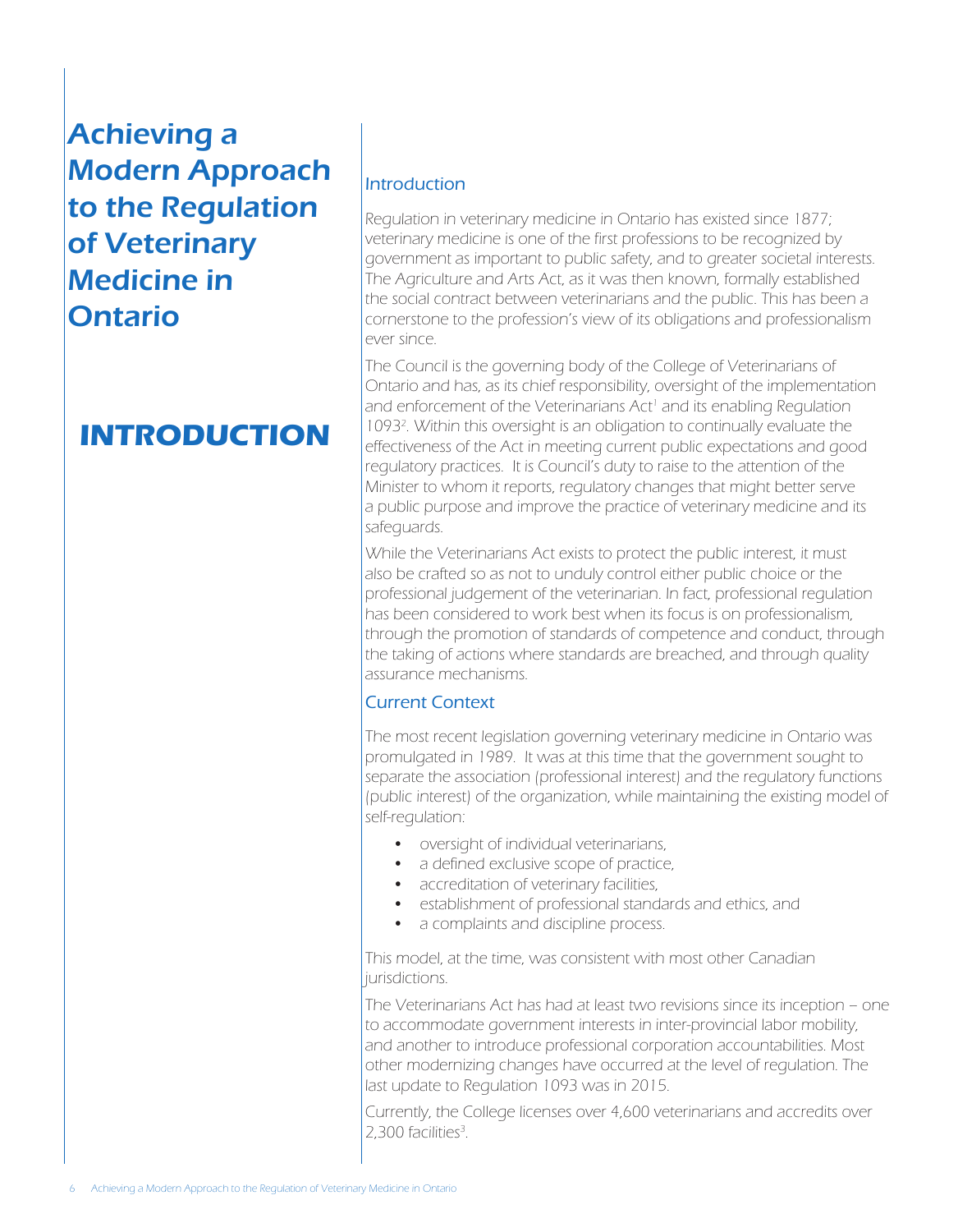#### Evolving Regulatory Landscape

Professional regulation, while in existence internationally since the late 1700's and in Canada since the 1860's, has experienced some of its greatest evolution and debate over the last 20 years. The United Kingdom and Australia have fundamentally altered their models to ensure greater public accountability and efficiency, with an aim to consolidate the functions of multiple regulators under one agency. Meta-regulation, or umbrella legislation, was also introduced in Ontario with the Regulated Health Professions Act (RHPA) in 1993 and the Fairness Commission under the Fair Access to Regulated Professions and Compulsory Trades Act in 2006. More specifically, however, all of these changes speak to several trends in occupational regulation:

- a decrease in exclusive scope of practice models, acknowledging team based care and public demand for direct access to lower risk services by practitioners of the public's choosing,
- an increase in mandatory quality assurance programs as continuing competence has clearly become a factor in assuring safe practice over time,
- an increased focus on public risk and harm and ensuring professional standards and programs are developed with these in mind,
- an increased emphasis on regulating the system, and not just the individual licensee, to ensure that risks are mitigated. In the case of veterinary medicine, this speaks to the regulation of veterinary technicians within the model to better ensure standards of animal care are met,
- an increased role of public members on Councils and Boards of Directors, demonstrating a strong balanced public voice in overall regulatory governance and decision making,
- an increasing preference for legislation that is less prescriptive; providing powers in regulation and bylaw that afford for greater nimbleness in change over time,
- an increase in the regulator's accountability to the public through government, and
- an increase in public expectation of the transparency of regulatory processes and the appropriate legislative tools to manage risk within the respective profession.

Achieving a Modern Approach to the Regulation of Veterinary Medicine in Ontario

# **EVOLVING REGULATORY LANDSCAPE**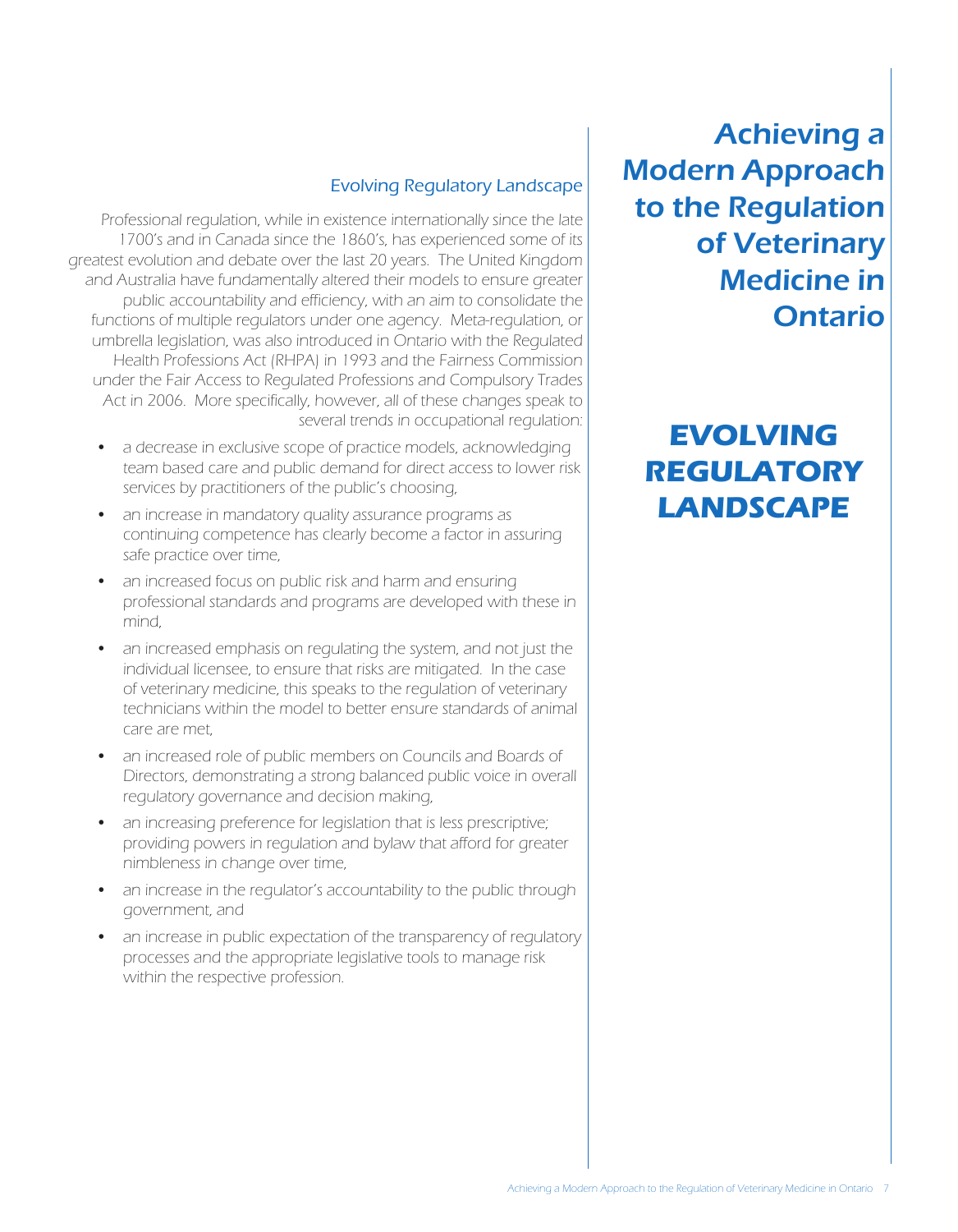**EVOLVING VETERINARY PRACTICE LANDSCAPE**

#### Evolving Veterinary Practice Landscape

Changes to the practice of veterinary medicine have, of course, also occurred. In the last 25 years some of the most influential shifts include:

- an increase in veterinarians practicing companion animal medicine,
- a decrease in veterinarians practicing in food animal medicine and/ or equine medicine,
- an increase in complementary and alternative veterinary medicine – animal chiropractic, animal rehabilitation, animal massage, animal homeopathy, etc.,
- an increase in trained veterinary technicians,
- the introduction of the Ontario Association of Veterinary Technicians (OAVT),
- a significant increase in the direct access by the public to all types of animal health and welfare information,
- an increase in public expectation of choice and access to preferred animal care options,
- an increase in societal concerns for animal welfare
- the emerging use, and now rapid development, of technology in animal medicine, and
- an increasing convergence of veterinary medicine and human medicine, with regard to public health (interestingly, this is where the profession began).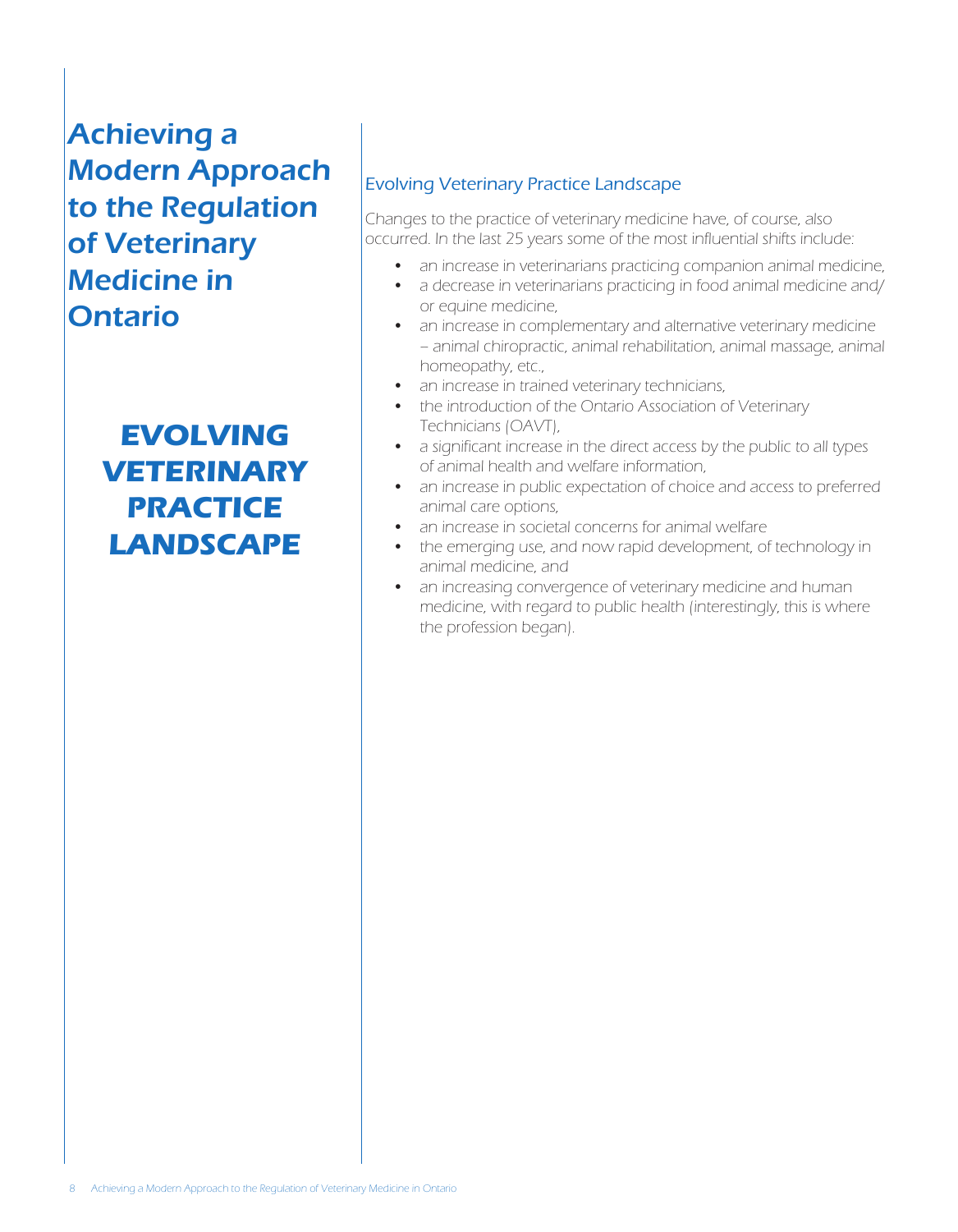### **RATIONALE FOR REVIEW OF THE LEGISLATION**

#### **Rationale**

During the consultation and research phase of the development of the College's Strategic Plan from 2014 to 2017, it became abundantly clear that the existing Veterinarians Act was neither current nor sufficiently robust to meet the public protection needs of modern and evolving veterinary medicine. Delays and inefficiencies in the complaints investigation process, lack of transparency of information relevant to the public in determining choices related to veterinary care, the absence of a mandatory quality assurance program, the increasing challenge in managing unlawful veterinary practice, and a real need to focus on potential risks and harm to animals within a regulatory scheme, compelled the College Council to proceed with studying the need for change.

In addition, the need to better consider the delivery of veterinary medicine as a system, rather than as a single provider, was evident. Veterinary technicians are now well-established within the delivery model in Ontario and the role of delegation and of accountability are increasingly at the forefront of patient outcomes.

Last but not least, public expectation and values are shifting the expectations of professional regulation. Nimbleness and responsiveness to changes in practice, ease of direct access and choice in provider, safe implementation of innovative approaches to diagnosis and treatment, and making rules only as needed and demonstrated by evidence, are clear messages to regulators across any profession.

As a result, this review has culminated in a series of recommended changes to the Veterinarians Act, which are intended to modernize its regulatory framework and allow a more responsive and effective approach to regulating veterinary medicine in Ontario.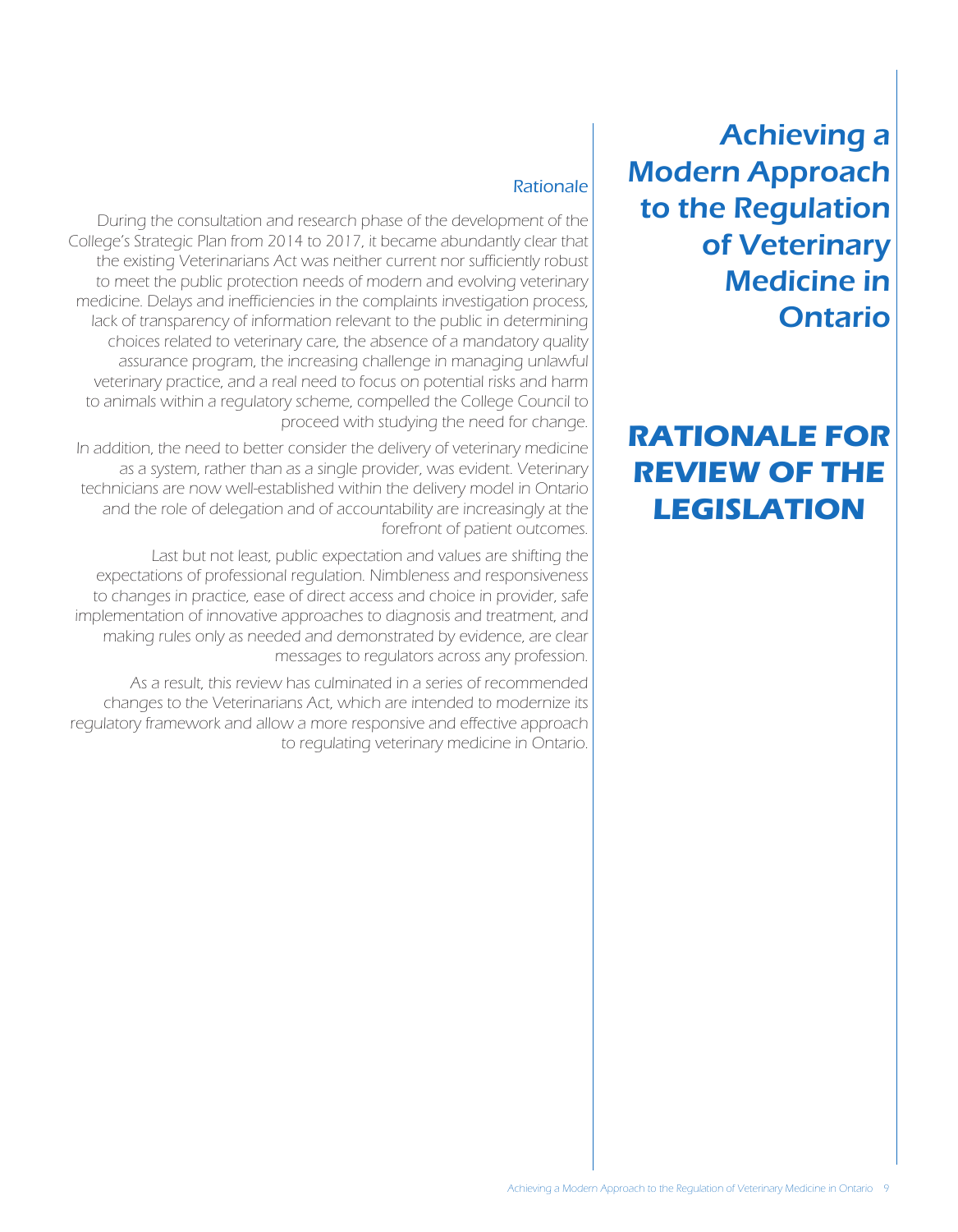### **PRINCIPLE BASED APPROACH**

#### Principle Based Approach

As a part of its legislative reform initiative, the College approved and adopted a number of key principles against which to analyze recommendations for change to the Veterinarians Act. These key principles provide criteria which ground the final recommendations made to government in the public interest.

- Principle 1: Right Touch Regulation<sup>4</sup>: Right touch regulation is a concept postulated by the then Council for Healthcare Regulatory Excellence (CHRE) in the UK, and at its core means utilizing the minimum regulatory approach required to achieve the desired result. The intent is to focus on identified and verified risks and to only implement regulatory solutions when necessary.
- Principle 2: Agility: Agility refers to the ability to look forward to anticipate change and to have the flexibility to refine regulatory responses over time.
- Principle 3: Just Culture<sup>5</sup>: A just culture proposes that discipline be tied to an individual's intent or behavioural choices rather than on the outcome of their actions. In promoting a just culture, the College accepts that mistakes will occur. The compliance aim is to consider both the individual and the system which gives rise to errors. The disciplinary process must clearly manage "at risk" and "reckless" behaviour where it exists, but more broadly seek to learn from incidents and errors and improve veterinary care overall.
- Principle 4: Collaborative self-regulation: Collaboration in self-regulation is demonstrated by an approach that views the public, veterinarians, veterinary technicians, government, and others involved in the safe delivery of veterinary medicine as partners in achieving quality practice outcomes.
- Principle 5: Risk Mitigation: In keeping with the right touch focus on risk identification, regulatory solutions must seek to mitigate risks in practice. College processes must support the measurement and evaluation of risk(s), and solutions which manage them effectively and responsibly.
- Principle 6: Transparency: The public needs access to appropriate information in order to trust that self-regulation works effectively. Transparency includes the provision of information to the public that enhances its ability to make decisions or hold the regulator accountable. Transparency, however, must balance public protection with fairness and privacy.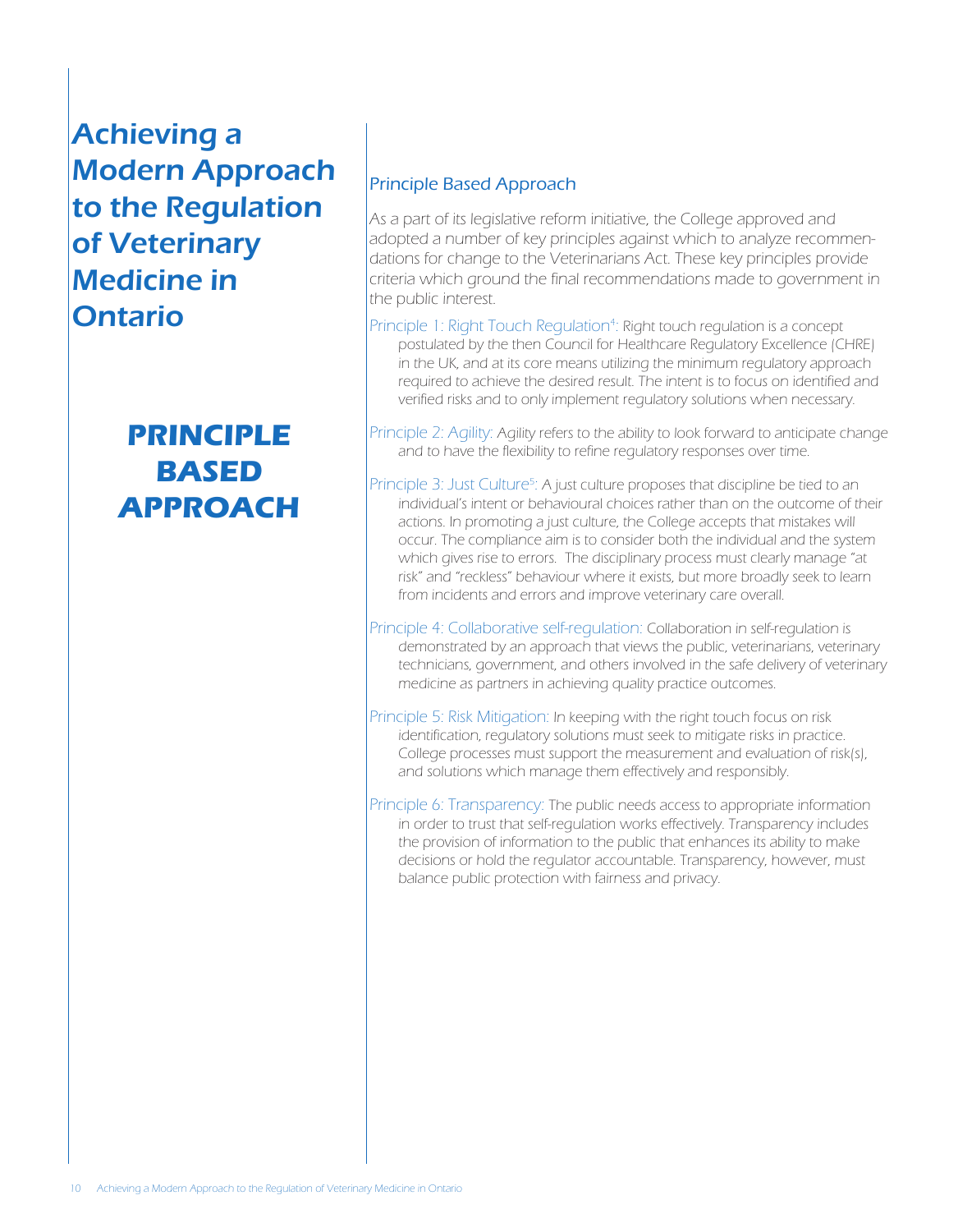### **KEY PROPOSED CONCEPTS**

#### Key Proposed Concepts

The final concepts being proposed to facilitate modernization of the Veterinarians Act are the result of a three-year period of intense study and deliberation by the College Council. In-depth research and benchmarking at the provincial, national, and international levels, consultation with content experts, legal counsel, and regulatory colleagues, and the examination of existing College data and experience has led to this important series of recommendations for regulatory change. (See Appendix B for methodology)

The proposed concepts are divided into two broad areas; modernizing the governance of the College (which includes the overarching purpose, structure, and authorities within the Act) and modernizing the regulation of the practice of veterinary medicine (which includes concepts related to scope of practice, quality assurance, investigations and resolutions, and administrative amendments).

It is important to note that there are several provisions in the Veterinarians Act, 1989 which remain relevant and appropriate, and where no amendments are proposed.

For a complete comparison of current provisions contrasted against the proposed concepts, inclusive of legislative references, please refer to Appendix A.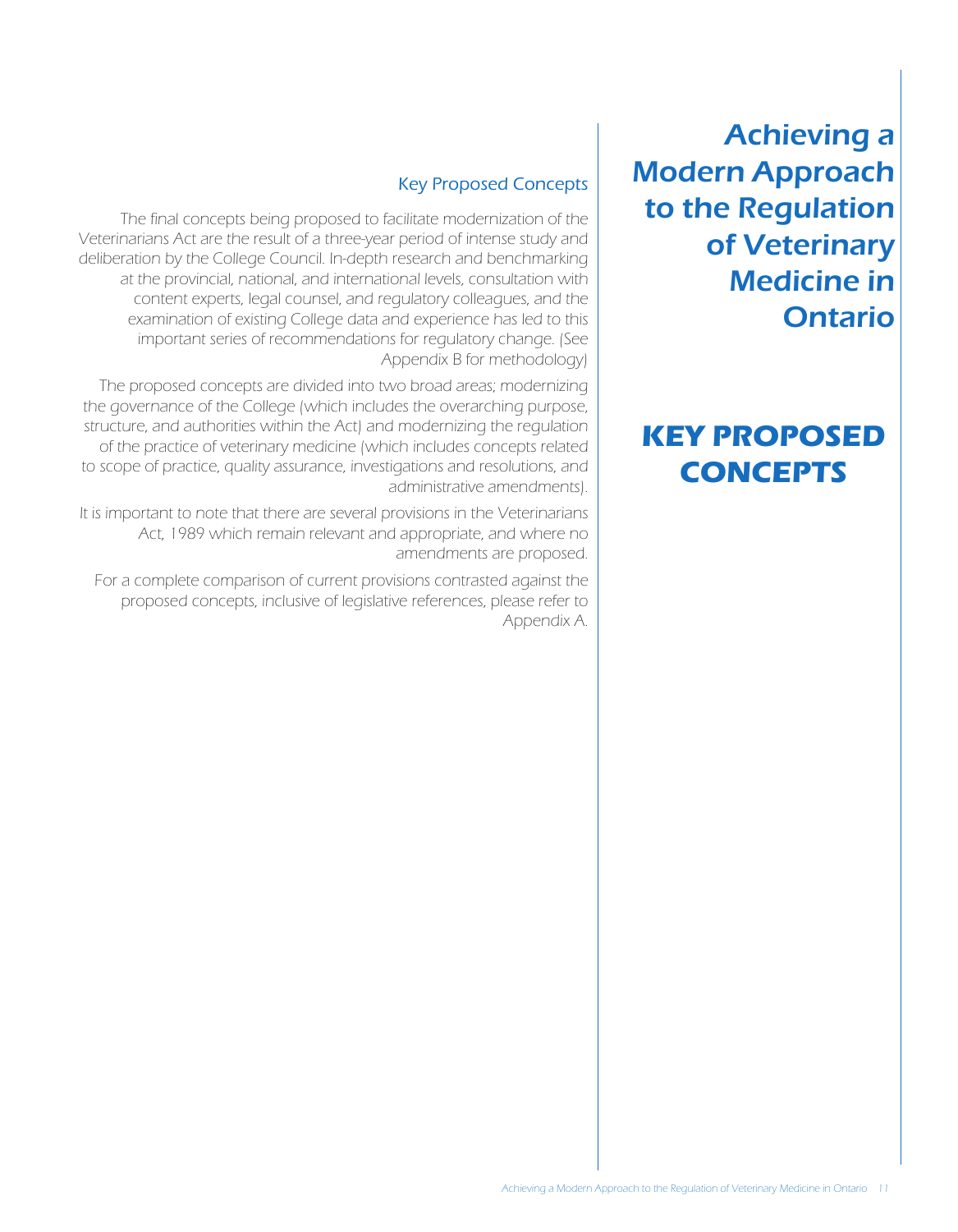# Modernizing the **Governance** of the College

### **PURPOSE**

### •Objects of the College•

#### Existing Provisions

The Veterinarians Act states that the principal object of the College is to "regulate the practice of veterinary medicine and to govern its members in accordance with this Act, the regulations and the by-laws in order that the public interest may be served and protected."

It further states that the College has the following additional objects:

- 1. To establish, maintain and develop standards of knowledge and skill among its members.
- 2. To establish, maintain and develop standards of qualification and standards of practice for the practice of veterinary medicine.
- 3. To establish, maintain and develop standards of professional ethics among its members.
- 4. To promote public awareness of the role of the College.
- 5. To perform such other duties and exercise such other powers as are imposed or conferred on the College under any Act.

#### What Change is Proposed?

While the current objects of the College included in the Veterinarians Act have held the College in good stead, it is proposed that the provision of the Act relating to the purposes of the College be updated to also include the following objects:

- 1. To develop, establish, and maintain programs to assure the quality of the practice of the profession.
- 2. To develop, establish, and maintain standards and programs to promote the ability of members to respond to changes in practice environments, advances in technology and other emerging issues.
- 3. To inspect and accredit veterinary facilities.
- 4. Any other objects relating to the practice of veterinary medicine that Council considers desirable.

#### Why is the College Considering Changes to this Concept?

The current College objects, despite existing authority in the Act, do not presently speak to the College's role in protecting the public interest in the inspection and accreditation of veterinary facilities. This needs to be explicitly and clearly stated. The object provisions also do not speak to ensuring the quality of the practice of the profession. A mandatory quality assurance program is being proposed (see page 26). To facilitate this work and acknowledge its importance to the reputation of veterinary medicine, as with other professions, a specific object is necessary. Further, the current objects are not sufficiently agile to account for new developments in veterinary medicine. The rationale for the inclusion of the last object, namely, "Any other objects relating to the practice of veterinary medicine that Council considers desirable" is that it allows for responsiveness, agility, and flexibility. Examples of such objects would include the College's current involvement with the antimicrobial resistance initiative federally, and its animal welfare agenda.

The proposed changes are recommended to ensure that the profession's regulatory authorities remain current and flexible, both now and in the future.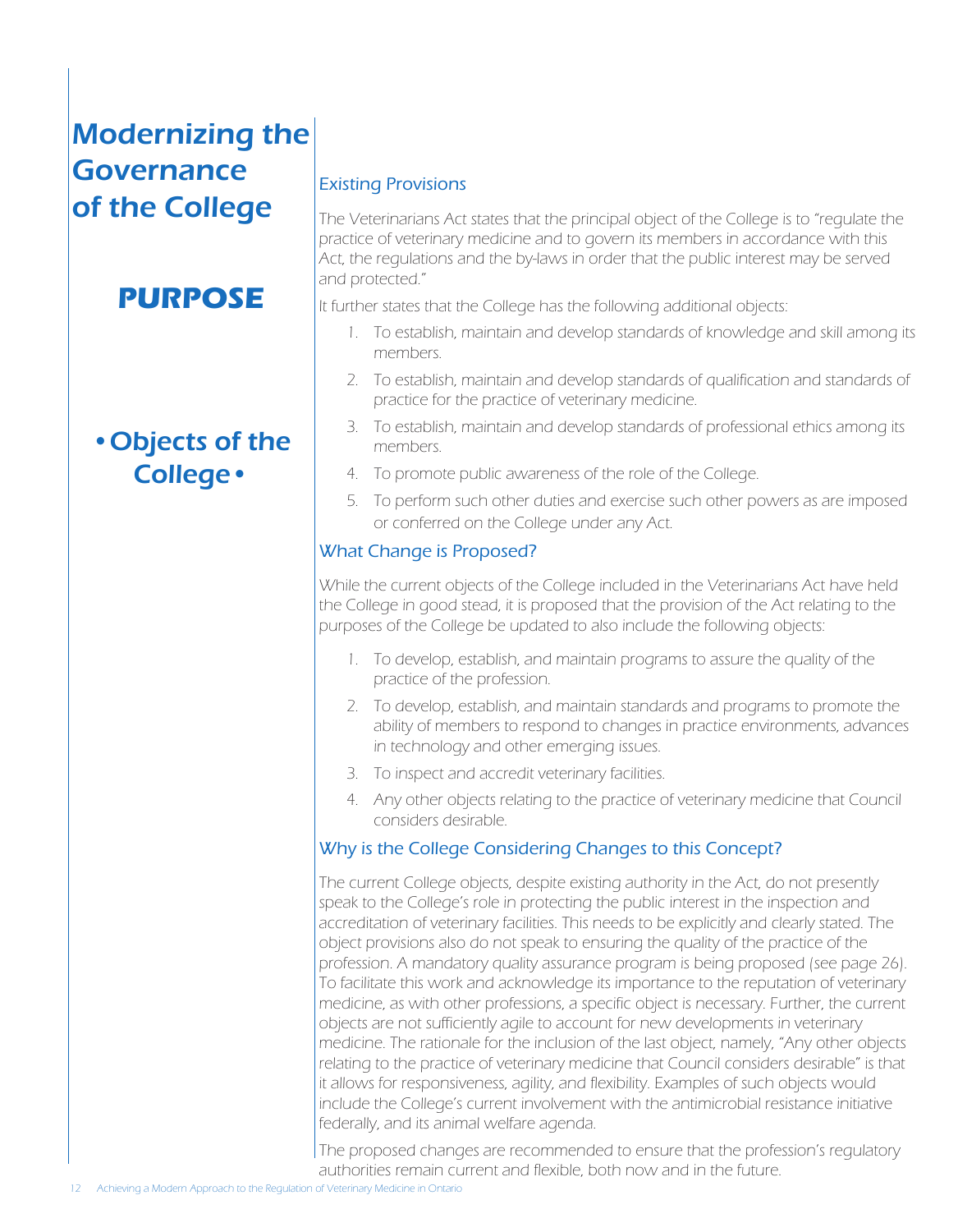#### Existing Provisions

The Veterinarians Act states that the Council shall be composed of:

- Between nine and fifteen elected members who are licensed veterinarians; and
- Between three and five persons who are not members of the governing body of a self-regulating licensing body under any other Act or licensed under the Veterinarians Act and who are appointed by the Lieutenant Governor in Council.

#### What Change is Proposed?

The following Council composition is proposed:

- Between ten and twelve elected members who are licensed veterinarians;
- Between seven and nine member appointed by government who meet the same requirements as noted above; and
- One member who is a licensed veterinarian and who holds a faculty position at the Ontario Veterinary College

#### Why is the College Considering Changes to this Concept?

There has been an international trend of increasing the ratio and the inclusion of public voices at a regulator's decision-making table and on panels of statutory committees. Presently, the College has five public members on a Council of eighteen.

The College has repeatedly encountered challenges in having sufficient public members available for panels and hearings, most specifically for Complaints Committee and Discipline Committee panels.

Further, too few public members increases the need for cross committee appointments which leads to increased conflicts of interest in member matters. Increasing the ratio of public members on Council would ensure that there are sufficient public members and that the perspective of the public is appropriately represented across all decision-making tables.

The proposed Council composition would reinforce public confidence by maintaining balanced and fair decision-making.

### Modernizing the Governance of the College

### **STRUCTURE**

### •Council Composition•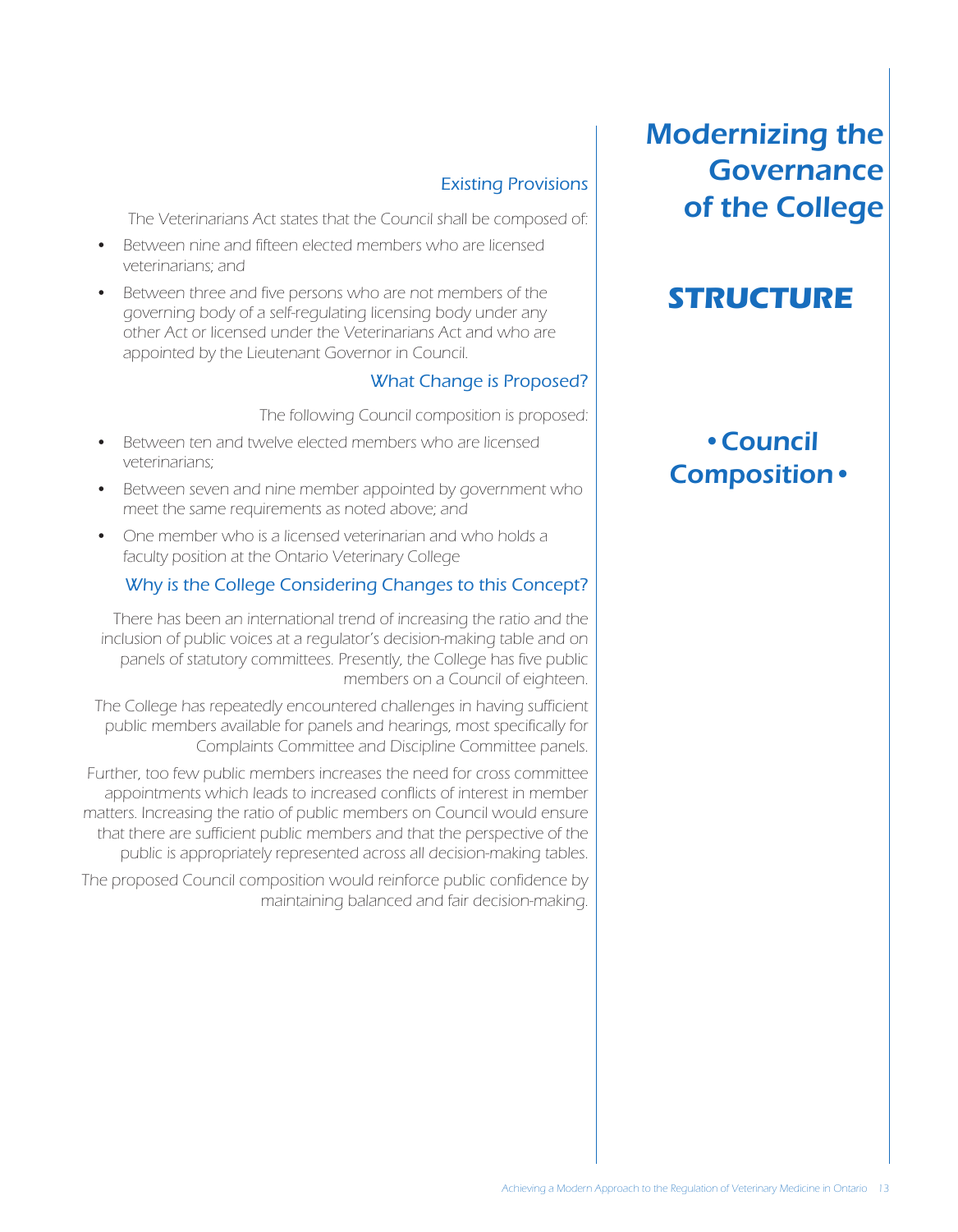# Modernizing the Governance of the College

### **STRUCTURE**

•Statutory **Committees** & Panel Composition•

#### Existing Provisions

The Veterinarians Act establishes the following committees:

- Executive Committee.
- Accreditation Committee.
- Registration Committee.
- Complaints Committee.
- Discipline Committee.

For the purpose of panel composition, the following provisions are in place:

- With respect to the Complaints Committee, a panel shall be composed of at least three members of the committee, at least one of whom is a person whom the Lieutenant Governor in Council has appointed to the Council, to consider and investigate a complaint.
- With respect to the Discipline Committee, a panel shall be composed of at least three members of the committee, at least one of whom is a person whom the Lieutenant Governor in Council has appointed as a member of the Council and at least one of whom is a person who is both a member of the College and a member of the Council.

#### What Change is Proposed?

The amendments to the statutory committees in the Act are that the Quality Assurance Committee be added as a new committee (see page 26) and the Investigations and Resolutions Committee replace the Complaints Committee as well as the Executive Committee's investigative role (see page 27).

For the purpose of panel compositions, the following changes are proposed:

- With respect to the Discipline Committee, a panel shall be composed of at least three and no more than five members of the committee, at least one of whom shall be a public member and at least one of the members of a panel shall be both a member of the College and a member of the Council.
- With respect to panel composition for any other relevant committee, each panel shall be composed of at least three members of the committee, at least one of whom shall be a public member.

#### Why is the College Considering Changes to this Concept?

The introduction of the Investigations and Resolutions Committee and the Quality Assurance Committee as statutory committees are necessary to match concepts that are outlined later in this document – the Mandatory Quality Assurance Program (see page 26) and the Screening Model (see page 27).

In terms of panel composition, the revisions assist with clarity and flexibility, expressly permitting panels to be composed of three to five individuals.

It is also proposed that committee composition, which is now included in the Act, be moved to bylaw to allow for enhanced agility. This authority has been added as a bylaw-making power (see Appendix C).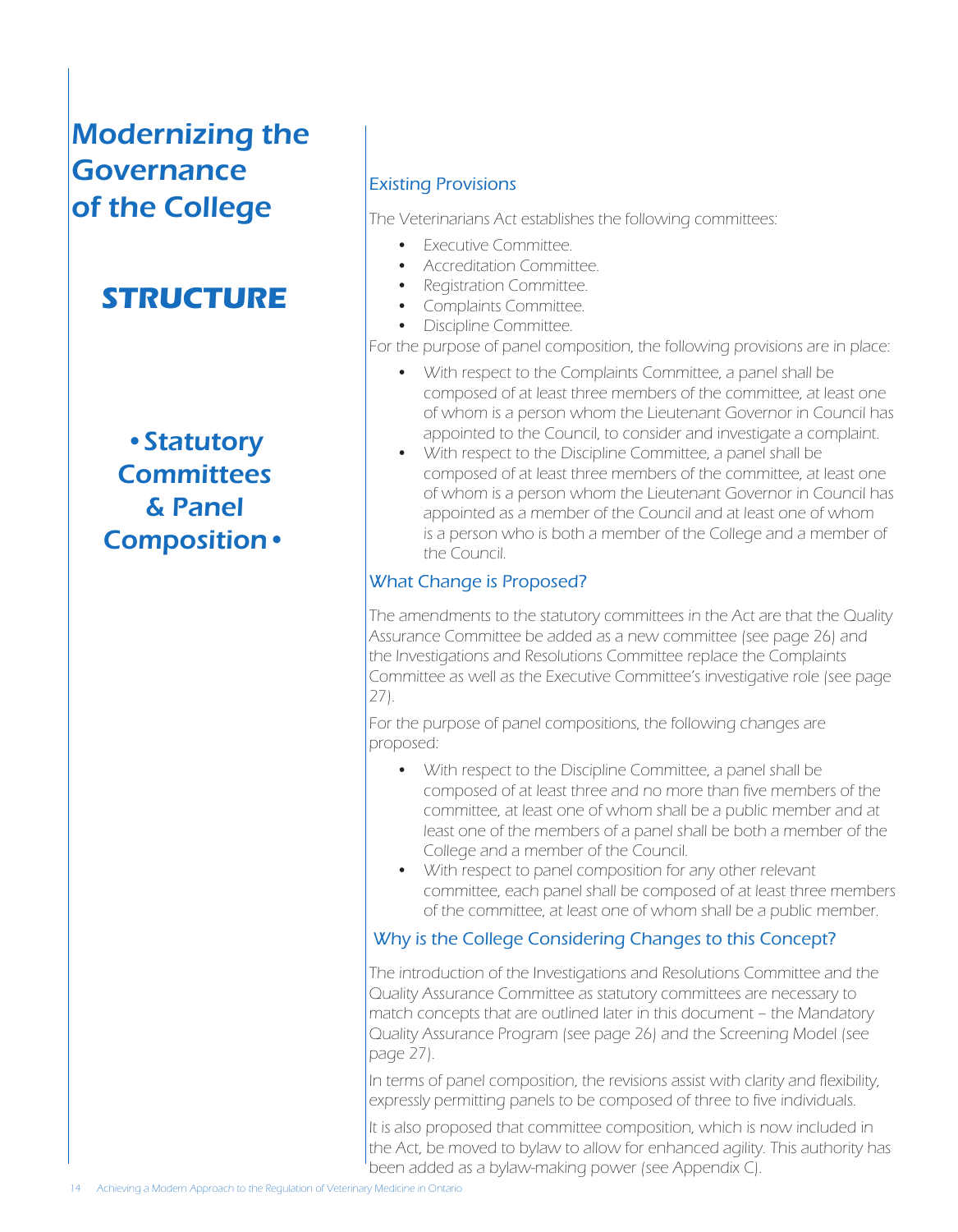#### Existing Provisions

The Veterinarians Act provides that the Minister's powers include the power to:

(a) review the activities of the Council;

(b) request the Council to undertake activities that, in the opinion of the Minister, are necessary and advisable to carry out the intent of this Act;

(c) advise the Council with respect to the implementation of this Act and the regulations and with respect to the methods used or proposed to be used by the Council to implement policies and to enforce its regulations and procedures;

(d) request the Council to make, amend or revoke regulations respecting any matter under section 7 or the standards for veterinary facilities established under section 8

#### What Change is Proposed?

It is proposed that the updated provision of the Act relating to Ministerial powers include the following additional powers:

- The Minister (namely, the Minister of Agriculture, Food and Rural Affairs) may review and/or investigate the affairs or management of the College and audit its books.
- Consultation with the Minister and the Minister of Advanced Education and Skills Development is required before the Council establishes or amends the academic qualifications of applicants for licensure.
- The Minister may pay the College for expenses incurred in complying with a requirement under a provision related to the Powers of the Minister.
- The Lieutenant Governor in Council would have the ability to appoint a person as a College Supervisor, on the recommendation of the Minister, where the Minister considers it appropriate or necessary, with factors to be considered specified, notice provided, and written submissions by the College allowed. Unless the appointment provides otherwise, a College Supervisor has the exclusive right to exercise all the powers of a Council and every person employed, retained or appointed for the purposes of the administration of this Act. The Lieutenant Governor in Council may specify the powers and duties of a College Supervisor and the terms and conditions governing those powers and duties.

#### Why is the College Considering Changes to this Concept?

Strengthening Ministerial powers is a trend across government that the College supports. Increasing the powers of the Minister publicly demonstrates the College's accountability, bolsters oversight of the College, and ensures improved public protection, as needed.

Checks and balances, such as the Minister's ability to appoint a supervisor, assist the College, its Council, and its staff to remain focused on its central mission. The College welcomes this level of accountability.

### Modernizing the Governance of the College

### **AUTHORITIES**

### •Ministerial Powers•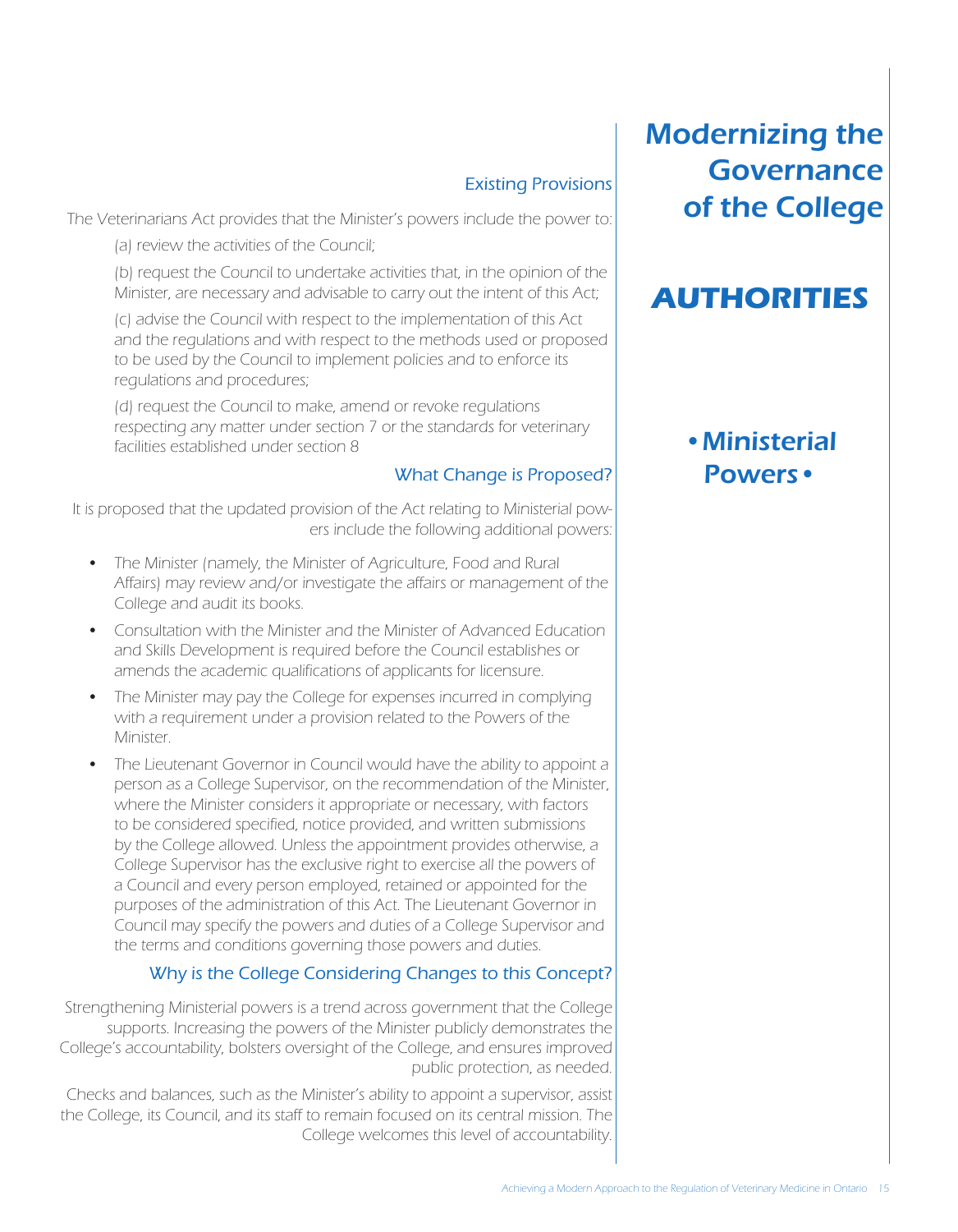# Modernizing the **Governance** of the College

### **AUTHORITIES**

•Regulation & By-law Making Powers•

#### Existing Provisions

The regulation and bylaw making provisions in the Act are lengthy and are not listed here. For the comprehensive list of the current provisions, please see Appendix C.

#### What is Proposed?

The proposed list of regulation and bylaw making powers is also lengthy and includes new proposed regulation-making powers, new proposed bylaw making powers, amended bylaw-making powers, regulationmaking powers to be repealed, bylaw-making powers to be repealed, and provisions that are proposed to be moved from regulation-making powers to bylaw-making powers. For a full list of the proposed provision, please see Appendix C.

#### Why is the College Considering Changes to this Concept?

The proposed regulation and by-law making powers are the result of an extensive and detailed review of other pieces of legislation and the College's own legislation.

The proposed amendments have endeavoured to include authorities at the most appropriate place to promote agility measured by necessary accountability and government oversight. These changes to the regulation and bylaw making powers are proposed to ensure that the College's powers remain as current as possible.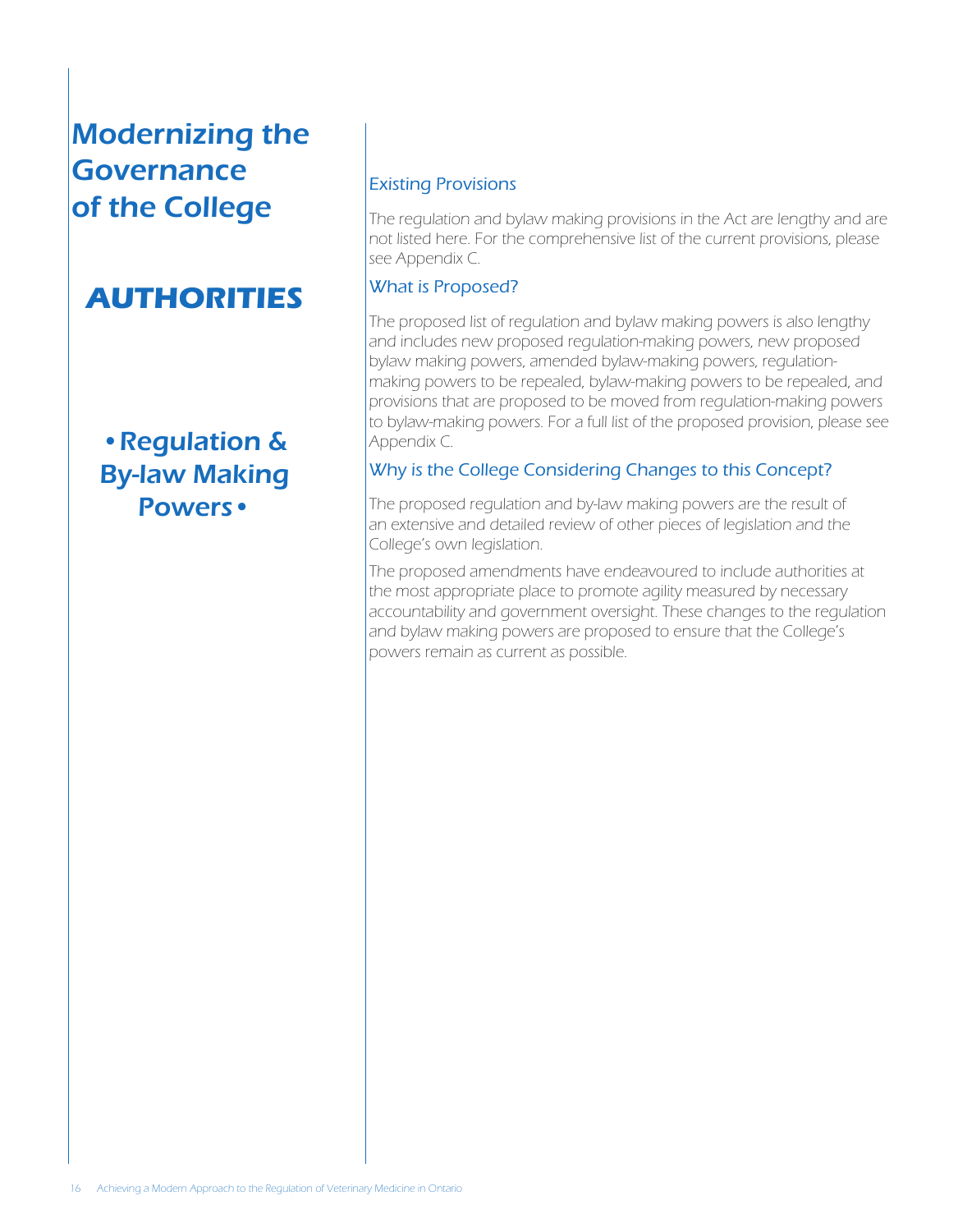# **SCOPE OF PRACTICE**

•Definition and Authorized Activities•

#### Existing Provisions

The Veterinarians Act states that the practice of veterinary medicine "includes the practice of dentistry, obstetrics including ova and embryo transfer, and surgery, in relation to an animal other than a human being."

The current Veterinarians Act is an exclusive scope of practice model of regulation wherein no one other than a veterinarian may practice veterinary medicine unless under the delegation and supervision of a veterinarian.

#### What Change is Proposed?

The proposed scope of practice model offers a clearer definition of what veterinary medicine is, and definitively lays out risks related to veterinary activities. The proposed model protects activities that pose the greatest risk of harm to animals. Activities that do not fall within these defined authorized activities are in the public domain. What this means is that only a veterinarian can perform the activities authorized by the Act unless they are delegated by the veterinarian, or specifically listed as an authorized subset or as an exemption. All high-risk activities related to animal medical care are under the authority of a veterinarian, and compliance by all others is expected.

Where the animal health services do not include a legislated, authorized activity, an individual can provide those services to the public without veterinary oversight. The proposed model is intended to assist with clarity for the veterinary profession, other animal service providers, the public, and the courts in determining whether an individual has violated the Act related to unauthorized practice.

In addition, the model acknowledges veterinary medicine as a system that includes defined areas of co-accountability between a veterinarian and a veterinary technician. This model intends to license both veterinarians and veterinary technicians under one piece of legislation.

#### **Definition**

The practice of veterinary medicine is the assessment of the physiological or behavioural status of an animal or group of animals and the diagnosis, treatment, prevention, and/or control of any condition, disease, disorder or dysfunction.

This definition is intended to describe what the profession does in a general way. It is not protected, in the sense that it does not prevent others from performing the same activities.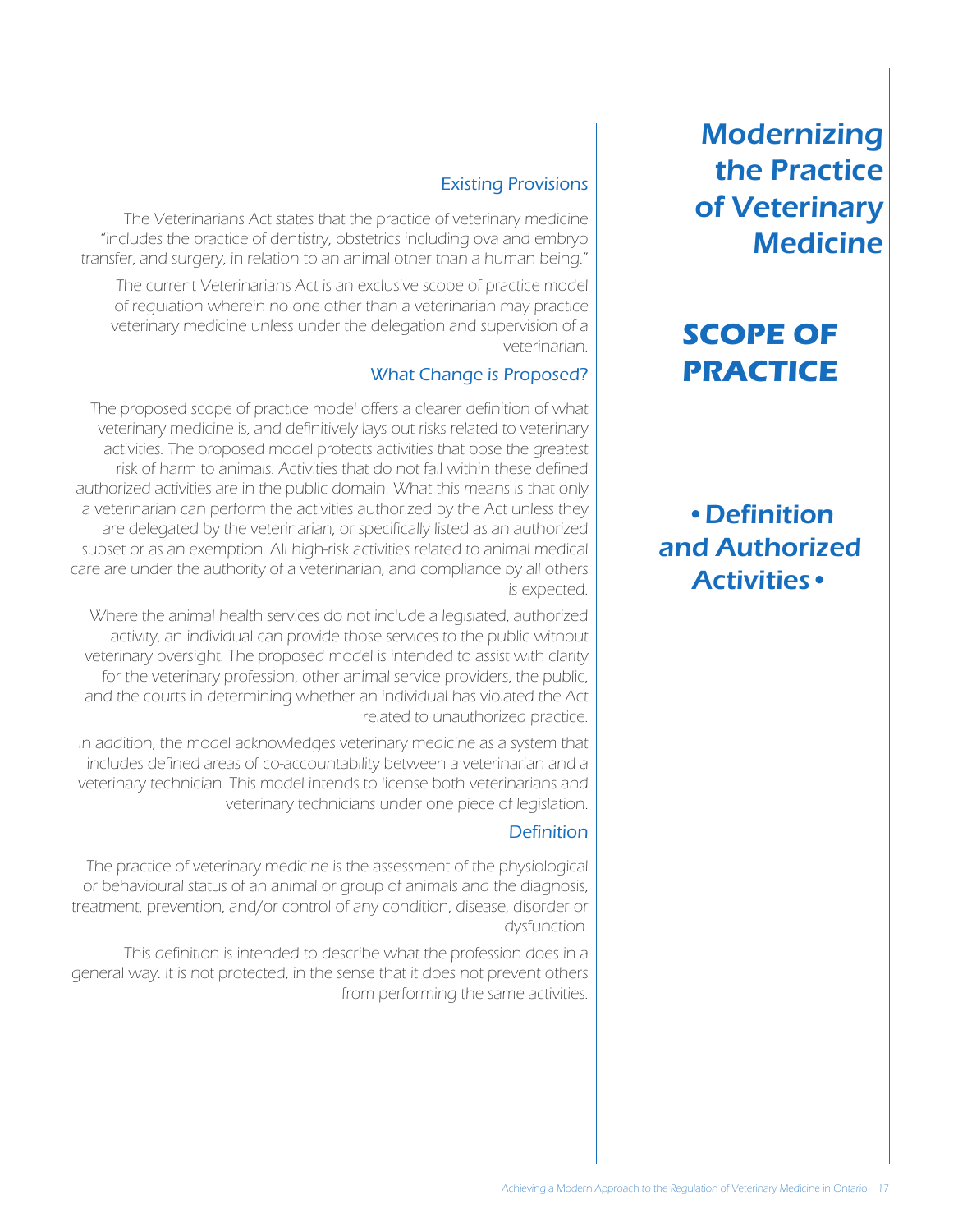# **SCOPE OF PRACTICE**

•Definition and Authorized Activities•

#### Authorized Activities

The following is a list of proposed activities which would be legislatively authorized to veterinarians; this means that only a veterinarian can perform these activities independently, or delegate them to someone (regulated or unregulated) who is not authorized but is deemed competent by the veterinarian to perform them, as long as delegation is not prohibited. Under delegation, the veterinarian remains responsible for the supervision and outcome of the activity.

The list of authorized activities includes:

- 1. Making or communicating a diagnosis identifying a disease, disorder, dysfunction or condition as the cause of an animal's signs and presentation
- 2. Performing a medical assessment to determine the fitness for purpose or soundness of an animal, or group of animals, on which it is reasonably foreseeable that a person or organization will rely on the assessment.
- 3. Ordering laboratory tests on an animal or on specimens taken from an animal.
- 4. Prescribing, compounding, dispensing, or selling a drug
- 5. Performing a procedure on tissue below the dermis
- 6. Performing a procedure below the surface of a mucous membrane
- 7. Performing a procedure on or below the surfaces of the teeth, including the scaling of teeth and occlusal equilibration
- 8. Performing a procedure on or below the surface of the cornea
- 9. Setting, immobilizing, or casting a fracture of a bone or a dislocation of a joint or a severed tendon
- 10. Administering a substance by injection or inhalation, or monitoring of such
- 11. Moving the joints of the spine beyond the animal's usual physiological range of motion using a fast, low amplitude thrust
- 12. Putting an instrument, arm, hand, or finger, i. beyond the external ear canal,
	- ii. beyond the point in the nasal passages where they normally narrow,
	- iii. beyond the larynx,
	- iv. beyond the opening of the urethra,
	- v. beyond the labia majora,
	- vi. beyond the anus or cloaca, or
	- vii. into any other natural or artificial opening into the body
- 13. Applying or ordering the application of a form of energy prescribed by the regulations under this Act
- 14. Performing upon an animal any manual procedure for the diagnosis and/or treatment of pregnancy, sterility, or infertility
- 15. Performing allergy testing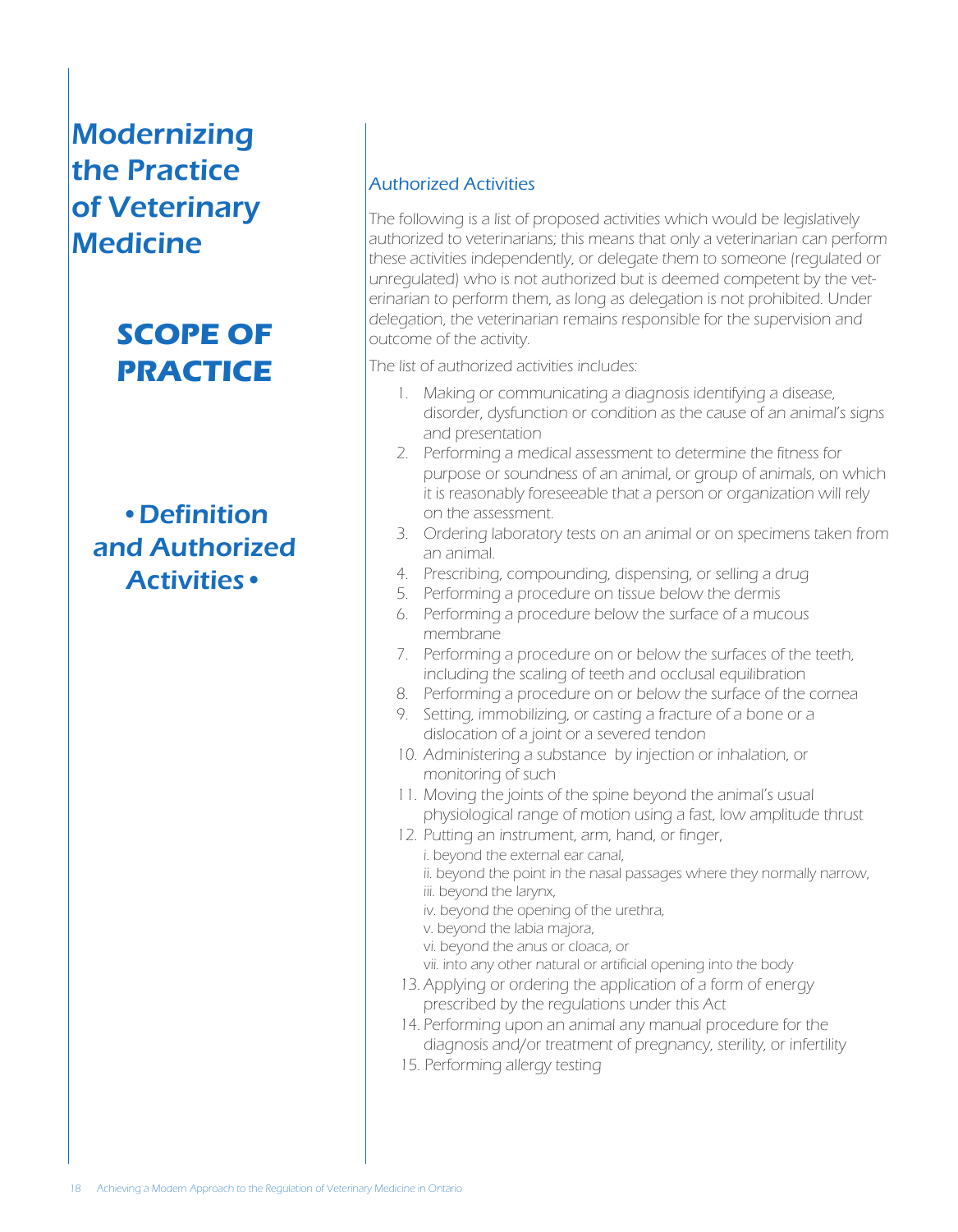#### There will be restrictions in regulation that do not permit the delegation of the following activities:

- Making a diagnosis identifying a disease, disorder, dysfunction or condition as the cause of an animal's signs and presentation
- Performing a medical assessment to determine the fitness for purpose or soundness of an animal, or group of animals, on which it is reasonably foreseeable that a person or organization will rely on the assessment
- Ordering laboratory tests on an animal or on specimens taken from an animal
- Prescribing a drug
- Setting a fracture of a bone or dislocation of a joint or setting, immobilizing, or casting a severed tendon
- Moving the joints of the spine beyond the animal's usual physiological range of motion using a fast, low amplitude thrust
- Ordering the application of a form of energy prescribed by the regulations under this Act
- Performing upon an animal any manual procedure for the diagnosis of pregnancy, sterility, or infertility

#### Subset of Activities Authorized to Veterinary Technicians

Veterinary technicians are, for this purpose, defined as individuals who have graduated from an accredited academic program and meet an established level of competence, which both veterinarians and the public can have confidence in. Veterinary technicians, in this model, are licensed professionals, who are permitted a higher level of responsibility with a reduced need for delegation and supervision in specifically named circumstances.

The following is a list of subsets of authorized activities (alongside the authorized activities that they fall under) that veterinary technicians are authorized to perform, either under an order<sup>6</sup> from a veterinarian, or by initiation7 .

This subset of authorized activities recognizes the credentialed skill set of veterinary technicians and promotes collaborative teamwork and coaccountability with a veterinarian, in keeping with client consent and responsible supervision, and independence, where defined in law.

**Modernizing** the Practice of Veterinary **Medicine** 

# **SCOPE OF PRACTICE**

•Definition and Authorized Activities•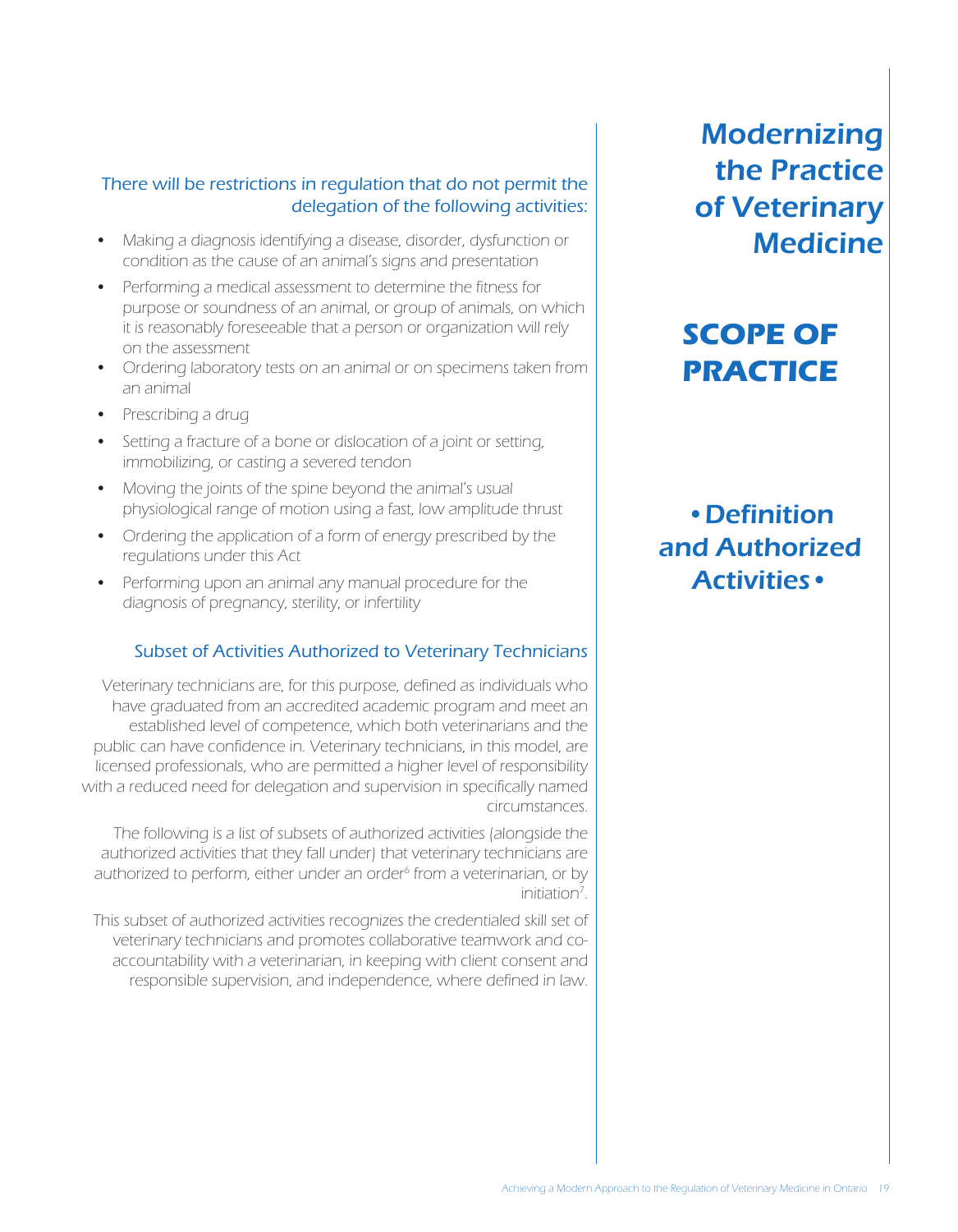### **SCOPE OF PRACTICE**

### •Definition and Authorized Activities•

|                | <b>Activities Authorized to</b><br>Veterinarians                                                                                                                      | <b>Subset of Activities</b><br>Authorized<br>to Veterinary<br><b>Technicians</b>                                                 | Authority         |
|----------------|-----------------------------------------------------------------------------------------------------------------------------------------------------------------------|----------------------------------------------------------------------------------------------------------------------------------|-------------------|
| $\mathbb{I}$ . | Making or<br>communicating a<br>diagnosis identifying<br>a disease, disorder,<br>dysfunction or condition<br>as the cause of an<br>animal's signs and<br>presentation | Triaging emergency<br>patients                                                                                                   | Initiate          |
| 4.             | Prescribing,<br>compounding,<br>dispensing, or selling a<br>drug                                                                                                      | Preparing a drug<br>for the purpose of<br>dispensing a drug                                                                      | Order             |
| 5.             | Performing a procedure<br>on tissue below the<br>dermis                                                                                                               | Collecting specimens<br>for diagnostic tests<br>Placing IV catheter for<br>emergency purpose                                     | Order<br>Initiate |
|                |                                                                                                                                                                       | Placing IV catheter for<br>therapeutic purpose                                                                                   | Order             |
| 7.             | Performing a procedure<br>on or below the surfaces<br>of the teeth, including<br>the scaling of teeth and<br>occlusal equilibration                                   | Performing dental<br>prophylaxis, inclusive<br>of scaling and occlusal<br>equilibration                                          | Order             |
| 8.             | Performing a procedure<br>on or below the surface<br>of the cornea                                                                                                    | Collecting specimens<br>Performing tests on the<br>surface of the cornea                                                         | Order<br>Order    |
| 9.             | Setting, immobilizing,<br>or casting a fracture of<br>a bone or a dislocation<br>of a joint or a severed<br>tendon                                                    | Applying splints<br>and/or bandages<br>for the purpose<br>of immobilizing a<br>fracture of a bone or a<br>dislocation of a joint | Order             |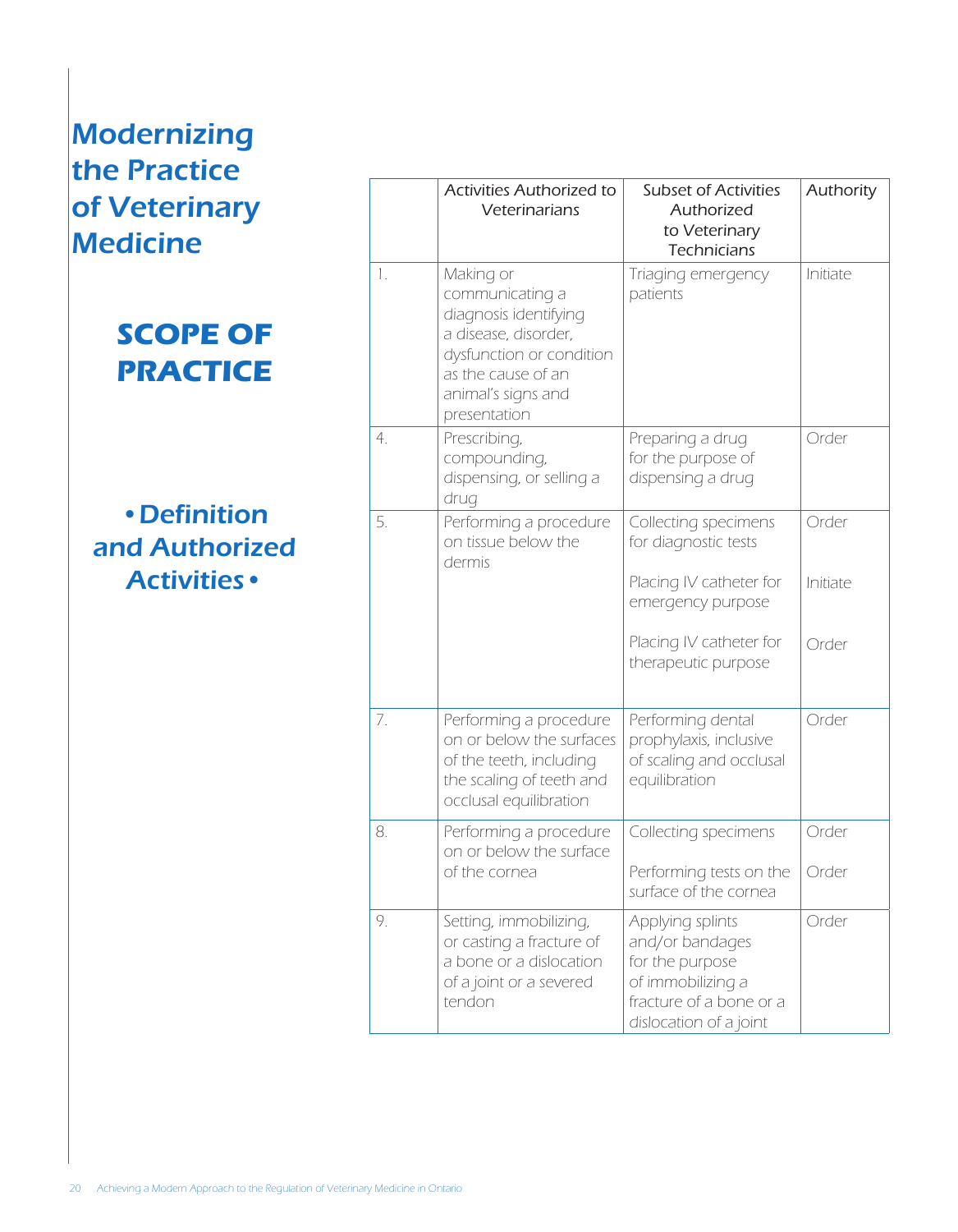|     | <b>Activities Authorized</b><br>to Veterinarians                                                  | <b>Subset of Activities</b><br>Authorized to<br>Veterinary Technicians                                                                                                                                                         | Authority |
|-----|---------------------------------------------------------------------------------------------------|--------------------------------------------------------------------------------------------------------------------------------------------------------------------------------------------------------------------------------|-----------|
| 10. | Administering a<br>substance <sup>8</sup> by injection<br>or inhalation, or<br>monitoring of such | Administering a<br>substance by injection<br>or inhalation in keeping<br>with Schedule $X^9$ (please<br>note that this is inclusive<br>of induction, gases, nerve<br>blocks, chemotherapy,<br>epidurals, and fluid<br>therapy) | Order     |
|     |                                                                                                   | Monitoring patients<br>under anesthesia                                                                                                                                                                                        | Order     |
| 12. | Putting an instrument,<br>arm, hand, or finger,                                                   |                                                                                                                                                                                                                                |           |
|     | i. beyond the external<br>ear canal,                                                              |                                                                                                                                                                                                                                |           |
|     | ii. beyond the point<br>in the nasal passages<br>where they normally<br>narrow,                   | Placing and removing<br>nasogastric tubing                                                                                                                                                                                     | Order     |
|     | iii. beyond the larynx,                                                                           | Placing and removing<br>esophageal or<br>endotracheal tubing                                                                                                                                                                   | Order     |
|     | iv. beyond the opening<br>of the urethra,                                                         | Placing and removing<br>urinary catheters                                                                                                                                                                                      | Order     |
|     | v. beyond the labia<br>majora,                                                                    | Vaginal swabbing                                                                                                                                                                                                               | Order     |
|     | vi. beyond the anus or<br>cloaca, or                                                              | Placing and removing<br>irrigation tubing beyond<br>the anus or cloaca                                                                                                                                                         | Order     |
|     |                                                                                                   | Expressing anal sacs<br>internally                                                                                                                                                                                             | Order     |
|     | vii. into any other<br>natural or artificial<br>opening into the body                             | Inserting and removing<br>intra-mammary cannula                                                                                                                                                                                | Order     |

# **SCOPE OF PRACTICE**

•Definition and Authorized Activities•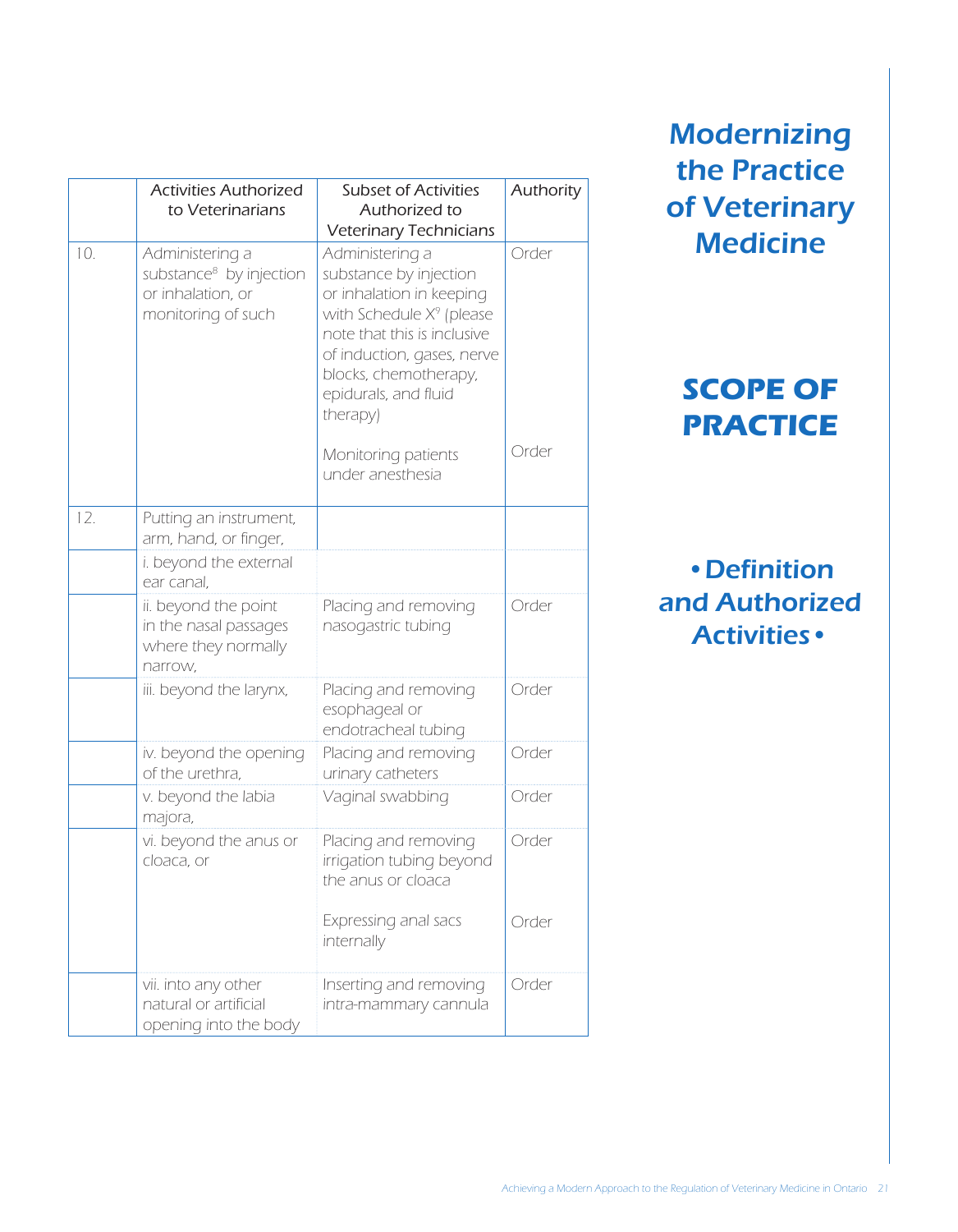# **SCOPE OF PRACTICE**

#### Risk of Harm Clause

As this model, and compliance with the model, relate to the authorized acts and the risk related to animal outcomes, any individual not licensed by the College who treats or advises about an animal's health where it is reasonably foreseeable that serious bodily harm to an animal or human may result from the treatment or advice or from an omission from them could be prosecuted for the unlawful practice of veterinary medicine.

#### Why is the College Considering Changes to this Concept?

The Act currently requires that any individual providing animal care services that relate to veterinary medicine must provide those services under the delegation and supervision of a veterinarian. However, the current reality is that non-veterinarians can, and do, provide therapies and services to animals upon client request and without veterinary oversight. Most of these services fall in the realm of "complementary and alternative medicine" and generally are lower risk activities (e.g. massage therapy, rehabilitation, etc.).

The general discussion on what a profession should or should not protect within its scope of practice is increasingly focused on risk and harm – in this case risk and harm to animals and to public health. In the broader social context, the public realizes that high risk services (e.g. diagnosing illness, prescribing medications, surgery) should only be performed by a licensed veterinarian. On the other hand, the public expects to have direct access to low risk animal services (e.g. massage therapy) without requiring a referral from a veterinarian. These shifts in practice, based on public demand, require careful consideration of real, and not perceived, risk and/ or potential harm.

While Ontario is, and has been, regulating under the premise of exclusive scope of practice for veterinarians, the reality is that there is no definitive definition of the practice of veterinary medicine in the Veterinarians Act, merely a list of a few activities. Over the years, challenges to the current model have come from other professions and trades – chiropractic, homeopathy, ultra-sonographers, trainers, breeders, etc. This confusion about what is and is not the exclusive scope of practice of veterinarians is problematic for the public and the profession. Further, the current model has at times proved difficult to defend with respect to actual unauthorized and risky practice by lay persons.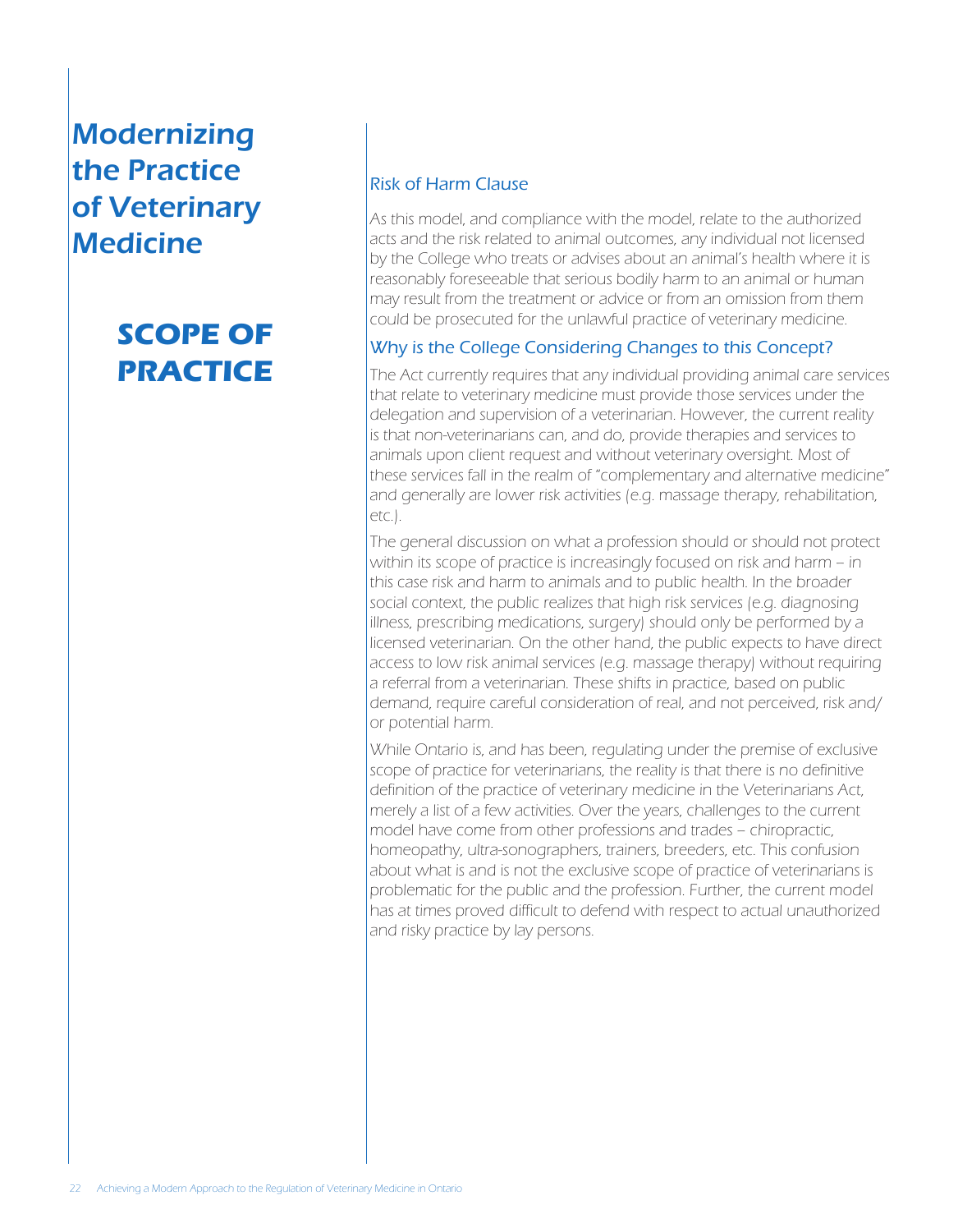# **SCOPE OF PRACTICE**

In recent years, the profession has also observed the strengthening of qualifications for veterinary technicians, and in particular the recognition of the Registered Veterinary Technician (RVT) as having credentials that represent quality and safety in veterinary practice. The growth in numbers of RVT's<sup>10</sup> in the province is a testament to their established place as a qualified team member within the system of veterinary medicine in Ontario.

As animals remain defined as property, owners/clients can and will continue to independently choose a health care provider for animals, as they might do in human health care. The College's focus should be on risks to animals in relation to the intersection between veterinary medicine and what is in the public domain (caveat emptor or buyer beware). However, higher risk choices related to animal health should always be managed by a veterinarian.

The world is not the same as when the Veterinarians Act was introduced in 1989. A model focused on the system of veterinary medicine and on protecting activities that pose the greatest risk of harm to animals is being proposed. The aim is to acknowledge changing public expectation and to balance this with the need for the protection of animals. Strengthening compliance with the scope of practice of veterinary medicine by being clearer about where harm lies, and that both veterinarians and veterinary technicians are accountable in that delivery, is imperative for the future.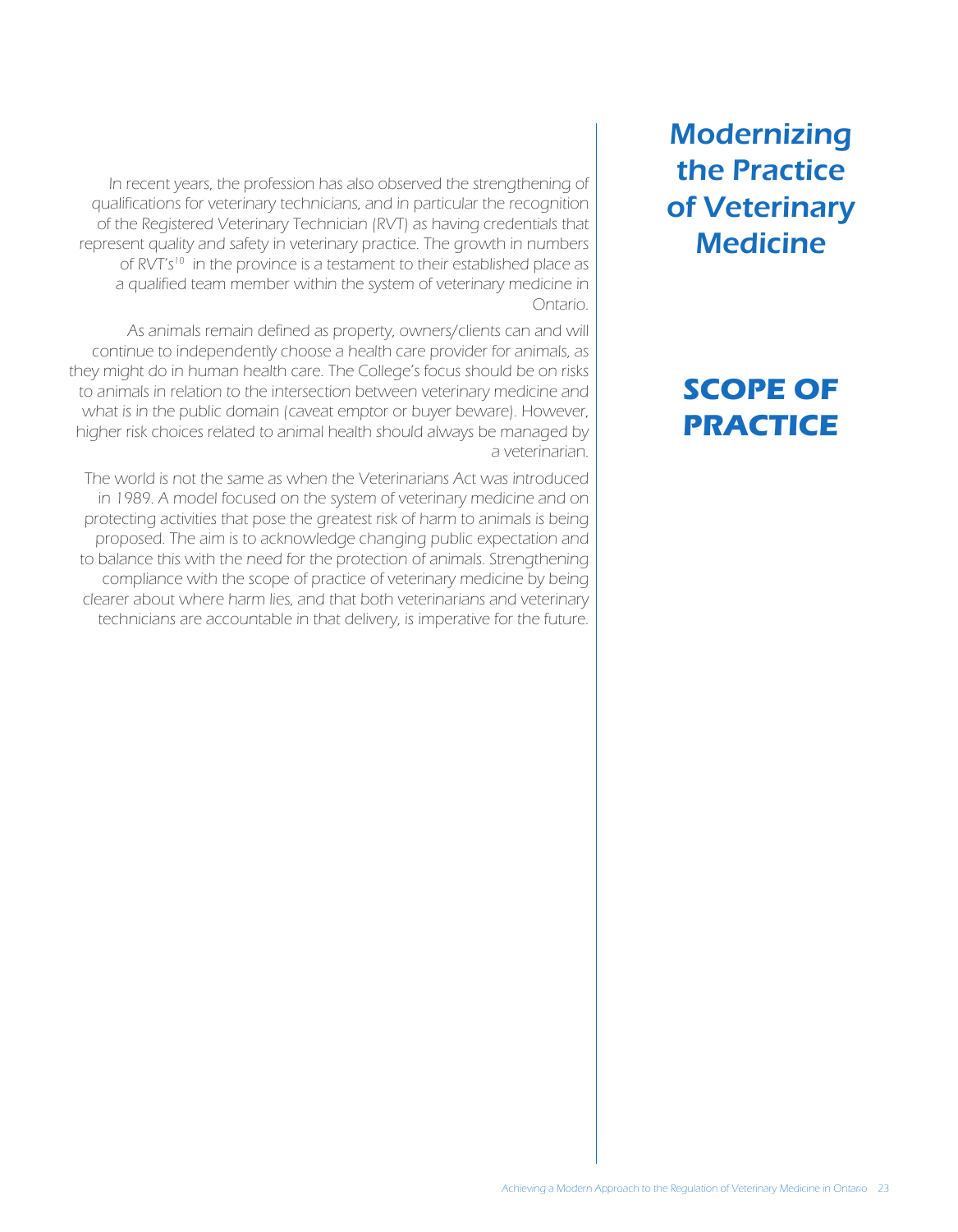# **SCOPE OF PRACTICE**

### •Exemptions•

#### Existing Provisions

The Veterinarians Act currently prohibits any person, other than a veterinarian, from engaging in the practice of veterinary medicine or holding himself or herself out as engaging in the practice of veterinary medicine. However, there are exemptions for:

- a. a person who is providing emergency first aid without charging a fee;
- b. an animal's owner, a member of the owner's household, or a person employed for general agricultural or domestic work by the owner;
- c. a person who is taking blood samples
- d. a person who is preventing or treating fish or invertebrate diseases;
- e. a person who is collecting or using semen for the purposes of a business that engages in the artificial insemination of livestock;
- f. a person who is collecting or transporting ova and embryos of animals other than mammals;
- g. a student of veterinary medicine to the extent that the student is engaging in the undergraduate curriculum of studies at the Ontario Veterinary College of the University of Guelph.

#### What Change is Proposed?

It is proposed that the current exemptions in the Act remain with a change to expand the learner exemption to include students of an accredited veterinary medicine program and students of an accredited veterinary technician program. Further, it is proposed that the existing exemption in (b) above be amended to also exempt a custodian of an animal to administer a treatment plan, made by a veterinarian, and at the direction of the owner.

In addition, the Veterinarians Act would not apply to prevent a person who holds an appropriate certificate of registration from the Ontario College of Pharmacists from compounding and dispensing drugs for, or selling drugs to, the owner of an animal

There would be an additional proposed exemption for:

An act by a person is not in contravention of the authorized activities section of the Act if the person is exempted by the regulations under this Act

This broad exemption is intended to allow for agility by allowing the creation of exemptions in regulations, such as exemptions for:

- 1. A person performing an authorized activity under a delegation or order of a veterinarian
- 2. A member of the College of Chiropractors of Ontario is exempt from the authorized activities section of the Veterinarians Act for the purpose of:

a. Moving the joints of an animal's spine beyond the animal's usual physiological range of motion using a fast, low amplitude thrust

b. putting a finger beyond the anus for the purpose of manipulating the tailbone

#### Why is the College Considering Changes to this Concept?

The proposed model has attempted to ensure that it does not unduly restrict the appropriate performance of certain animal care activities by competent individuals who are not veterinarians. The model recognizes that certain classes of non-veterinarians have the requisite competence, skills, knowledge, and judgment to perform defined authorized activities, or aspects of them, and clarifies when and how this may be done.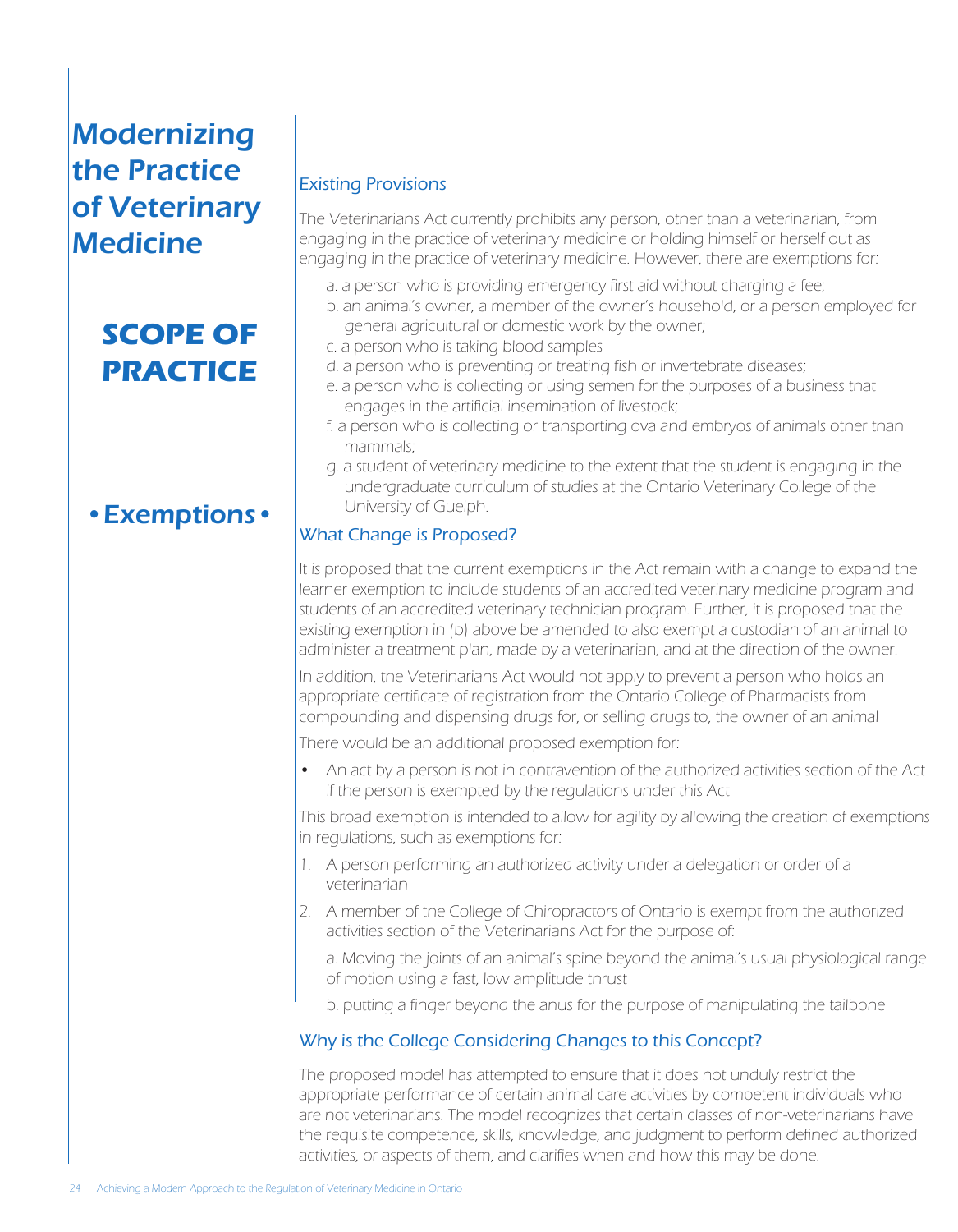# **SCOPE OF PRACTICE**

### •Title Protection•

#### Existing Provisions

The Veterinarians Act currently protects the titles of "veterinarian", "vétérinaire", "veterinary surgeon", and "chirurgien vétérinaire" or an abbreviation or variation thereof as an occupational or business designation for licensed members. Further, a person who is not a licensed member is prohibited from using a term, title or description that will lead to the belief that the person may engage in the practice of veterinary medicine.

#### What Change is Proposed?

It is proposed that title protection be expanded to include the titles of "veterinary technician" and "Registered Veterinary Technician (RVT)".

Further, with a move to some animal care services in the public domain and away from an exclusive scope model, the title "doctor (Dr.)" will be protected so that only veterinarians licensed in Ontario can use the term in the course of providing or offering to provide, in Ontario, health care to animals.

An exemption would be provided to permit chiropractors to use the title "doctor (Dr.)" with specific conditions when providing health care to animals. Such conditions would include that a chiropractor must mention that he or she is a member of the College of Chiropractors of Ontario, or identify himself or herself as a chiropractor when describing himself or herself orally using the title "doctor (Dr.)". When identifying himself or herself in writing using the title "doctor(Dr.)" on a name tag, business card or any document, the member must set out his or her full name after the title, immediately followed by at least one of the following (a) College of Chiropractors of Ontario or (b) Doctor of Chiropractic (DC).

#### Why is the College Considering Changes to this Concept?

The additions to the title protection provisions acknowledge those professions specifically named within the authorized activities model and are proposed to allow for clarity in roles.

The proposal is aimed at assisting the public in understanding the distinction between doctors of veterinary medicine and other individuals who provide some aspects of animal care.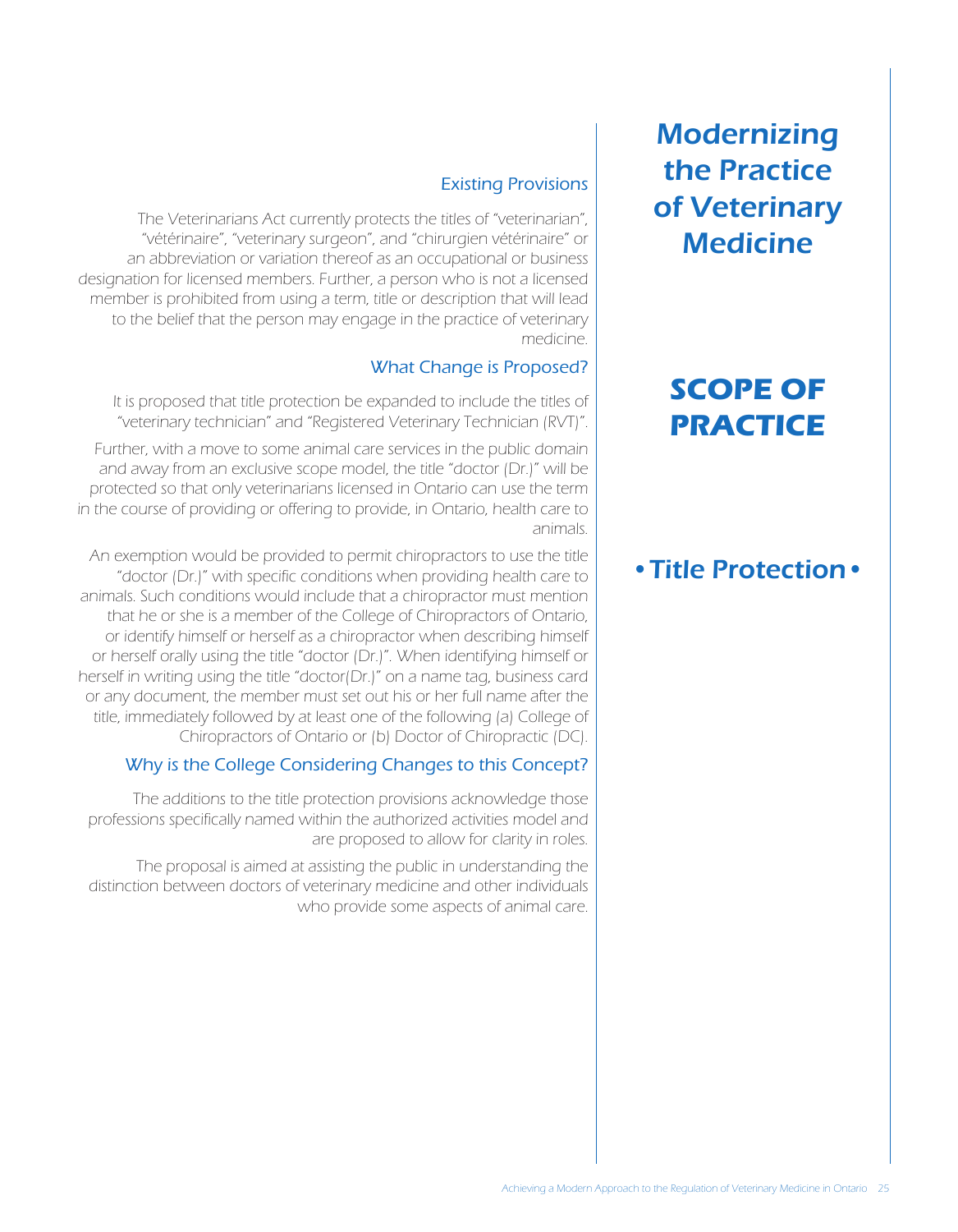# **QUALITY ASSURANCE**

### •Mandatory Quality Assurance Program•

#### Existing Provisions

There are no provisions related to quality assurance in the Veterinarians Act.

#### What Change is Proposed?

It is proposed that the Veterinarians Act be amended to provide for a mandatory quality assurance program for veterinarians. Key elements of the proposed concept include:

- Provisions related to the powers of the Quality Assurance Committee, which include the power to:
	- require a member to participate in a program designed to assess his or her knowledge, skill and judgment
	- require a member whose knowledge, skill or judgment have been assessed or re-assessed, and found to be unsatisfactory, to participate in remediation activities as defined by the Quality Assurance Committee
	- direct the Registrar to impose or remove terms, conditions or limitations for a specified period on a member's license in certain defined circumstances
- Provisions stipulating co-operation with the Quality Assurance Committee and any advisors it appoints, which would include providing any information requested by the Committee or an advisor.
- Provisions relating to the confidentiality and use of information obtained by the Quality Assurance Committee or its advisors

#### Why is the College Considering Changes to this Concept?

The Veterinarians Act does not currently have any provisions related to quality assurance. Most professions, including veterinary medicine in North America, speak to at least some elements of continuing competence in legislation.

Mandatory quality assurance has been demonstrated to be an effective regulatory tool to ensure the ongoing quality and safety of professionals in practice in the province and to support them in maintaining competence throughout their careers. A mandatory quality assurance programs for veterinarians would allow quality assurance advisors to collaborate with veterinarians to assess those areas where development of additional knowledge, skills and judgment may be appropriate, and assure veterinarians and the public that veterinarians practise in a manner consistent with the College Standards of Practice. Further, it would provide a positive learning experience and be a useful tool to allow the College to identify and provide support and resources to areas where data demonstrates higher risks to animal care delivery.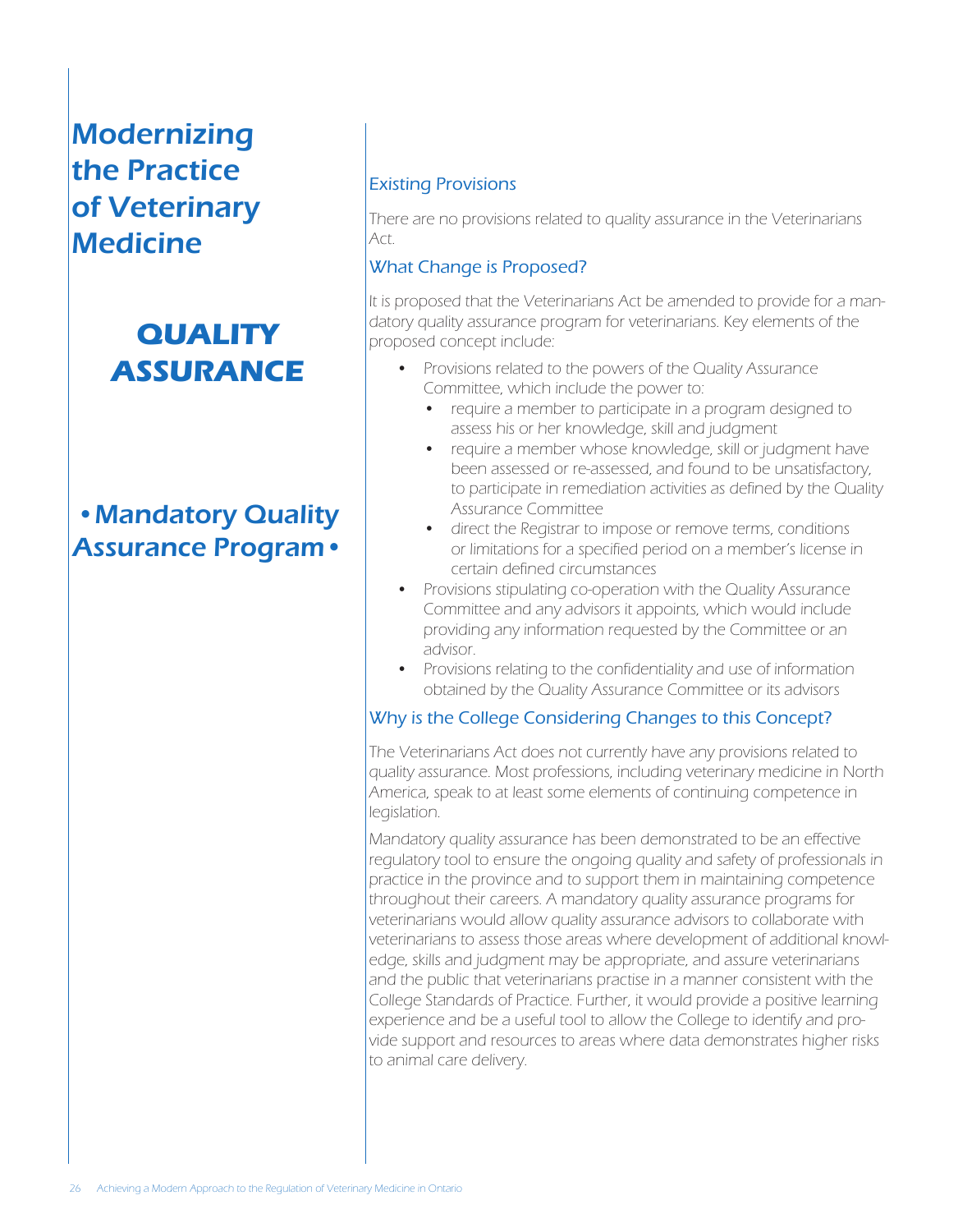### **INVESTIGATIONS & RESOLUTIONS**

### •Screening Model•

#### Existing Provisions

Under the existing investigations and resolutions provisions in the Act, there are two potential "streams" for complaints or issues to be managed.

The first is the complaints system which investigates a written complaint. This is a paper review process by the Complaints Committee, which does not have the power to appoint an investigator. Following its review of a written complaint, in addition to written statements from relevant witnesses and/or experts, the Committee issues its decision and reasons, which can be appealed to the Health Professions Appeal and Review Board.

The second is a Registrar's Investigation process, in which information can be brought to the College's attention through any number of means (such as the police, newspapers, anonymous sources, etc.). Such cases are handled by the Executive Committee, which has the power to appoint an investigator. Upon receipt of the investigator's report, the Executive Committee reviews the case, and issues a formal written decision.

The options for disposition are the same for both Committees – no further action, advice, a caution, a voluntary undertaking, or a referral to the Discipline Committee.

#### What Change is Proposed?

Under the proposed model, there is to be one triage or intake process which is streamlined and transparent. In effect, the current Complaints and Executive Committees' roles relating to investigations and resolutions are collapsed into a single committee known as the Investigations and Resolutions Committee. The proposed model allows for an investigator to be appointed in any case as necessary.

Under the proposed model, cases that are considered frivolous and vexatious or outside of the College's jurisdiction could be dismissed at intake to reduce the inefficient use of resources and reduce delays for high risk cases.

The model proposes the introduction of a mandatory alternative dispute resolution (ADR) process in certain circumstances, such as financial disputes and misunderstandings related to communication.

The model also introduces mandatory education or remediation courses under the Specified Continuing Education or Remediation Program as a potential outcome where remediation is deemed necessary.

The proposed model maintains the arm's length appeal process of the Health Professions Appeal and Review Board to ensure the accountability of College decision-making related to its members.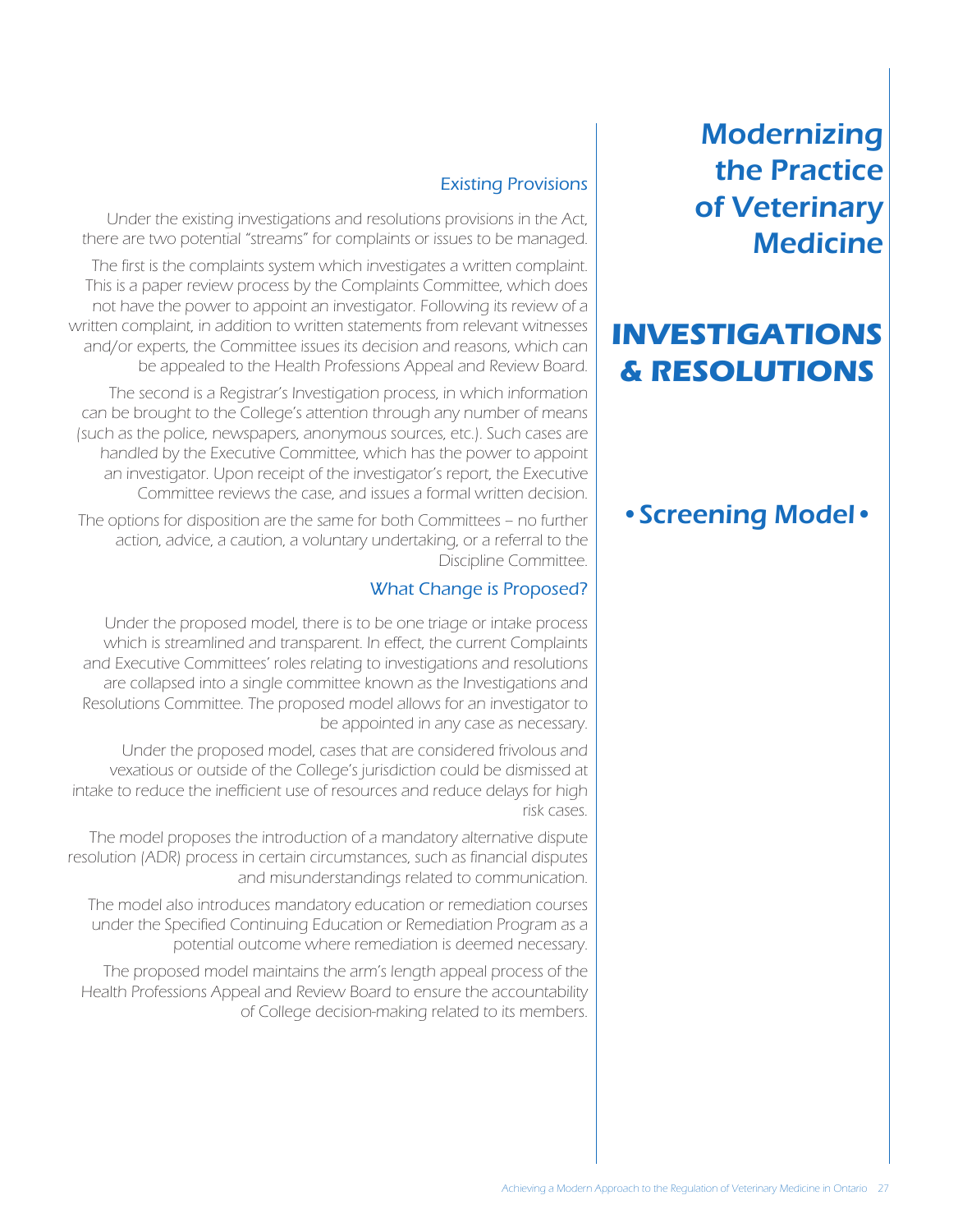# **INVESTIGATIONS & RESOLUTIONS**



\* can be apealed to HPARB (only cases that originated as complaints can be appelaed to HPARB, not those orginitating as reports or inquiries.

### •Screening Model•

#### Why is the College Considering Changes to this Concept?

The current system is cumbersome and confusing with respect to why a specific stream is most appropriate for a particular case. The Complaints Committee's inability to directly appoint an investigator leads to lengthy processing times and public dissatisfaction. Another challenge is the lack of transparency with respect to the Executive Committee stream, as the Executive Committee does not have the power to share information with another party, even if a case originated with a party making a complaint, which was transferred to the Executive Committee stream to ensure a robust investigation.

The proposed screening model eliminates the current model's two distinct streams with different investigative powers, levels of transparency, and appeal processes.

The introduction of mandatory alternative dispute resolution in defined cases will allow for facilitating mediated solutions to a dispute, which contributes to greater satisfaction for several reasons. A solution to a complaint which is crafted by a complainant and the veterinarian involved has been shown to allow for faster resolution, tailored resolutions, increased compliance, and can foster a climate of co-operation and openness even if a voluntary resolution is not reached.

The introduction of the power to require a member to undergo mandatory remediation and educative programs would strengthen the College's powers to undertake remedial solutions where appropriate, and preferable to discipline. Current voluntary undertakings, while at times effective, can only be offered if a discipline hearing is viable in case of an agreement for remediation not being reached. This deters a committee from seeking remediation in cases where it would be a preferable public protection option.

The single screening model aims to reduce the inefficiencies and lack of transparency in the current model and strengthen education and remediation options, while maintaining procedural fairness for all parties.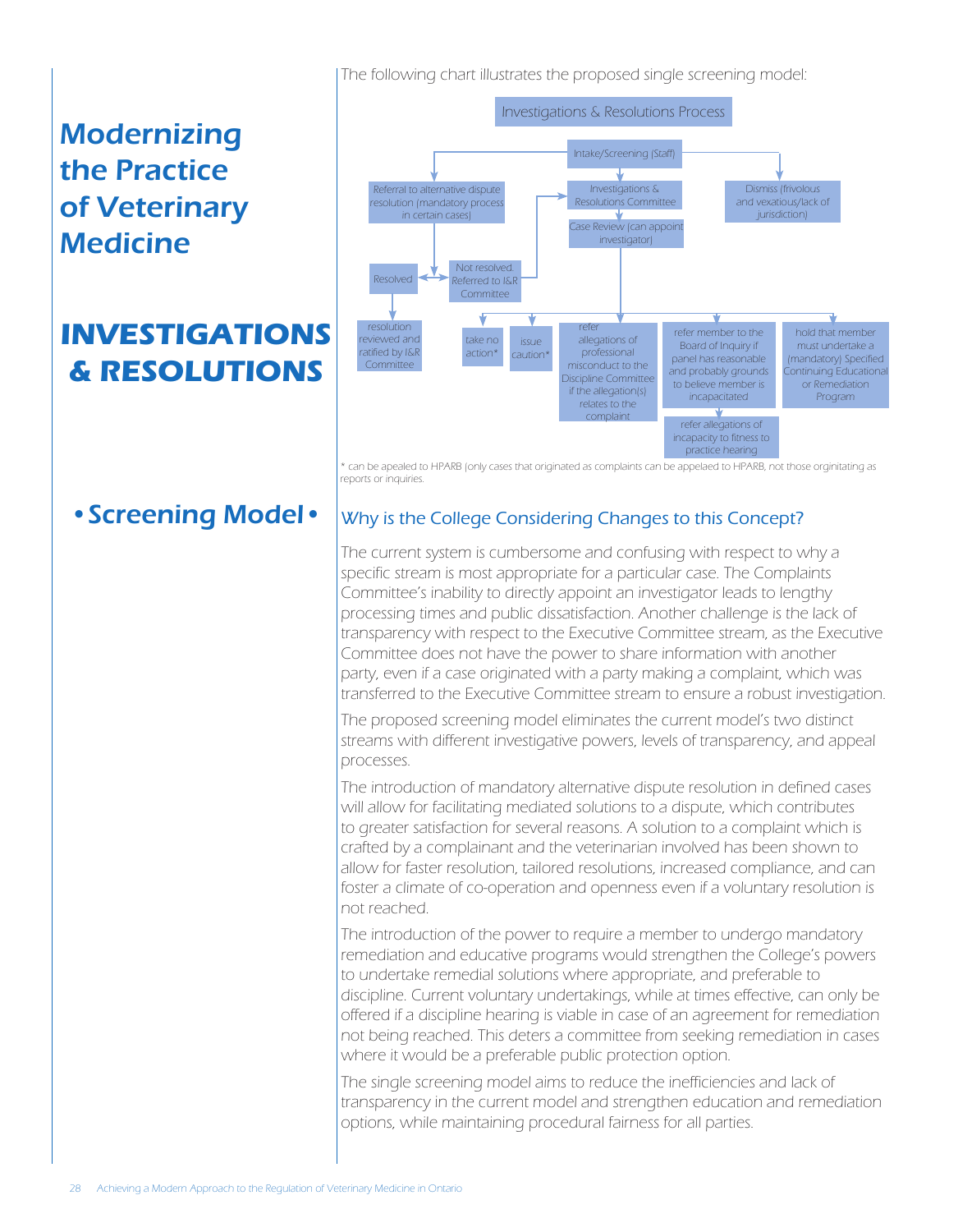### **INVESTIGATIONS & RESOLUTIONS**

### •Mandatory Reporting•

#### Existing Provisions

The Veterinarians Act does not currently include any mandatory reporting provisions. However, this concept is not unfamiliar to veterinarians as they currently have a number of other mandatory reporting obligations under different federal and provincial legislation and regulations, such as the Animal Health Act, the Health Protection and Promotion Act, the Ontario Society for the Prevention of Cruelty to Animals Act, the Controlled Drugs and Substances Act and regulations, and the Health of Animals Act, albeit for different purposes.

#### What Change is Proposed?

Mandatory reporting is being proposed in circumstances in which a licensed member has reasons to believe that another licensed member is incapacitated or unwell. Circumstances that might justify a mandatory report would be cases where a veterinarian is incapacitated by a physical or mental health condition that impairs his or her ability to provide veterinary care. A report would be made to the College.

The College would then conduct its own investigation. A report would not constitute a finding of incapacity against the member who is the subject of the report. The proposal regarding mandatory reporting includes an immunity provision for reports stating that no action or other proceeding shall be instituted against a person for filing a report in good faith.

#### Why is the College Considering Changes to this Concept?

The Veterinarians Act does not currently include mandatory reporting provisions related to incapacity.

Members often know specific information about how other members practice which the College and the public are not privy to. From a public trust point of view, substance abuse and other forms of incapacity can be significant and interfere with a veterinarian's ability to practice safe medicine.

Mandatory reporting would be a useful mechanism to manage these issues by alerting the College if there is a concern at an early stage, potentially before an adverse event. Further, it supports efforts to ensure member wellness. Instituting a mandatory reporting system would align with public expectations and assumptions with respect to the College's role in mitigating risk and acting to ensure public protection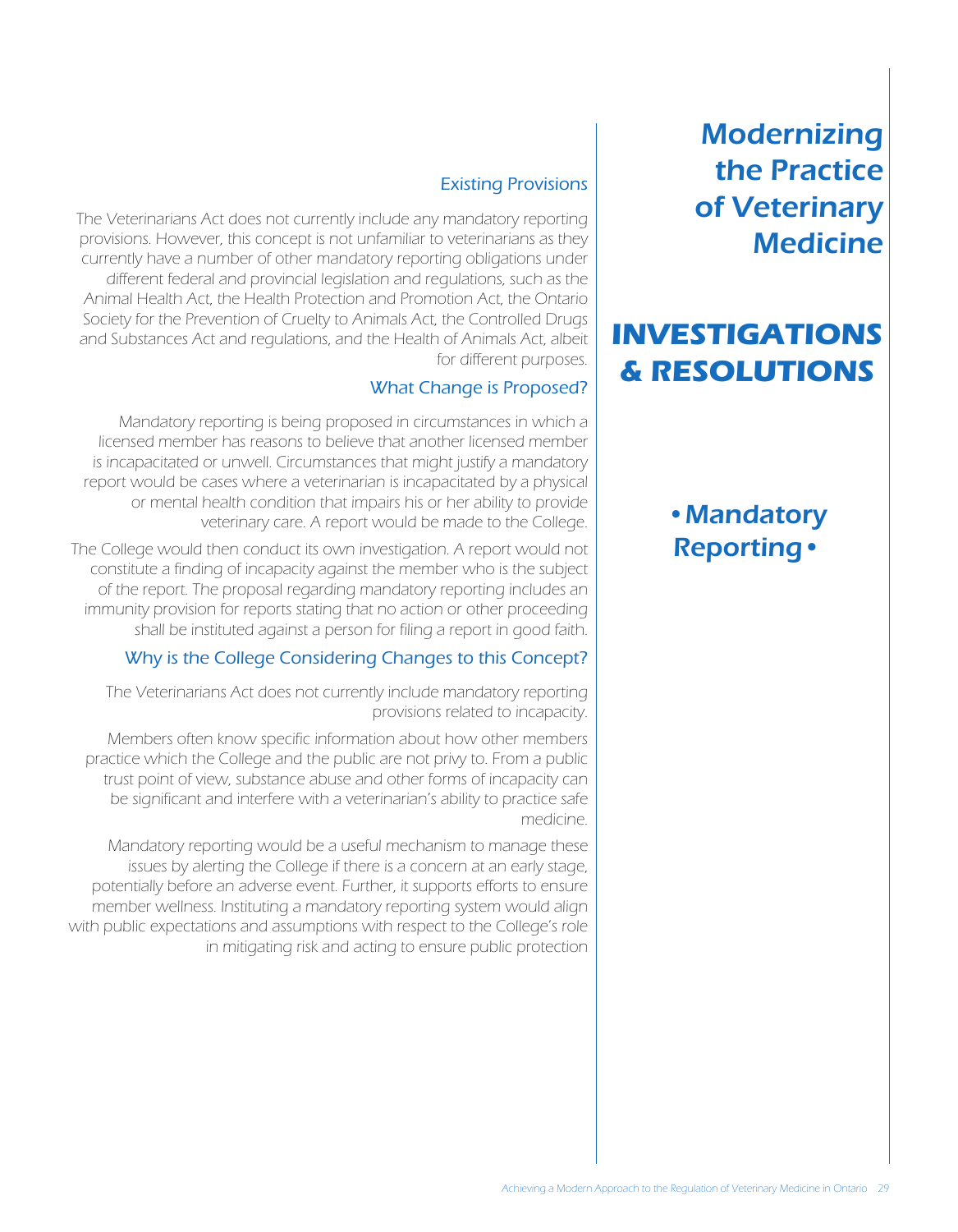# **INVESTIGATIONS & RESOLUTIONS**

### •Investigator Appointments•

#### Existing Provisions

The Veterinarians Act provides that, where the Registrar believes on reasonable ground that a member or former member of the College has committed an act of professional misconduct or serious neglect or that there is cause to refuse to issue or renew or to suspend or revoke a certificate of accreditation, the Registrar may, with the approval of the Executive Committee, appoint one or more persons to investigate the matter.

#### What Change is Proposed?

With respect to investigator appointments, it is proposed that the Registrar may appoint one or more investigators to determine whether a member has committed an act of professional misconduct or is incompetent if:

- a. the Registrar believes on reasonable and probable grounds that the member has committed an act of professional misconduct or is incompetent and the Investigations and Resolutions Committee approves of the appointment;
- b. the Investigations and Resolutions Committee has received information about a member from the Quality Assurance Committee under the relevant section and has requested the Registrar to conduct an investigation; or
- c. the Investigations and Resolutions Committee has received a written complaint about the member and has requested the Registrar to conduct an investigation.

Further, it is proposed that the Registrar may appoint an investigator in an emergency if the Registrar believes on reasonable and probable grounds that the conduct of the member exposes or is likely to expose his or her patients or clients to harm or injury, and that the investigator should be appointed immediately and there is not time to seek approval from the Investigations and Resolutions Committee.

#### Why is the College Considering Changes to this Concept?

While the approval process for the Registrar to proceed with an investigation fundamentally remains the same, an additional authority to appoint an investigator has been added for circumstances when the Quality Assurance Committee becomes aware of serious at-risk behaviour by a veterinarian. This latter authority is used rarely, as the Quality Assurance Committee's focus is remediation and support. But when necessary, it is in the public interest to investigate a matter where significant harm may occur.

The reasons for appointment related to concerns raised by a Quality Assurance Committee are actually the same as for emergency circumstances. It is anticipated that the need for an emergency investigation will be rare; however, when it is necessary, this authority provides a tool for swift public protection action.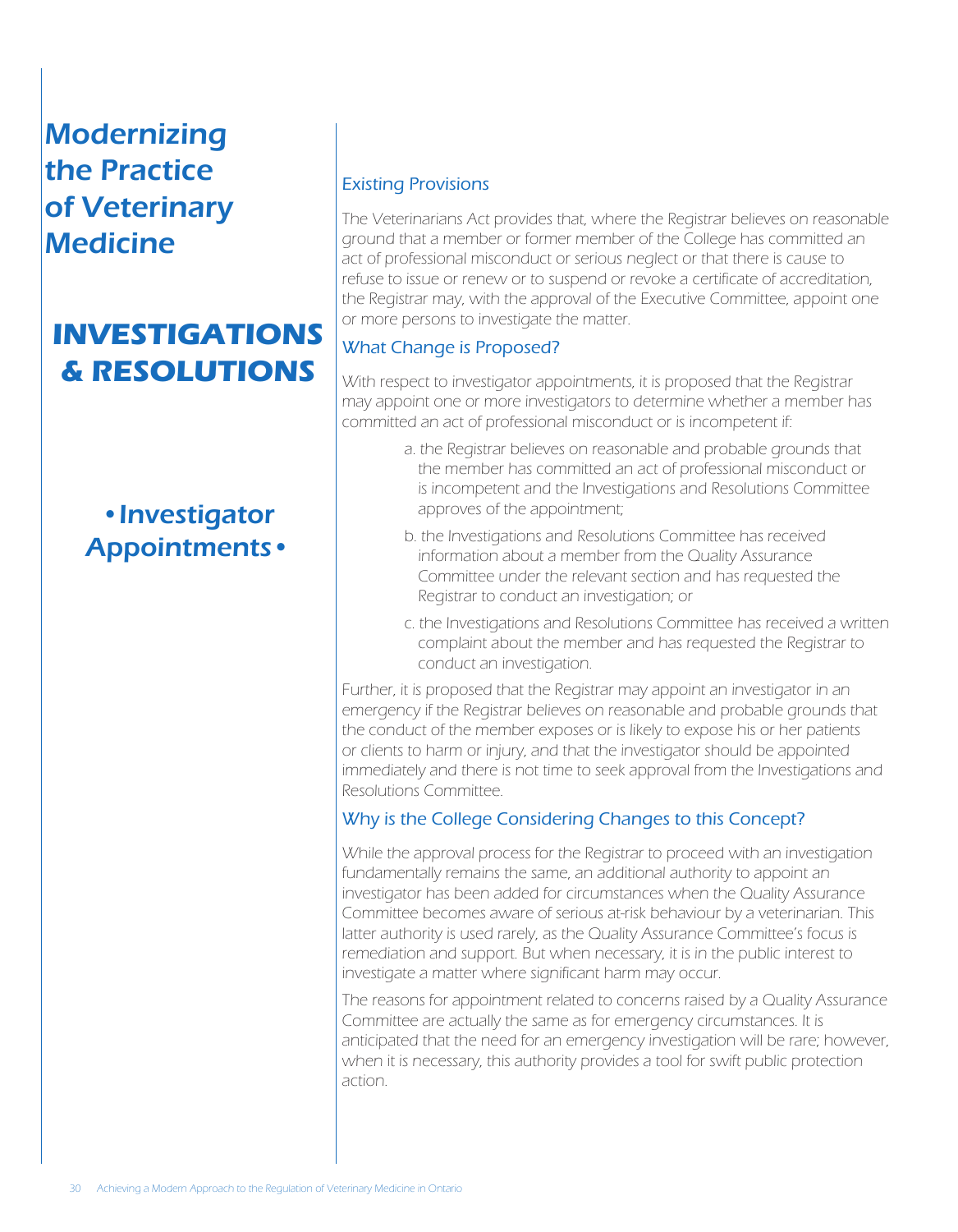### **INVESTIGATIONS & RESOLUTIONS**

### •Investigator Powers•

#### Existing Provisions

The Act states that a person appointed to make an investigation "may inquire into and examine the practice of the member or former member in respect of whom the investigation is being made and may, upon production of his or her appointment, enter at any reasonable time the business premises of the member or former member, make reasonable inquiries of any person and examine documents and things relevant to the subject-matter of the investigation."

#### What Change is Proposed?

The proposed additions to the existing provisions related to investigator powers include that an investigator:

- i. may inspect or observe the practice of veterinary medicine performed by a member or under the supervision of a member
- ii. may take photographs or make audio or video records relating to the member's practice of veterinary medicine
- iii. may remove original versions of evidence where necessary (for example, where an original document is necessary to prove tampering or fraud)
- iv. may use any data storage, processing or retrieval device or system used in carrying on business in order to produce information that is relevant to the investigation and that is in any form
- v. may, upon giving a receipt for them, remove for examination and testing and may copy anything relevant to the investigation and testing, including any data storage disk or other retrieval device in order to produce information
- vi. may conduct tests that are reasonably necessary
- vii. may, upon giving receipt for them, require a person to produce any documents, records, equipment, supplies and such other things of the person being investigated that the investigator determines are relevant to the investigation, including using any data storage, processing or retrieval device or system to produce information that is relevant to the inspection and that is in any form, and the person shall produce the things required and provide the assistance.

#### Why is the College Considering Changes to this Concept?

While the existing provisions in the Act related to investigator powers already provide sufficient breadth to the investigator's powers, the proposed provisions are intended to ensure that the Act remains current, and clearly and explicitly lays out the investigator's powers to perform his or her duties effectively. The suggested amendments also acknowledge the technological advances that have taken place since the current Veterinarians Act came into force, and allow for the retrieval of any data storage, processing or retrieval device or system to produce information that is relevant to an investigation.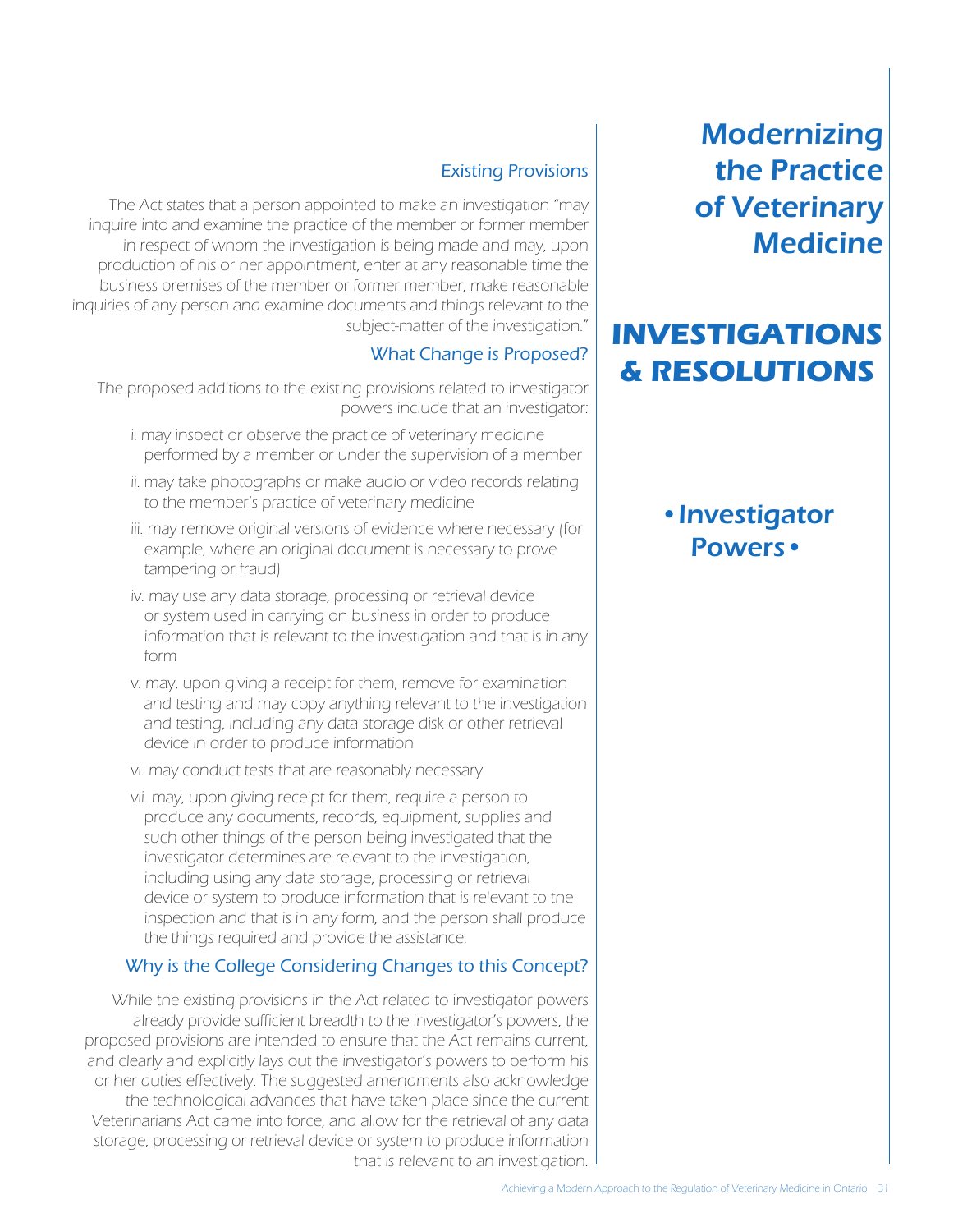# **INVESTIGATIONS & RESOLUTIONS**

### •Interim Suspensions•

#### Existing Provisions

The Veterinarians Act currently includes interim suspension provisions related to matters of incapacity or wellness. More specifically, under the Act, a Board of Inquiry (appointed by the Executive Committee) may require a licensed member to submit to physical and mental examinations by a qualified person, and if the licensed member refuses or fails to submit to such examinations, the Board of Inquiry may order that the licensed member's licence be suspended until he or she complies.

In addition, when a Board of Inquiry reports its findings to the Executive Committee and if the Executive Committee refers the matter to the Registration Committee to hold a hearing, the Executive Committee may suspend the licensed member's licence until the determination of whether or not the licensed member is impaired becomes final.

There are currently, however, no parallel provisions in the Veterinarians Act related to interim suspensions when a case is referred to the Discipline Committee.

#### What Change is Proposed?

It is proposed that within the authorities of a newly constituted Investigations and Resolutions Committee, the committee be permitted to make an interim order directing the Registrar to suspend or impose terms, conditions or limitations on a member's licence if:

(a) it is of the opinion that the conduct of the member exposes or is likely to expose any animal(s) or his or her client(s) to serious harm or injury; and (b) an allegation has been referred to the Discipline Committee.

If such an order is made, the College must prosecute the matter expeditiously and the Discipline Committee must give precedence to the matter.

It is also proposed that an interim suspension may not be made unless the member has been given notice of the Committee's intention to make the order and provided time to make written submissions to the Committee. In extraordinary circumstances an interim suspension may be made without notice to the licensed member, if there are reasonable and probable grounds to believe that urgent intervention is needed.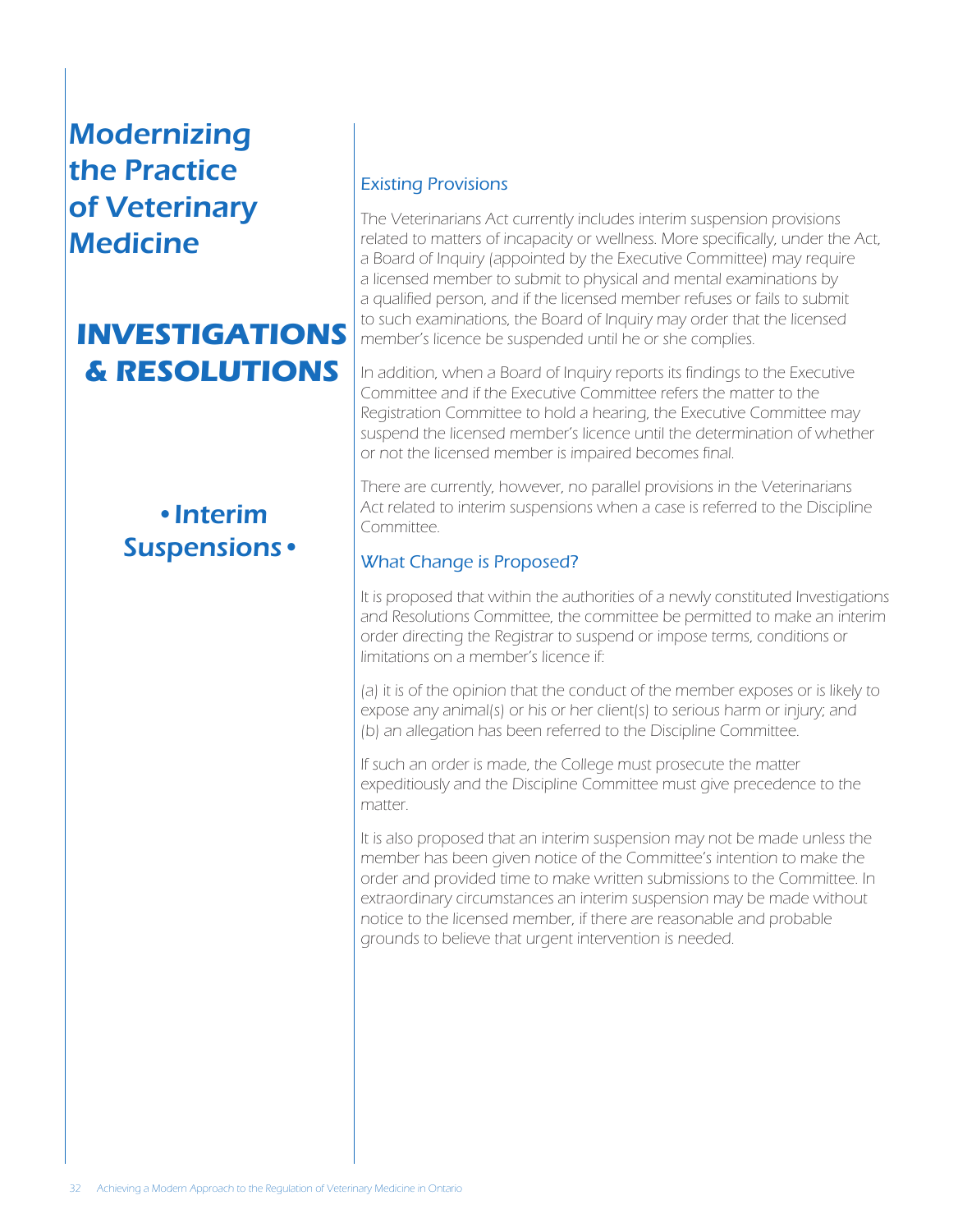#### Why is the College Considering Changes to this Concept?

Provisions related to interim suspension allow for an agile response where a member's conduct presents a serious risk and exposes, or is likely to expose, his or her client(s) or any animal(s) to harm or injury. The College has encountered cases, albeit infrequently, that may have benefitted from an interim suspension option, and the inability to act permitted a public risk to continue until the conclusion of a hearing, usually a period of several months.

This authority is important for the College to have and to exercise in rare and extraordinary cases where it is warranted for the protection of the public.

**Modernizing** the Practice of Veterinary **Medicine** 

### **INVESTIGATIONS & RESOLUTIONS**

### •Interim Suspensions•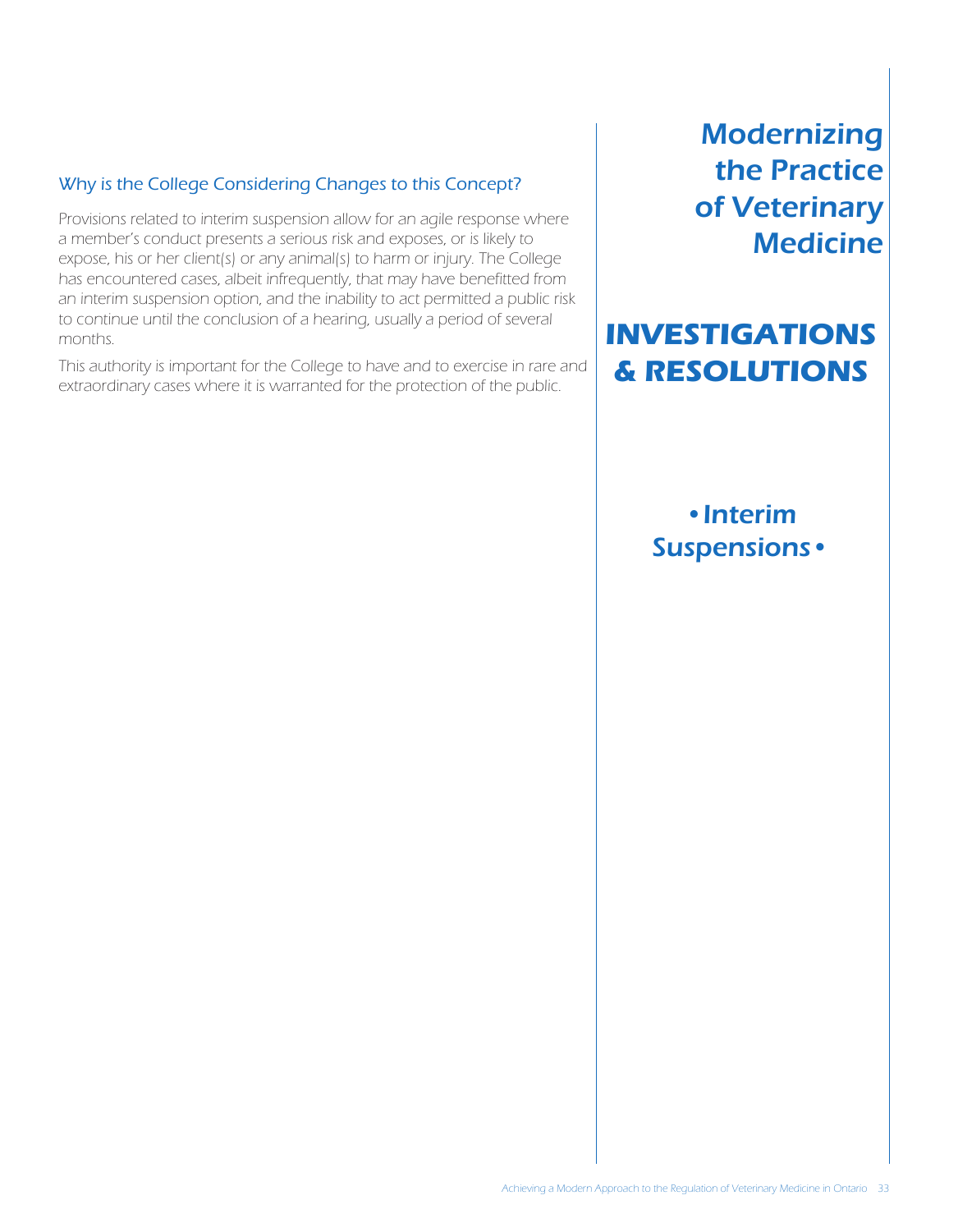# **INVESTIGATIONS & RESOLUTIONS**

### •Publicizing Notices of Hearings•

#### Existing Provisions

Under the current provisions of the Veterinarians Act, the College is not permitted to publish members' names until there is a discipline finding. As a result, the College cannot publicize a notice of hearing, nor a member's name prior to a hearing.

#### What Change is Proposed?

It is proposed that hearings of the Discipline Committee and the Accreditation Committee, which are already open to the public, will be clearly made known prior to a hearing.

Information concerning a hearing by a panel of the Discipline Committee or the Accreditation Committee will be publicly available at least 30 days before the intended date of the hearing. The information will include the name of the member against whom allegations have been made, the intended date, time and place of the hearing and a summary of the allegations against the member.

#### Exclusion of public

The panel may make an order that the public be excluded from a hearing or any part of it if the panel is satisfied that:

- matters involving public security may be disclosed;
- financial or personal or other matters may be disclosed at the hearing of such a nature that the harm created by disclosure would outweigh the desirability of adhering to the principle that hearings be open to the public;
- a person involved in a criminal proceeding or in a civil suit or proceeding may be prejudiced; or
- the safety of a person may be jeopardized.

#### Orders preventing public disclosure

In situations in which the panel makes an order excluding the public from a hearing, the panel may make orders it considers necessary to prevent the public disclosure of matters disclosed at the hearing, including orders banning the publication or broadcasting of those matters.

#### Why is the College Considering Changes to this Concept?

The lack of transparency related to the current provisions in the Act is not in keeping with more modern legislation nor with Ontario's legal system. Further, it does not allow interested parties to be aware of, nor attend, hearings which may concern them. Not allowing for public hearings may lead to the appearance of bias and secrecy on the part of the regulator. The new proposed provisions relating to hearings would modernize the Act, ensure that it is in line with other professions, and allow for increased transparency.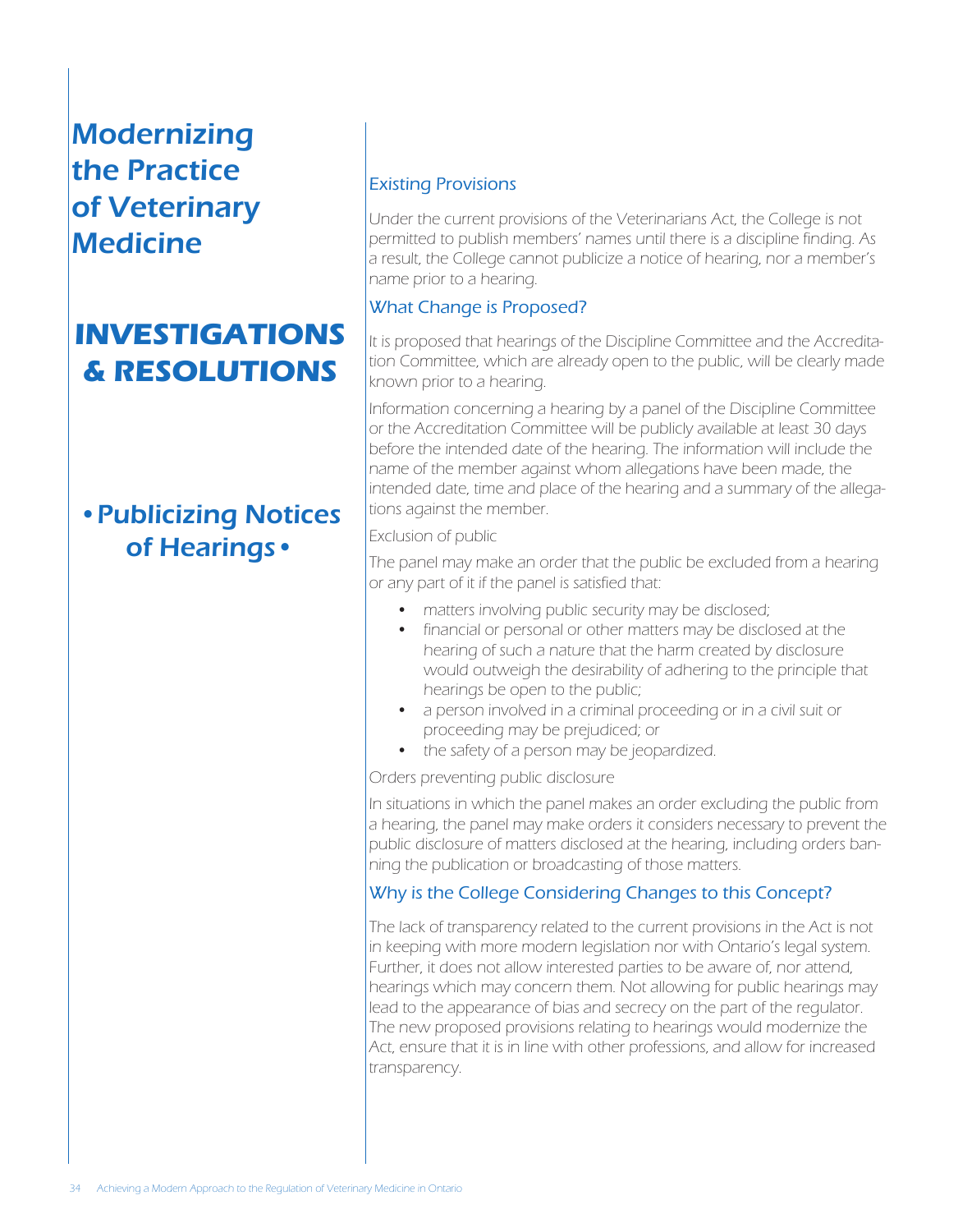#### Existing Provisions

The Act currently requires that a register be kept by the College which includes:

- (a) the name of every person to whom a licence is issued;
- (b) any designation of a member of the College as a specialist and any withdrawal of recognition of the member's specialist status;
- (c) any conditions or limitations imposed on a licence by a committee;
- (d) any revocation, suspension, cancellation or termination of a licence;
- (e) the fact and amount of a fine imposed by the Discipline Committee and the fact of a reprimand by the Discipline Committee, unless the Discipline Committee directs that no entry be made;
- (f) where an entry results from a decision of a committee, the name of the committee that made the decision and any finding of the committee resulting in the entry;
- (f.1) information that a member of the College consents to be entered in a register;
- (g) the date of the decision or order that results in an entry under this subsection; and
- (h) any other information authorized to be entered by the regulations.

#### What Change is Proposed?

It is proposed that the Act be amended to require that the following additional matters be placed on the public register:

- Notice of accreditation and discipline hearings and related allegations prior to the holding of the hearing (see page 34),
- The presence of any remedial undertaking, and its requirements, and
- The presence of any criminal charges/convictions/bail conditions reported at annual licensure

#### Why is the College Considering Changes to this Concept?

TThe public expects and requires information from regulators that is relevant to them to make informed choices and to trust that self-regulation works effectively. The College recognizes that such publication must be balanced by fairness and privacy with respect to members as required.

Taking steps to increase the amount of transparency with respect to the College's public register would be in the public interest by allowing for greater public protection. Criminal charges and convictions are already public information. Consolidating the information proposed above on the public register would allow members of the public to be able to obtain a full and relevant history of a licensed member in one place, and assist in making informed decisions about a veterinarian

**Modernizing** the Practice of Veterinary **Medicine** 

### **INVESTIGATIONS & RESOLUTIONS**

### •Expanded Public Register•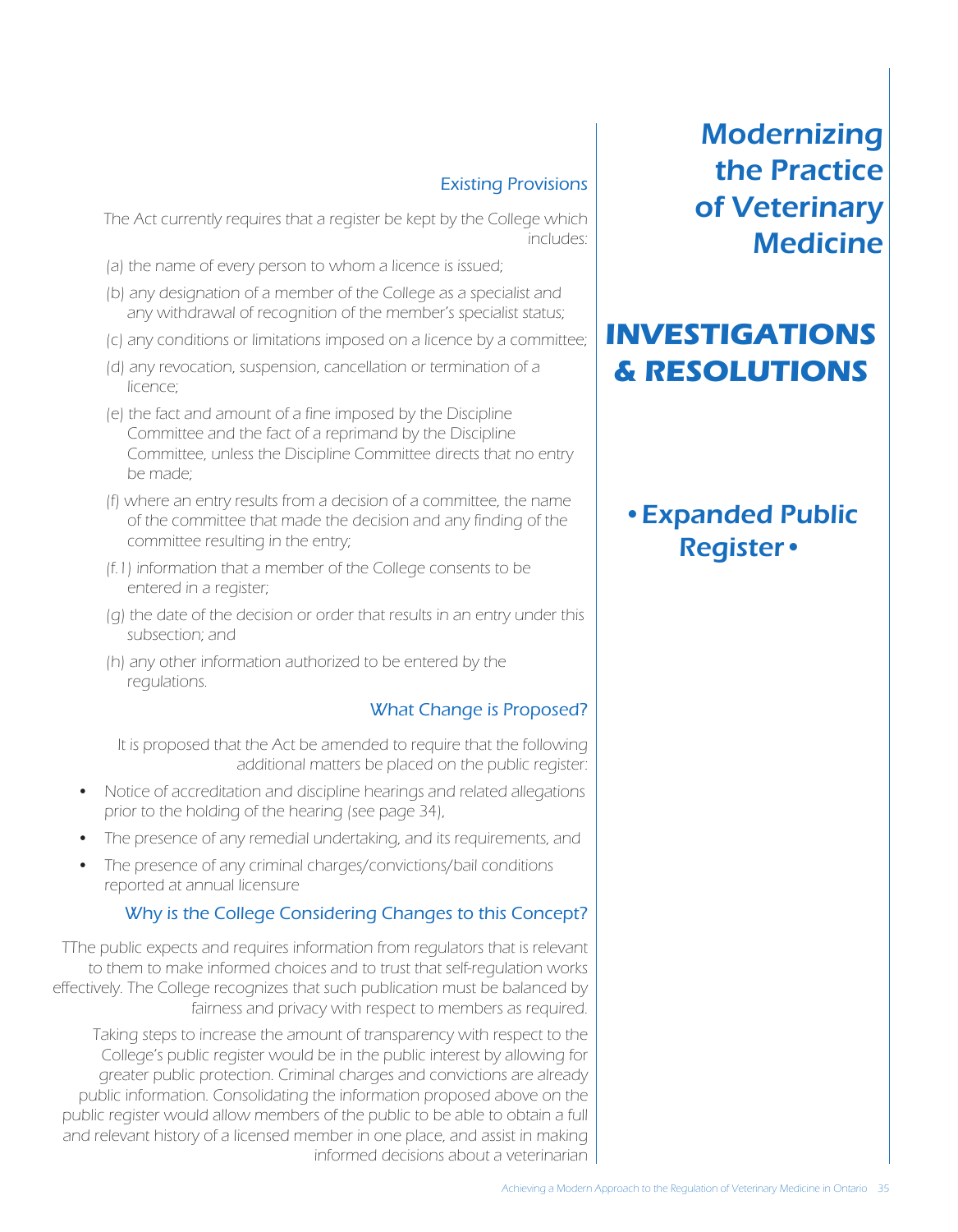# **ADMINISTRATIVE AMENDMENTS**

### •Confidentiality and Immunity•

#### Existing Provisions

The confidentiality provisions in the Veterinarians Act provides that individuals engaged in the administration of the Act must preserve confidentiality with respect to all matters related to his or her duties, employment, examination, review or investigation, except for defined exemptions. These exemptions include circumstances in which the person to whom the information relates has provided consent or where permitted by law.

Further, it provides that no person to whom the above section applies shall be required to give testimony or to produce any document or thing in any action or proceeding about information obtained during his or her duties, employment, examination, review or investigation except in a College-related proceeding.

There is also a robust provision for immunity where a decision is made in good faith by the College, the Council, a committee of the College or a member of the Council or a committee of the College, or an officer, employee, agent or appointee of the College.

The provisions also include a section related to the indemnification of members of the Council or a committee of the College and every officer and employee of the College out of the funds of the College against all costs, charges and expenses incurred in relation to an action or proceeding related to the execution of his or her duties unless brought about by willful neglect or default.

#### What Change is Proposed?

It is proposed that the confidentiality provision of the Veterinarians Act be updated to include more exceptions to the duty of confidentiality, including disclosure of confidential information to a police officer, to advise whether the College is investigating a member, if there is a compelling public interest in the disclosure of that information, and if there are reasonable grounds to believe that the disclosure is necessary for the purpose of eliminating or reducing a risk of harm to a person or animal or group of persons or animals. An amendment is also proposed to the confidentiality provision that would prevent evidence generated under a College proceeding to be able to be used in a civil proceeding.

It is also proposed that the wording of the immunity provision should be broadened to include committee panels.

Further, it is recommended that the indemnity provisions in the Act should be moved to by-law

#### Why is the College Considering Changes to this Concept?

Modernizing and updating the confidentiality provisions to be more explicit and clear about whom the provisions relate to would be in line with the direction in which regulated professions are generally moving. More importantly, it would allow for greater transparency where appropriate and in the public interest.

The proposed amendment preventing evidence generated under a College proceeding to be able to be compelled in a civil proceeding would help to avoid duplicative and costly civil proceedings outside the regulatory framework, and would also help to avoid parties using College proceedings to gather evidence for civil proceedings.

Lastly, indemnity is generally addressed in the by-laws of many other similar legislation related to professional regulation, and this allows for greater flexibility and agility since by-laws are easier to change than statutes. This flexibility would be important when accounting for terms of third-party insurance plans that may change and affect the indemnification coverage set out in a statute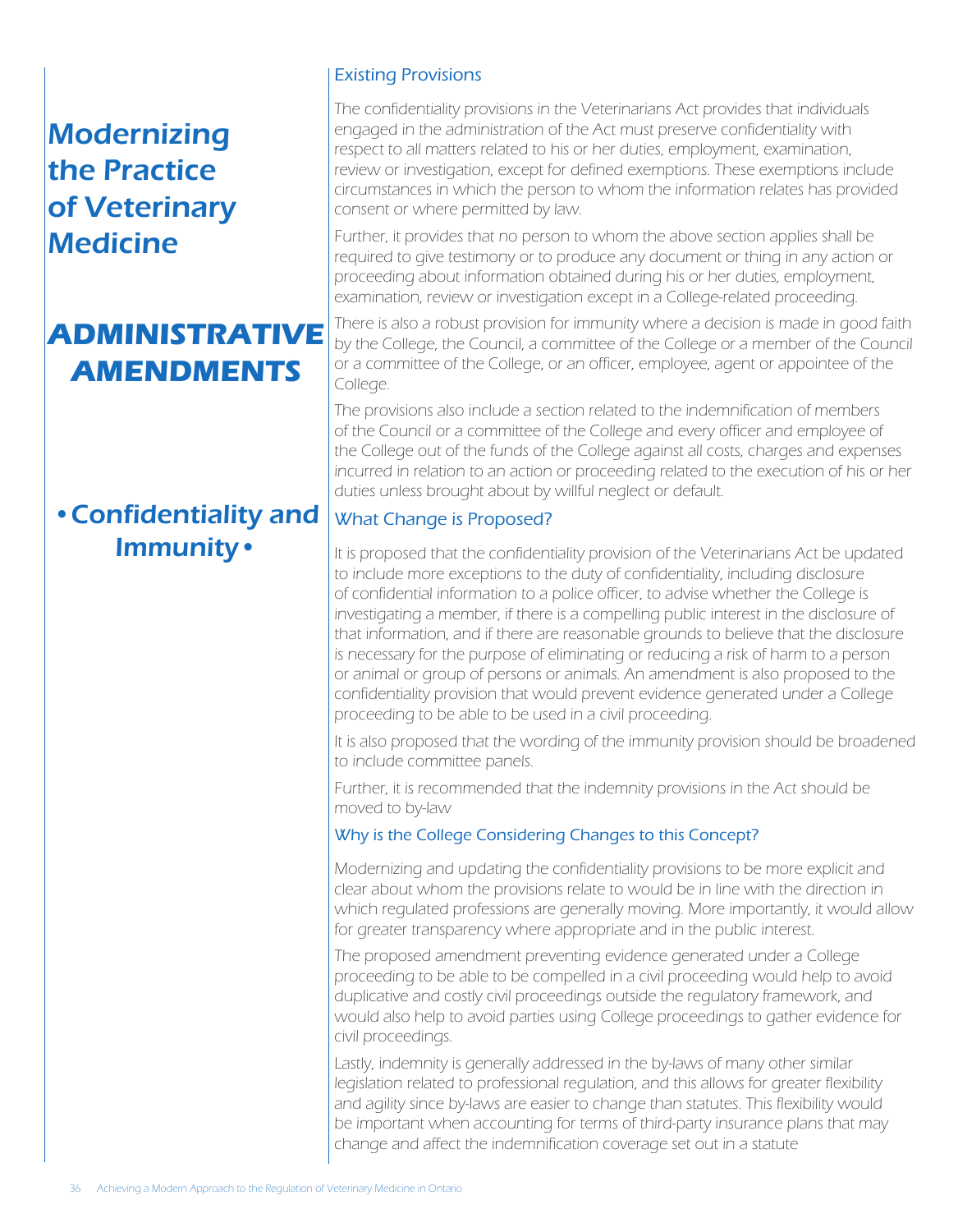### **ADMINISTRATIVE AMENDMENTS**

### •Annual General Meetings•

#### Existing Provisions

The College of Veterinarians of Ontario currently holds an annual general meeting at which members consider and accept a report of Council, accept the auditor's financial statements, appoint an auditor, and hold a member's forum. Within the Veterinarians Act, annual general meetings are linked to provisions from the Corporations Act.

#### What Change is Proposed?

It is proposed that the sections in the Act that list the provisions in the Corporations Act that apply in respect of the College be repealed and a provision stating that the Corporations Act does not apply in respect to the College be added. This would necessitate several amendments to the Act to address those provisions which are still relevant through the College's bylaws, ensuring that appropriate accountability is still in place.

The Veterinarians Act should be amended to read "The College of Veterinarians of Ontario is a body corporate with all the powers of a natural person." (A proposal to allow the Minister of Agriculture, Food and Rural Affairs the ability to review and/or investigate the affairs or management of the College and audit the books has also been included, see page 15). In order to permit the passing of bylaws that would be necessary if the Corporations Act no longer applies, a number of bylawmaking powers have been added (see Appendix C).

#### Why is the College Considering Changes to this Concept?

It is not common for regulators to hold annual general meetings of members, although associations do. It is likely that this provision is a remnant from the period during which the College was the Ontario Veterinary Association, and was both a regulator and an association. Holding annual general meetings allows for confusion about the College's role and gives members the impression that they have an authority in relation to College decision-making at some level. However, to provide public assurance of accountability of Council, several new provisions are placed in bylaw (see Appendix C).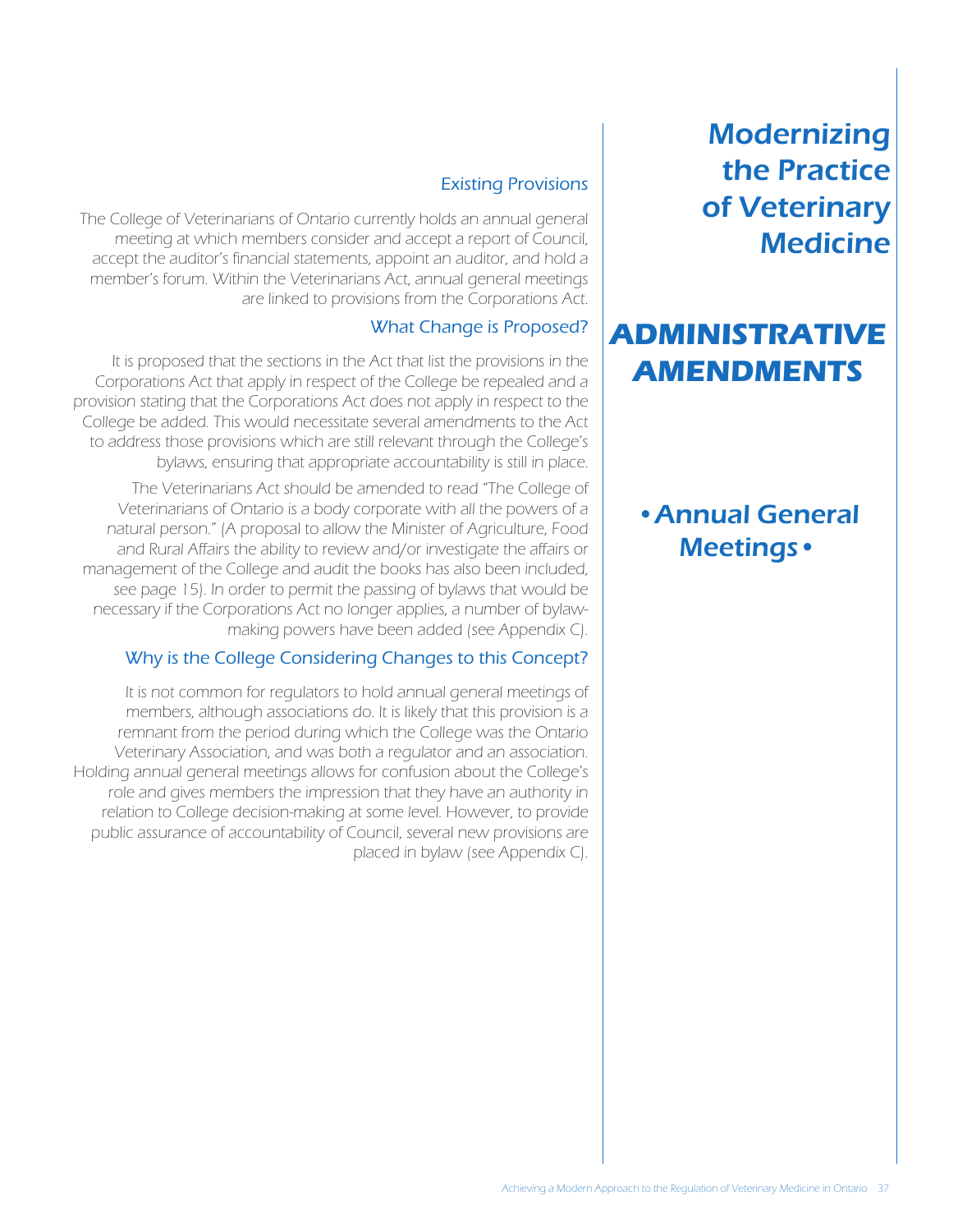# **ADMINISTRATIVE AMENDMENTS**

### •Offences and Fines•

#### Existing Provisions

The provisions in the Act related to offences and fines are lengthy. For a comprehensive list of the current provisions, please see Appendix D.

#### What Change is Proposed?

The proposed amendments to the offences and fines provisions in the Act include updating and modernizing the amount of the fines in the Veterinarians Act. Further, a number of new provisions are proposed, such as including fines for corporate employers to reflect the realities of current practice, fines for contravening the proposed mandatory reporting provisions, fines for not cooperating with an investigator or adviser, and an amendment to the unauthorized practice provisions to reflect the proposed changes to the scope of practice model, namely the introduction of authorized activities.

For a full list of the proposed provisions, please see Appendix D.

#### Why is the College Considering Changes to this Concept?

It is proposed that the outdated fine amounts related to contravention of offences be adjusted and updated to act as a current and effective deterrent against violating the provisions in the Act. In addition, several new offences and fines have been proposed to link to new proposed provisions in the Act, to align the Act with more modern legislation, and to update and strengthen the implementation and enforcement of the Act.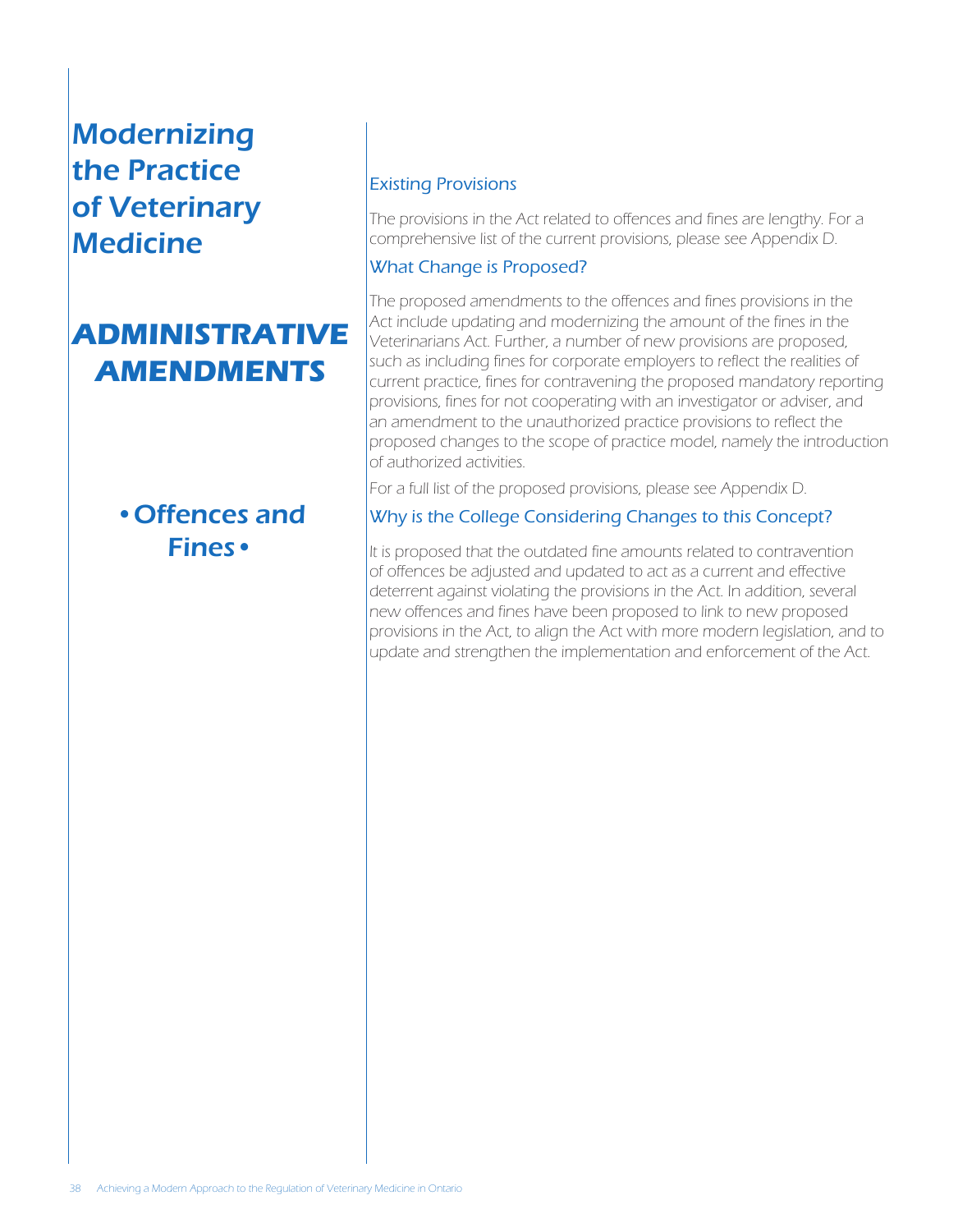### **CONCLUSION**

#### Conclusion

The Council of the College of Veterinarians has taken the initiative to examine its governing legislation, and to identify areas in need of modernization, amendment, and improvement. The work of the College's legislative reform working groups, which undertook evidence-based and risk-focused analyses of all aspects of the legislation, has taken societal expectations into account in all stages of the project, keeping in mind the College's mandate of protecting the public interest. This initiative has resulted in the proposed concepts in this paper.

> The proposed concepts are focused on enhancing regulatory transparency, flexibility, accountability, and efficiency.

The aim is to achieve government support for the reform of the Veterinarians Act that will secure a new and robust template for the effective regulation of veterinary medicine on behalf of the Ontario public for years to come.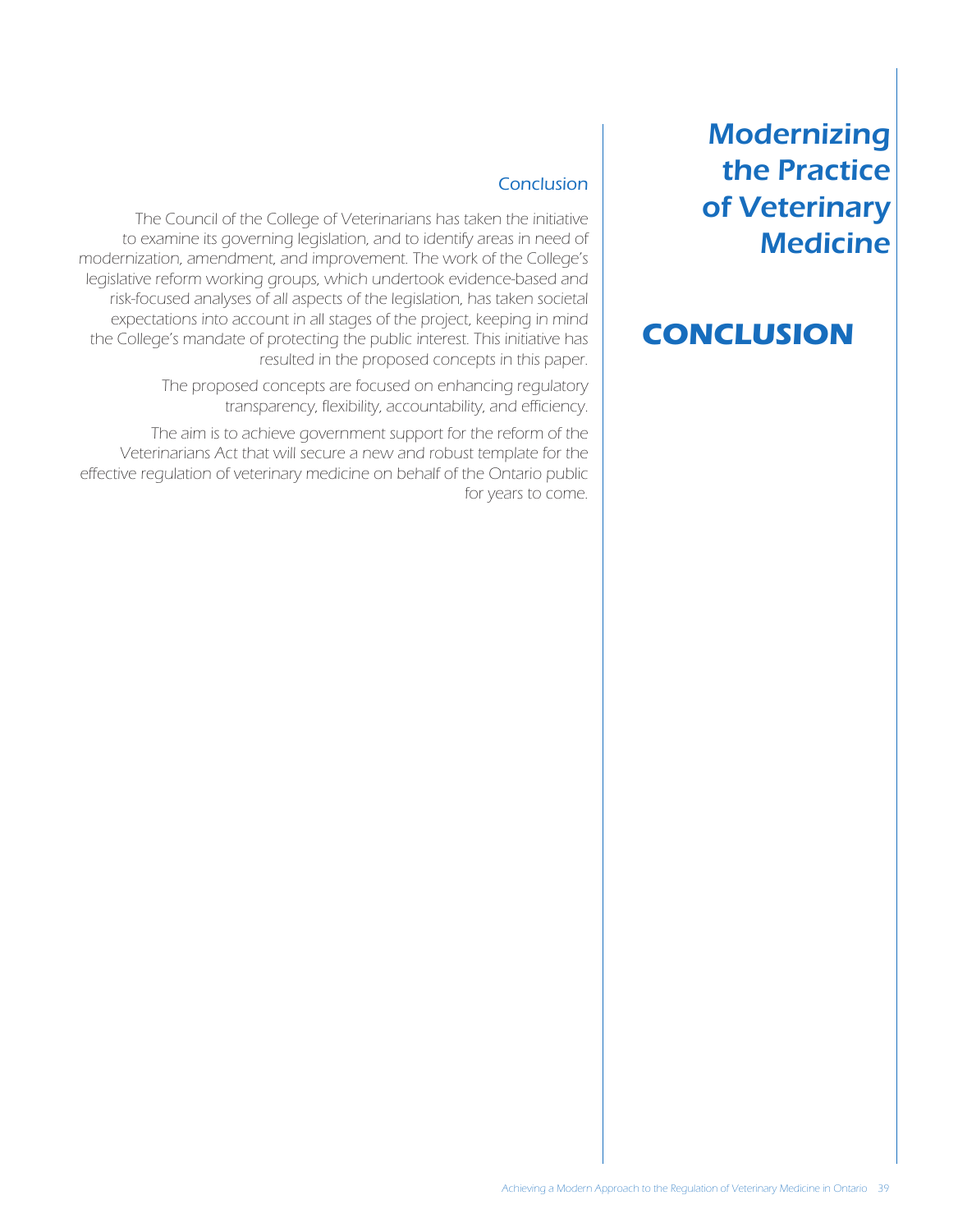#### Legislation

### References

American Association of Veterinary State Boards Veterinary Medicine and Veterinary Technology Practice Act Model with Comments, 2014 Chiropractic Act, 1991, S.O. 1991, c. 21 and regulations Dentistry Act, 1991, S.O. 1991, c. 24 and regulations Medicine Act, 1991, S.O. 1991, c. 30 and regulations Nursing Act, 1991, S.O. 1991, c. 32 and regulations Occupational Therapy Act, 1991, S.O. 1991, c. 33 and regulations Pharmacy Act, 1991, S.O. 1991, c. 36 and regulations Physiotherapy Act, 1991, S.O. 1991, c. 37 and regulations Regulated Health Professions Act, 1991, S.O. 1991, c. 18 and regulations Veterinarians Act, R.S.O. 1990, c. V.3 Veterinary Profession Act, RSA 2000 Chapter V-2 and regulations

#### Literature and Articles

Bayne, Lillian and Associate, "Underlying Philosophies and Trends Affecting Professional Regulation," College of Registered Nurses of British Columbia, February 2012 Canadian Academy of Health Sciences, Optimizing Scope of Practice: New Models of Care for a New Health Care System, 2014

Council for Healthcare Regulatory Excellence, "Health professional regulators' registers: Maximising their contribution to public protection and patient safety," February 2010

Kerm Henriksen and Elizabeth Dayton, "Organizational Silence and Hidden Threats to Patient Safety," Health Serv Res. 2006 Aug; 41(4 Pt 2): 1539–1554

Pharmacy Connection, Mandatory Reporting, Summer 2013

Professional Standards Authority, "Regulation Rethought," October 2016

Professional Standards Authority, "Right Touch Regulation," August 2010

Professional Standards Authority, "Right Touch Regulation Revised," October 2015

Public Policy Decision Tree, Adapted from Council on Healthcare Regulatory Excellence (CHRE)

Review of the Ontario College of Teachers Intake, Investigation and Discipline Procedures and Outcomes and the Dispute Resolution Program, the Honourable Patrick J. LeSage, C.M., O.ONT., Q.C., MAY 31, 2012

Steinecke, Richard, "A Futurist Look at Professional Regulation," Grey Areas, No 180, October 2013

Steinecke, Richard, "Legislative Reform: Why Change the Veterinarians Act?," College Connection, Fall 2014

Steinecke, Richard, "Public Interest Mandate of Discipline: A Quaint Notion or the Real Deal?," Grey Areas, No 104, October 2006

WeirFoulds, Regulatory Colleges Tackle Transparency – Client Alert, March 2015

#### Policy Documents

Alberta Veterinary Medical Association, Guidelines for the Roles of Registered Veterinary Technologists, Students, and Unregistered Auxiliaries

College of Nurses of Ontario, Mandatory Reporting: A Process Guide for Employers, Facility Operators and Nurses

College of Nurses of Ontario, Practice Guideline: Authorizing Mechanisms

College of Nurses of Ontario, RHPA: Scope of Practice, Controlled Acts Model

College of Physicians and Surgeons of Ontario, Delegation of Controlled Acts policy

College of Physicians and Surgeons of Ontario, Mandatory and Permissive Reporting

Ontario College of Pharmacists, Mandatory Reporting policy

Ontario College of Pharmacists, Medical Directives and the Delegation of Controlled Acts, 2014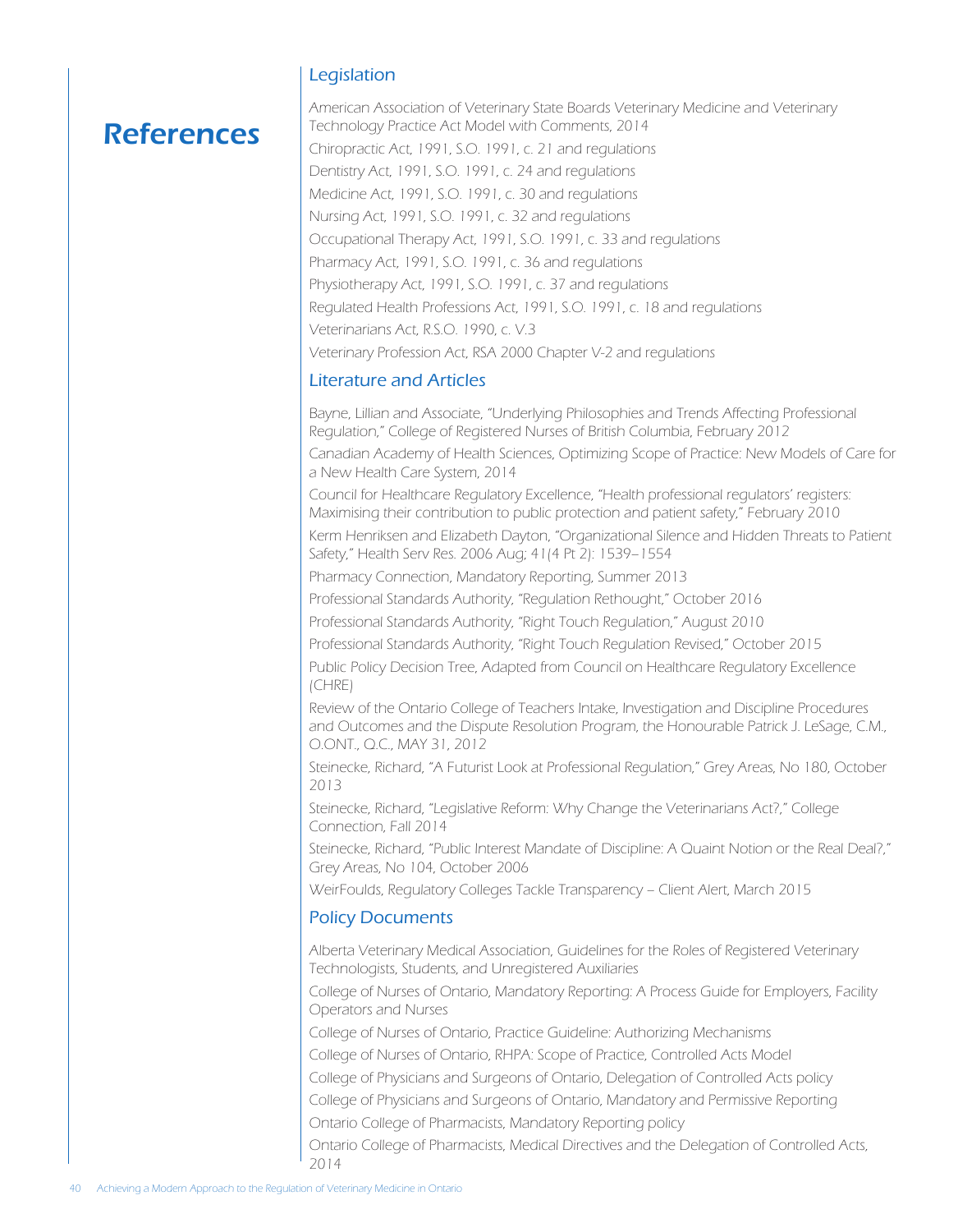#### Background and Research Documents

Alberta Federation of Regulated Health Professions Complaints Director's Manual Alberta Veterinary Medical Association Delegation Model Alternative Dispute Resolution Models of Regulators College of Nurses Complaints Process Flow Chart College of Physicians and Surgeons of Alberta, Complaints Process Chart College of Veterinarians of Ontario Analysis Paper - Just Culture Distinctions Between Professions' Definitions and Activities Fact Sheet: Mandatory Mediation under Rules 24.1 and 75.1 of the Rules of Civil Procedure Introduction of Definitions of the Practice of Veterinary Medicine and the Practice of Other Regulated Professions in Legislation Investigator Appointments and Investigator Powers of Regulators Mandatory Reporting Obligations of Regulators New Graduate Transition to Practice Programs of Regulators Policies of Regulators Related to Changing Scope of Practice Policies of Regulators Related to Re-Entering the Profession Following a Lengthy Absence Potential Risks in Practice Pharmacy Technician Delegation Model (Ontario) Quality Assurance Provisions in the Regulations and Bylaws of Veterinary and Non-Veterinary Regulators Registered Practical Nurse Model (Ontario) Report of the OAVT Legislative Task Force: Legislative Modernization to Achieve a Scope of Practice for Registered Veterinary Technicians in Ontario Restricted Scope of Practice/Controlled Acts: Legislative Overview of Regulators Screening Mechanisms of Regulators

#### Public Consultations

Consultations were completed on the following legislative reform concepts:

- Mandatory Quality Assurance Program
- Single Screening Process
- • Expanded Public Register
- Mandatory Reporting of Dismissal or Resignation Related to Incompetence or Incapacity of a Member
- Interim Suspensions
- Publicizing a Notice of Hearing
- • Objects of the College
- Scope of Practice Model

### References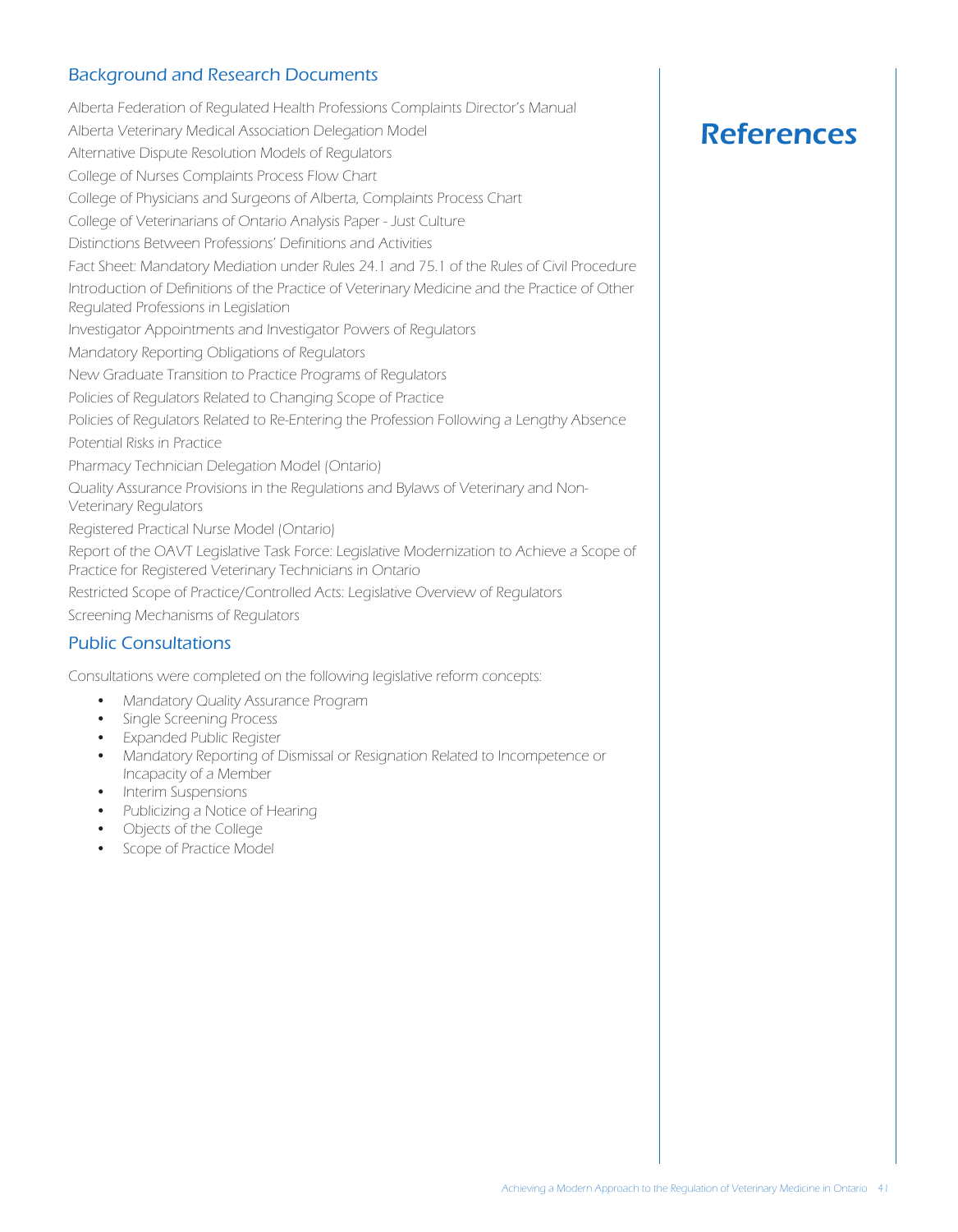### **Endnotes**

- 1 Veterinarians Act, R.S.O. 1990, c. V.3
- 2 R.R.O. 1990, Reg. 1093: General under Veterinarians Act, R.S.O. 1990, c. V.3
- 3 College of Veterinarians of Ontario, 2016 Annual Report, http://cvo.org/CVO/ media/College-of-Veterinarians-of-Ontario/Resources%20and%20Publications/ Annual%20Reports/AnnualReportFinal.pdf?ext=.pdf
- 4 Professional Standards Authority, Right-Touch Regulation Revised, http:// www.professionalstandards.org.uk/docs/default-source/publications/thoughtpaper/right-touch-regulation-2015
- 5 David Marx, "Patient Safety and the "Just Culture": A primer for health care executives," 2001, https://psnet.ahrq.gov/resources/resource/1582/patientsafety-and-the-just-culture-a-primer-for-health-care-executives; North Carolina Board of Nursing, "Just Culture Overview," http://www.ncbon.com/dcp/i/ discipline-compliance-employer-complaints-just-culture-resources
- 6 An order is an instruction for the performance of a procedure, treatment, drug or intervention. An order can be a direct order to perform an authorized activity for only one patient for a specific intervention or a medical directive, which is a written order authorizing those identified in the directive to perform an authorized activity for any patient who meets the criteria, circumstances, and/or conditions set out in the medical directive.
- 7 To initiate an authorized activity means to independently decide that a specified procedure is required and initiate that procedure in the absence of a specific order or medical directive, in accordance to certain conditions, which can be identified in regulation
- 8 Substance is inclusive of a drug
- 9 It is anticipated that this schedule will be drafted at a later date
- 10 There are currently 3200 RVT's in Ontario, an increase from 1200 in 2007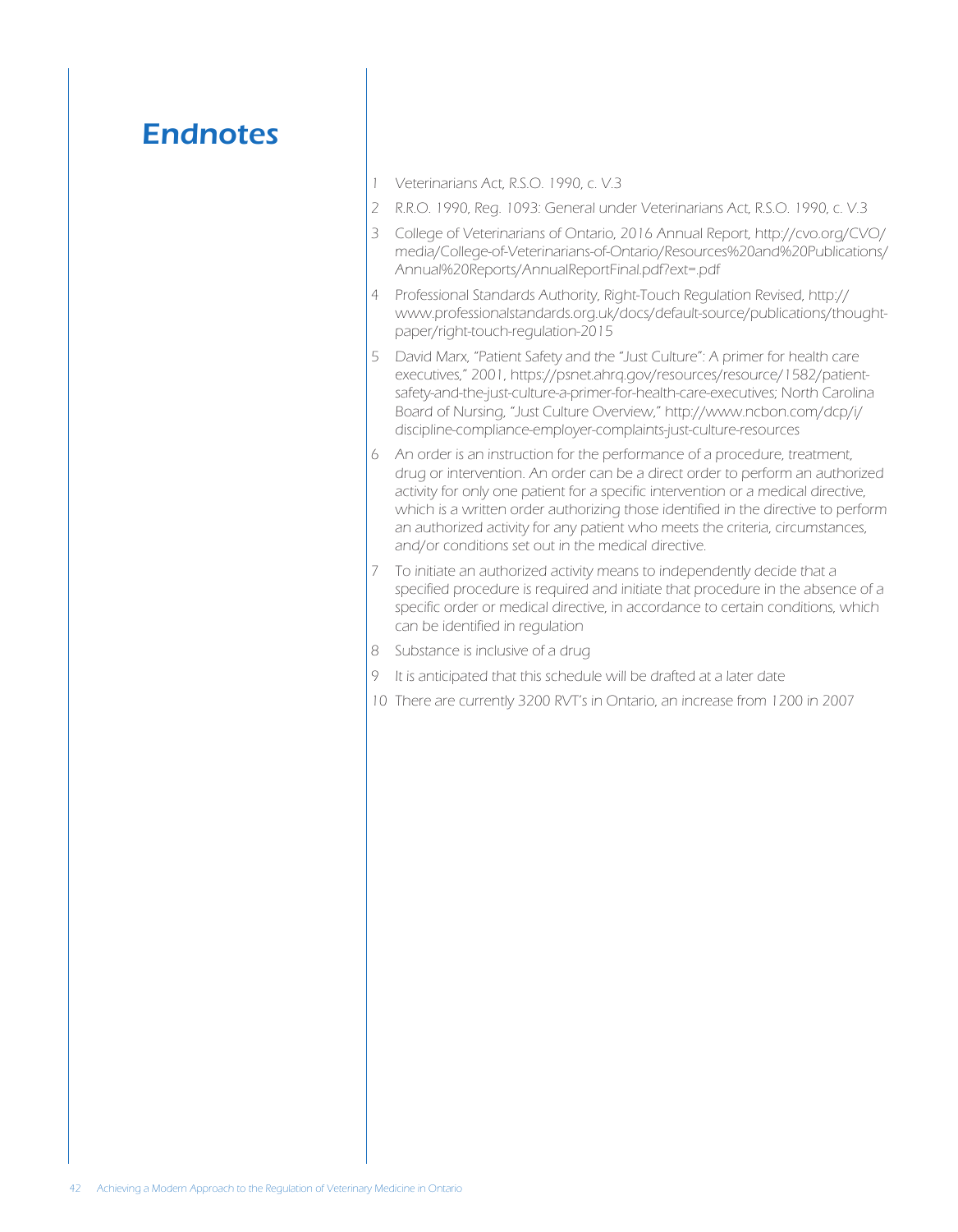| Concept                                                                                                                                                                                      | <b>Current Provisions</b>                                                                                                                                                                                                                                                                                                                                                                                                                                                                                                                                                           | Proposal                                                                                                                            |                   |
|----------------------------------------------------------------------------------------------------------------------------------------------------------------------------------------------|-------------------------------------------------------------------------------------------------------------------------------------------------------------------------------------------------------------------------------------------------------------------------------------------------------------------------------------------------------------------------------------------------------------------------------------------------------------------------------------------------------------------------------------------------------------------------------------|-------------------------------------------------------------------------------------------------------------------------------------|-------------------|
| Objects of the<br>College                                                                                                                                                                    | The Veterinarians Act states <sup>1</sup> that the<br>It is proposed that the provision of<br>principal object of the College is to<br>the Act relating to the purposes<br>"regulate the practice of veterinary<br>of the College be updated to also<br>include the following objects:<br>medicine and to govern its members in<br>accordance with this Act, the regulations<br>To develop, establish, and<br>$\mathbb{1}$ .<br>and the by-laws in order that the public<br>maintain programs to assure<br>interest may be served and protected."<br>the quality of the practice of |                                                                                                                                     | <b>Appendix A</b> |
|                                                                                                                                                                                              |                                                                                                                                                                                                                                                                                                                                                                                                                                                                                                                                                                                     |                                                                                                                                     |                   |
|                                                                                                                                                                                              | It further states that the College has the<br>following additional objects:                                                                                                                                                                                                                                                                                                                                                                                                                                                                                                         | the profession.<br>2.<br>To develop, establish, and                                                                                 |                   |
|                                                                                                                                                                                              | To establish, maintain and develop<br>L.<br>standards of knowledge and skill<br>among its members.                                                                                                                                                                                                                                                                                                                                                                                                                                                                                  | maintain standards and<br>programs to promote the<br>ability of members to respond                                                  |                   |
|                                                                                                                                                                                              | To establish, maintain and develop<br>2.<br>standards of qualification and<br>standards of practice for the practice of<br>veterinary medicine.                                                                                                                                                                                                                                                                                                                                                                                                                                     | to changes in practice<br>environments, advances<br>in technology and other<br>emerging issues.                                     |                   |
|                                                                                                                                                                                              | To establish, maintain and develop<br>З.<br>standards of professional ethics among<br>its members.                                                                                                                                                                                                                                                                                                                                                                                                                                                                                  | To inspect and accredit<br>3.<br>veterinary facilities.<br>Any other objects relating<br>4.                                         |                   |
|                                                                                                                                                                                              | To promote public awareness of the<br>4.<br>role of the College.                                                                                                                                                                                                                                                                                                                                                                                                                                                                                                                    | to the practice of veterinary<br>medicine that Council                                                                              |                   |
|                                                                                                                                                                                              | To perform such other duties and<br>5.<br>exercise such other powers as are<br>imposed or conferred on the College<br>under any Act.                                                                                                                                                                                                                                                                                                                                                                                                                                                | considers desirable.                                                                                                                |                   |
| Council<br>composition                                                                                                                                                                       | The Veterinarians Act states <sup>2</sup> that the<br>Council shall be composed of:                                                                                                                                                                                                                                                                                                                                                                                                                                                                                                 | The following Council composition<br>is proposed:                                                                                   |                   |
|                                                                                                                                                                                              | Between nine and fifteen elected<br>members who are licensed<br>veterinarians; and                                                                                                                                                                                                                                                                                                                                                                                                                                                                                                  | Between ten and twelve<br>elected members who are<br>licensed veterinarians;                                                        |                   |
| Between three and five persons who<br>are not members of the governing<br>body of a self-regulating licensing<br>body under any other Act or licensed<br>under the Veterinarians Act and who | Between seven and nine<br>$\bullet$<br>members appointed by<br>government who meet the<br>same requirements as noted<br>above; and                                                                                                                                                                                                                                                                                                                                                                                                                                                  |                                                                                                                                     |                   |
|                                                                                                                                                                                              | are appointed by the Lieutenant<br>Governor in Council.                                                                                                                                                                                                                                                                                                                                                                                                                                                                                                                             | One member who is a<br>$\bullet$<br>licensed veterinarian and who<br>holds a faculty position at the<br>Ontario Veterinary College. |                   |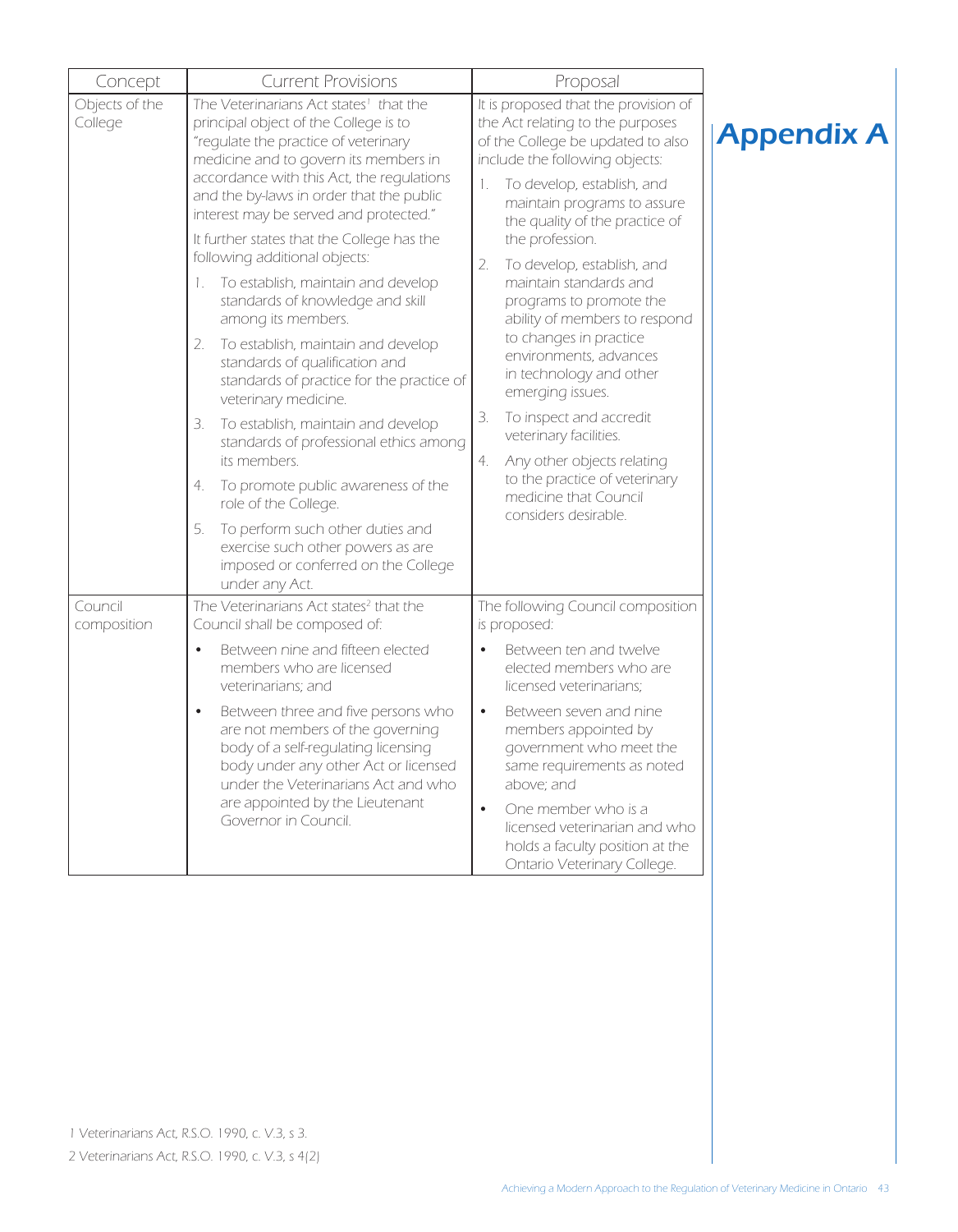| Concept                                  | <b>Current Provisions</b>                                                                                                                                                                                                                                                                                                                                                                                                                                                                                                                                                                                                                                               | Proposal                                                                                                                                                                                                                                                                                                                                                                                                                                                                                                                                                                                                                                         |
|------------------------------------------|-------------------------------------------------------------------------------------------------------------------------------------------------------------------------------------------------------------------------------------------------------------------------------------------------------------------------------------------------------------------------------------------------------------------------------------------------------------------------------------------------------------------------------------------------------------------------------------------------------------------------------------------------------------------------|--------------------------------------------------------------------------------------------------------------------------------------------------------------------------------------------------------------------------------------------------------------------------------------------------------------------------------------------------------------------------------------------------------------------------------------------------------------------------------------------------------------------------------------------------------------------------------------------------------------------------------------------------|
| <b>Statutory Committees</b><br>and Panel | The Veterinarians Act establishes the following<br>committees <sup>3</sup> :                                                                                                                                                                                                                                                                                                                                                                                                                                                                                                                                                                                            | It is proposed that the following statutory<br>committees would be prescribed by statute:                                                                                                                                                                                                                                                                                                                                                                                                                                                                                                                                                        |
| Composition                              | 1. Executive Committee.                                                                                                                                                                                                                                                                                                                                                                                                                                                                                                                                                                                                                                                 | <b>Executive Committee</b><br>$\bullet$                                                                                                                                                                                                                                                                                                                                                                                                                                                                                                                                                                                                          |
|                                          | 2. Accreditation Committee.                                                                                                                                                                                                                                                                                                                                                                                                                                                                                                                                                                                                                                             | Investigations and Resolutions<br>$\bullet$                                                                                                                                                                                                                                                                                                                                                                                                                                                                                                                                                                                                      |
|                                          | 3. Registration Committee.                                                                                                                                                                                                                                                                                                                                                                                                                                                                                                                                                                                                                                              | Committee                                                                                                                                                                                                                                                                                                                                                                                                                                                                                                                                                                                                                                        |
|                                          | 4. Complaints Committee.                                                                                                                                                                                                                                                                                                                                                                                                                                                                                                                                                                                                                                                | <b>Discipline Committee</b>                                                                                                                                                                                                                                                                                                                                                                                                                                                                                                                                                                                                                      |
|                                          | 5. Discipline Committee.                                                                                                                                                                                                                                                                                                                                                                                                                                                                                                                                                                                                                                                | Registration Committee<br>$\bullet$                                                                                                                                                                                                                                                                                                                                                                                                                                                                                                                                                                                                              |
|                                          | For the purpose of panel composition, the following                                                                                                                                                                                                                                                                                                                                                                                                                                                                                                                                                                                                                     | <b>Quality Assurance Committee</b><br>$\bullet$                                                                                                                                                                                                                                                                                                                                                                                                                                                                                                                                                                                                  |
|                                          | provisions are in place:                                                                                                                                                                                                                                                                                                                                                                                                                                                                                                                                                                                                                                                | <b>Accreditation Committee</b><br>$\bullet$                                                                                                                                                                                                                                                                                                                                                                                                                                                                                                                                                                                                      |
|                                          | With respect to the Complaints Committee, a panel<br>shall be composed of at least three members of the<br>committee, at least one of whom is a person whom<br>the Lieutenant Governor in Council has appointed<br>to the Council, to consider and investigate a<br>complaint <sup>4</sup> .<br>With respect to the Discipline Committee, a panel<br>shall be composed of at least three members of the<br>committee, at least one of whom is a person whom<br>the Lieutenant Governor in Council has appointed<br>as a member of the Council and at least one of<br>whom is a person who is both a member of the<br>College and a member of the Council <sup>5</sup> . | For the purpose of panel compositions, the<br>following compositions are proposed:<br>$\bullet$<br>With respect to the Discipline<br>Committee, a panel shall be composed<br>of at least three and no more than five<br>members of the committee, at least one<br>of whom shall be a public member and<br>at least one of the members of a panel<br>shall be both a member of the College<br>and a member of the Council.<br>With respect to panel composition for<br>$\bullet$<br>any other relevant committee, each<br>panel shall be composed of at least three<br>members of the committee, at least one<br>of whom shall be a public member |

5 Veterinarians Act, R.S.O. 1990, c. V.3, s 28.

<sup>4</sup> Veterinarians Act, R.S.O. 1990, c. V.3, s 23.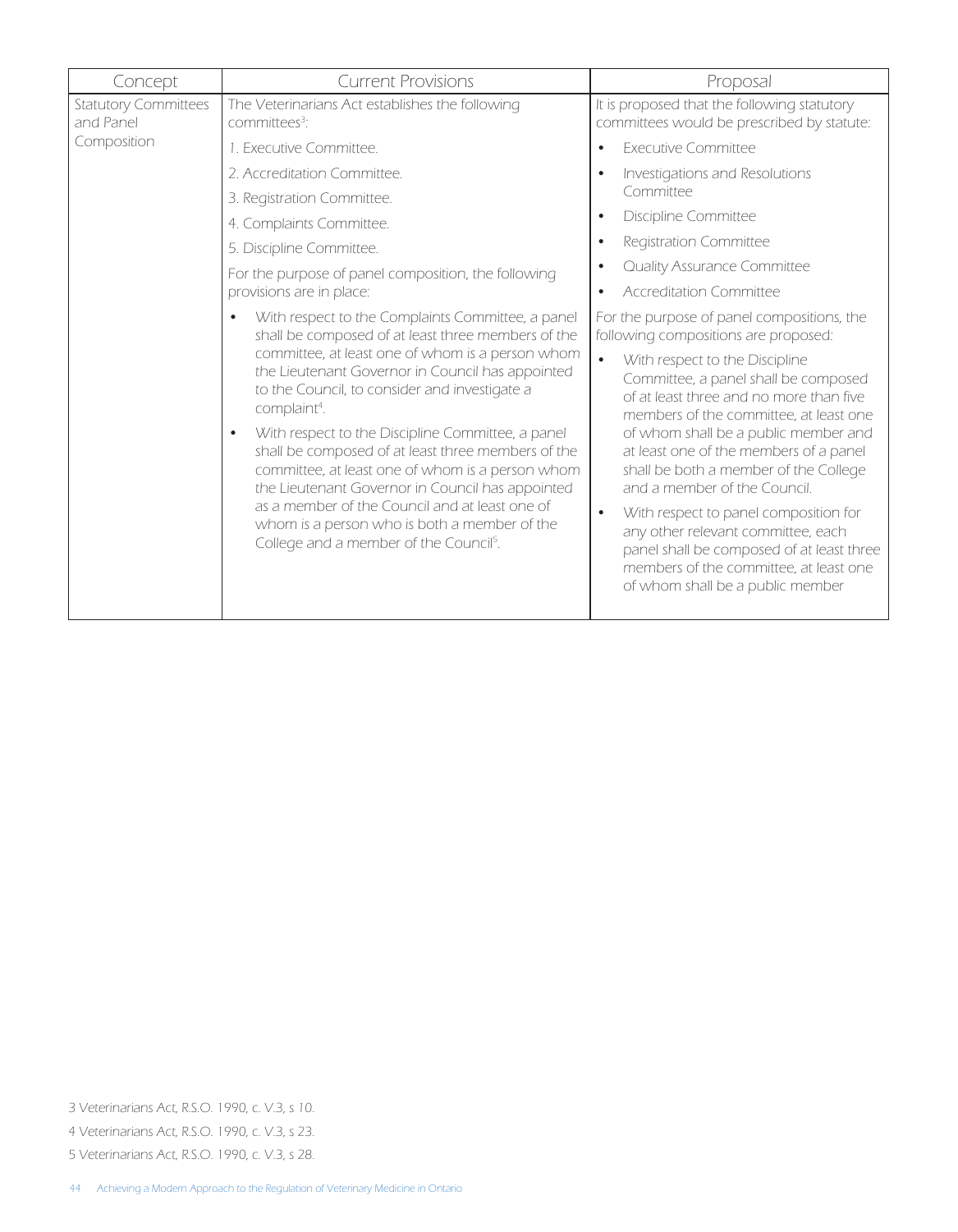| <b>Current Provisions</b>                                                                                                                                                                                                                                                                                                                                                                                                   | Proposal                                                                                                                                                                                                                                                                                                                                                                                                                                                                                                                                                                                                                                                                                                                                                                 |                                                                                                                                                                                    |
|-----------------------------------------------------------------------------------------------------------------------------------------------------------------------------------------------------------------------------------------------------------------------------------------------------------------------------------------------------------------------------------------------------------------------------|--------------------------------------------------------------------------------------------------------------------------------------------------------------------------------------------------------------------------------------------------------------------------------------------------------------------------------------------------------------------------------------------------------------------------------------------------------------------------------------------------------------------------------------------------------------------------------------------------------------------------------------------------------------------------------------------------------------------------------------------------------------------------|------------------------------------------------------------------------------------------------------------------------------------------------------------------------------------|
| The Veterinarians Act provides <sup>6</sup> that the<br>Minister's powers include the power to:                                                                                                                                                                                                                                                                                                                             | It is proposed that the updated provision of the Act relating<br>to Ministerial powers include the following additional                                                                                                                                                                                                                                                                                                                                                                                                                                                                                                                                                                                                                                                  |                                                                                                                                                                                    |
| (a) review the activities of the Council;                                                                                                                                                                                                                                                                                                                                                                                   | powers:                                                                                                                                                                                                                                                                                                                                                                                                                                                                                                                                                                                                                                                                                                                                                                  |                                                                                                                                                                                    |
| (b) request the Council to undertake<br>activities that, in the opinion of the<br>Minister, are necessary and advisable to<br>carry out the intent of this Act;<br>(c) advise the Council with respect to<br>the implementation of this Act and the<br>regulations and with respect to the<br>methods used or proposed to be used by<br>the Council to implement policies and to<br>enforce its regulations and procedures; |                                                                                                                                                                                                                                                                                                                                                                                                                                                                                                                                                                                                                                                                                                                                                                          | The Minister (namely, the Minister of Agriculture, Food<br>and Rural Affairs) may review and/or investigate the<br>affairs or management of the College and audit its<br>finances. |
|                                                                                                                                                                                                                                                                                                                                                                                                                             | Consultation with the Minister and the Minister<br>$\bullet$<br>of Advanced Education and Skills Development is<br>required before the Council establishes or amends the<br>academic qualifications of applicants for licensure.                                                                                                                                                                                                                                                                                                                                                                                                                                                                                                                                         |                                                                                                                                                                                    |
|                                                                                                                                                                                                                                                                                                                                                                                                                             | The Minister may pay the College for expenses<br>$\bullet$<br>incurred in complying with a requirement under a<br>provision related to the Powers of the Minister.                                                                                                                                                                                                                                                                                                                                                                                                                                                                                                                                                                                                       |                                                                                                                                                                                    |
| or revoke regulations respecting any<br>matter under section 7 or the standards<br>for veterinary facilities established under<br>section 8.                                                                                                                                                                                                                                                                                | The Lieutenant Governor in Council would have the<br>$\bullet$<br>ability to appoint a person as a College Supervisor,<br>on the recommendation of the Minister, where the<br>Minister considers it appropriate or necessary, with a<br>specified parameter of assignment, notice provided,<br>and written submissions by the College allowed.<br>Unless the appointment provides otherwise, a College<br>Supervisor has the exclusive right to exercise all the<br>powers of a Council and every person employed,<br>retained or appointed for the purposes of the<br>administration of this Act. The Lieutenant Governor<br>in Council may specify the powers and duties of a<br>College Supervisor and the terms and conditions<br>governing those powers and duties. |                                                                                                                                                                                    |
|                                                                                                                                                                                                                                                                                                                                                                                                                             | (d) request the Council to make, amend                                                                                                                                                                                                                                                                                                                                                                                                                                                                                                                                                                                                                                                                                                                                   |                                                                                                                                                                                    |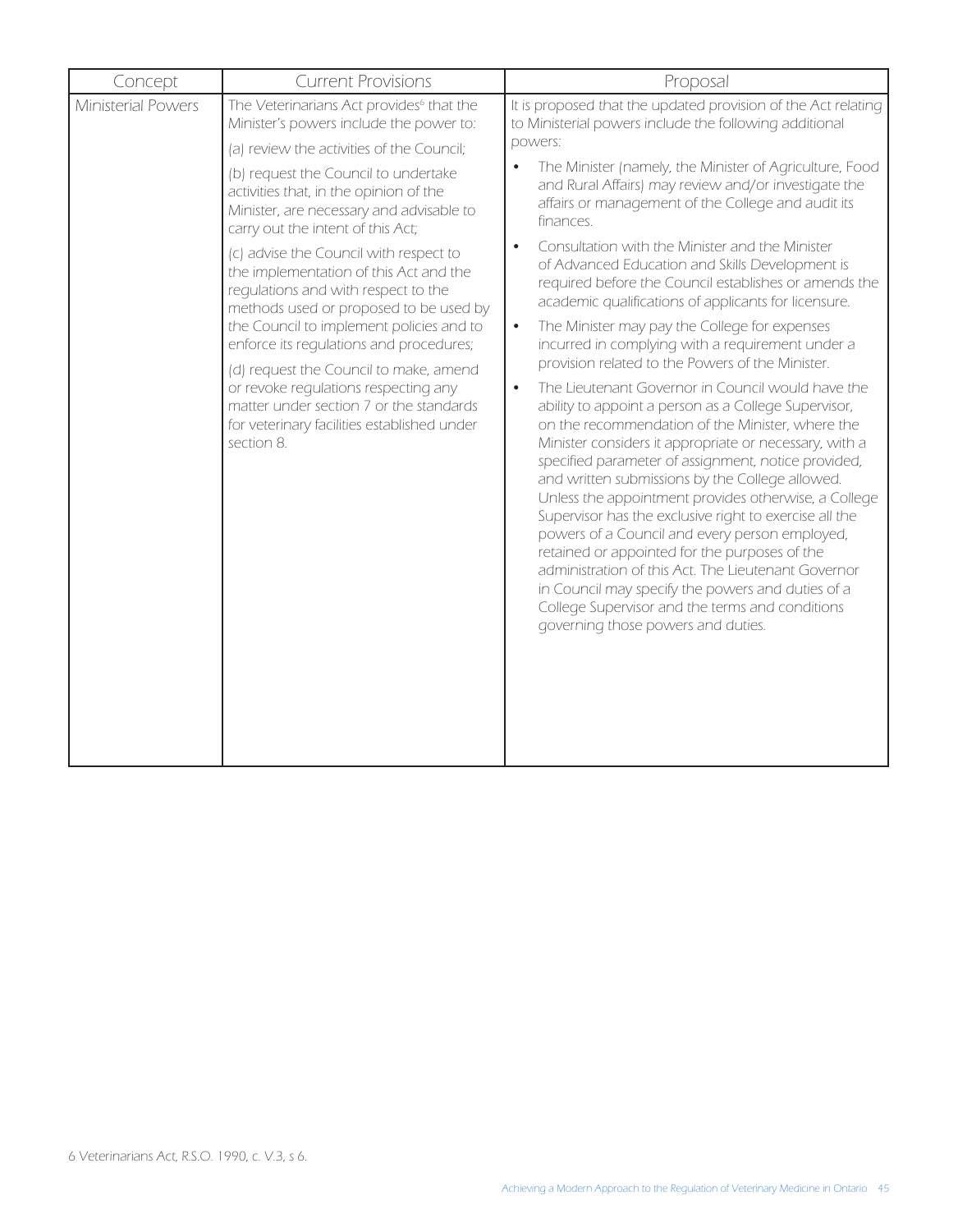| Concept                                     | <b>Current Provisions</b>                                                                                                  | Proposal                                                                                                                                                                                                                                                                                                                                                                                                                                                                                           |
|---------------------------------------------|----------------------------------------------------------------------------------------------------------------------------|----------------------------------------------------------------------------------------------------------------------------------------------------------------------------------------------------------------------------------------------------------------------------------------------------------------------------------------------------------------------------------------------------------------------------------------------------------------------------------------------------|
| Regulation<br>and Bylaw<br>Making<br>Powers | Please refer to Appendix C                                                                                                 | Please refer to Appendix C                                                                                                                                                                                                                                                                                                                                                                                                                                                                         |
| Scope of                                    | The Veterinarians Act states                                                                                               | Definition                                                                                                                                                                                                                                                                                                                                                                                                                                                                                         |
| Practice                                    | that the practice of veterinary<br>medicine "includes the<br>practice of dentistry, obstetrics<br>including ova and embryo | The practice of veterinary medicine is the assessment of the physiological or<br>behavioural status of an animal or group of animals and the diagnosis, treatment,<br>prevention, and/or control of any condition, disease, disorder or dysfunction.                                                                                                                                                                                                                                               |
|                                             | transfer, and surgery, in                                                                                                  | <b>Authorized Activities</b>                                                                                                                                                                                                                                                                                                                                                                                                                                                                       |
|                                             | relation to an animal other<br>than a human being."                                                                        | The following is a list of proposed activities which would be legislatively authorized<br>to veterinarians; this means that only a veterinarian can perform these activities<br>independently, or delegate them to someone (regulated or unregulated) who is<br>not authorized but is deemed competent by the veterinarian to perform them, as<br>long as delegation is not prohibited. Under delegation, the veterinarian remains<br>responsible for the supervision and outcome of the activity. |
|                                             |                                                                                                                            | The list of authorized activities includes:                                                                                                                                                                                                                                                                                                                                                                                                                                                        |
|                                             |                                                                                                                            | 1. Making or communicating a diagnosis identifying a disease, disorder,<br>dysfunction or condition as the cause of an animal's signs and presentation                                                                                                                                                                                                                                                                                                                                             |
|                                             |                                                                                                                            | 2. Performing a medical assessment to determine the fitness for purpose or<br>soundness of an animal, or group of animals, on which it is reasonably foreseeable<br>that a person or organization will rely on the assessment.                                                                                                                                                                                                                                                                     |
|                                             |                                                                                                                            | 3. Ordering laboratory tests on an animal or on specimens taken from an animal.                                                                                                                                                                                                                                                                                                                                                                                                                    |
|                                             |                                                                                                                            | 4. Prescribing, compounding, dispensing, or selling a drug                                                                                                                                                                                                                                                                                                                                                                                                                                         |
|                                             |                                                                                                                            | 5. Performing a procedure on tissue below the dermis                                                                                                                                                                                                                                                                                                                                                                                                                                               |
|                                             |                                                                                                                            | 6. Performing a procedure below the surface of a mucous membrane                                                                                                                                                                                                                                                                                                                                                                                                                                   |
|                                             |                                                                                                                            | 7. Performing a procedure on or below the surfaces of the teeth, including the<br>scaling of teeth and occlusal equilibration                                                                                                                                                                                                                                                                                                                                                                      |
|                                             |                                                                                                                            | 8. Performing a procedure on or below the surface of the cornea                                                                                                                                                                                                                                                                                                                                                                                                                                    |
|                                             |                                                                                                                            | 9. Setting, immobilizing, or casting a fracture of a bone or a dislocation of a joint or<br>a severed tendon                                                                                                                                                                                                                                                                                                                                                                                       |
|                                             | motion using a fast, low amplitude thrust                                                                                  | 10. Administering a substance by injection or inhalation, or monitoring of such                                                                                                                                                                                                                                                                                                                                                                                                                    |
|                                             |                                                                                                                            | 11. Moving the joints of the spine beyond the animal's usual physiological range of                                                                                                                                                                                                                                                                                                                                                                                                                |
|                                             |                                                                                                                            | 12. Putting an instrument, arm, hand, or finger,                                                                                                                                                                                                                                                                                                                                                                                                                                                   |
|                                             |                                                                                                                            | i. beyond the external ear canal,<br>ii. beyond the point in the nasal passages where they normally narrow,<br>iii. beyond the larynx,<br>iv. beyond the opening of the urethra,<br>v. beyond the labia majora,<br>vi. beyond the anus or cloaca, or<br>vii. into any other natural or artificial opening into the body                                                                                                                                                                            |
|                                             |                                                                                                                            |                                                                                                                                                                                                                                                                                                                                                                                                                                                                                                    |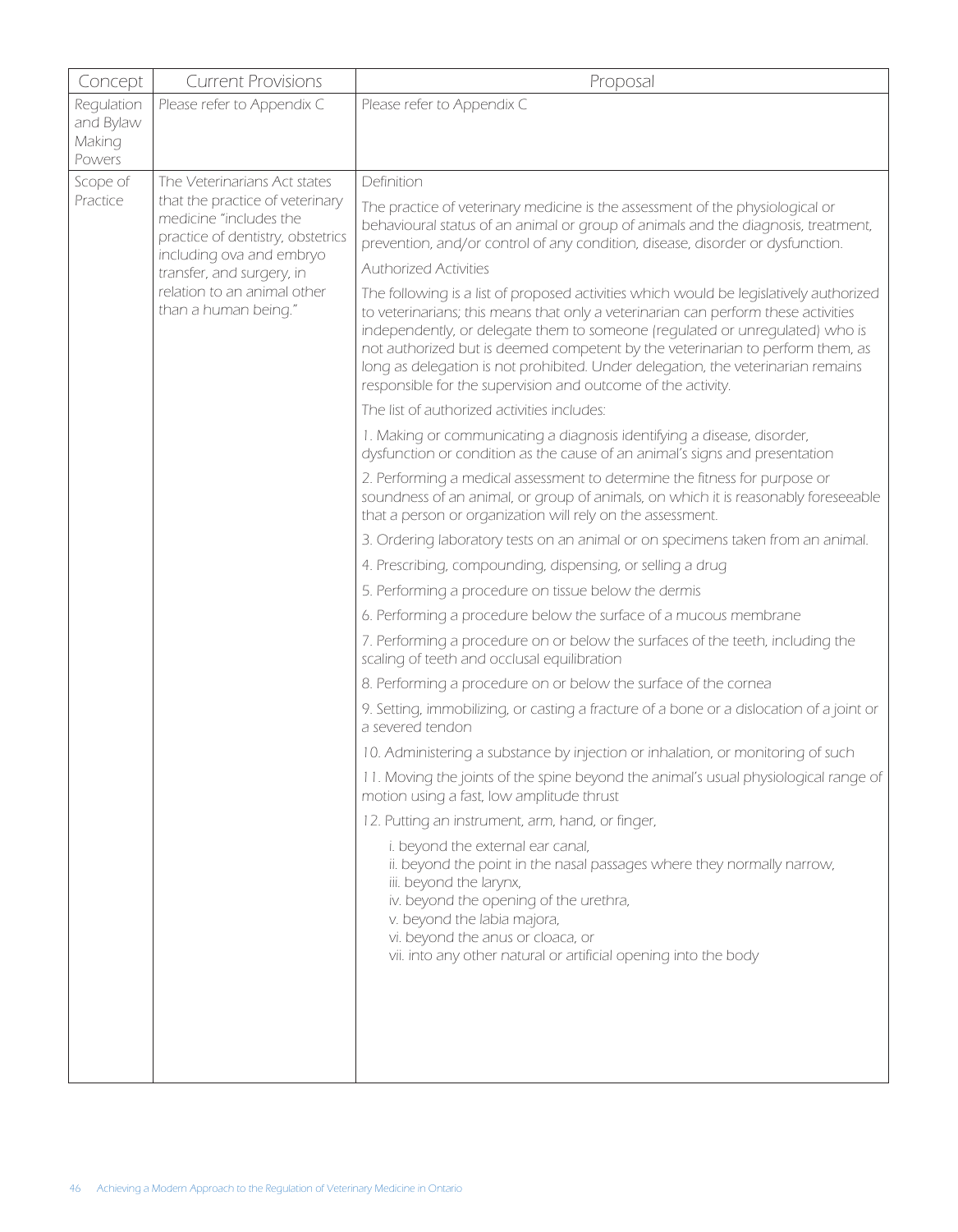| Concept              | Current<br>Provisions |                                                                                                                                                                                                                                                                                                                              |                                                                                                                                                                                                                              | Proposal                                                                                               |           |
|----------------------|-----------------------|------------------------------------------------------------------------------------------------------------------------------------------------------------------------------------------------------------------------------------------------------------------------------------------------------------------------------|------------------------------------------------------------------------------------------------------------------------------------------------------------------------------------------------------------------------------|--------------------------------------------------------------------------------------------------------|-----------|
| Scope of<br>Practice |                       |                                                                                                                                                                                                                                                                                                                              | 13. Applying or ordering the application of a form of energy prescribed by the regulations under<br>this Act                                                                                                                 |                                                                                                        |           |
|                      |                       |                                                                                                                                                                                                                                                                                                                              | 14. Performing upon an animal any manual procedure for the diagnosis and/or treatment of<br>pregnancy, sterility, or infertility                                                                                             |                                                                                                        |           |
|                      |                       |                                                                                                                                                                                                                                                                                                                              | 15. Performing allergy testing                                                                                                                                                                                               |                                                                                                        |           |
|                      |                       |                                                                                                                                                                                                                                                                                                                              | by a veterinarian:                                                                                                                                                                                                           | There will be restrictions in regulation that do not permit the delegation of the following activities |           |
|                      |                       |                                                                                                                                                                                                                                                                                                                              | animal's signs and presentation                                                                                                                                                                                              | • Making a diagnosis identifying a disease, disorder, dysfunction or condition as the cause of an      |           |
|                      |                       |                                                                                                                                                                                                                                                                                                                              | • Performing a medical assessment to determine the fitness for purpose or soundness of an<br>animal, or group of animals, on which it is reasonably foreseeable that a person or organization<br>will rely on the assessment |                                                                                                        |           |
|                      |                       |                                                                                                                                                                                                                                                                                                                              |                                                                                                                                                                                                                              | • Ordering laboratory tests on an animal or on specimens taken from an animal                          |           |
|                      |                       |                                                                                                                                                                                                                                                                                                                              | • Prescribing a drug                                                                                                                                                                                                         |                                                                                                        |           |
|                      |                       |                                                                                                                                                                                                                                                                                                                              | severed tendon                                                                                                                                                                                                               | · Setting a fracture of a bone or dislocation of a joint or setting, immobilizing, or casting a        |           |
|                      |                       |                                                                                                                                                                                                                                                                                                                              | a fast, low amplitude thrust                                                                                                                                                                                                 | . Moving the joints of the spine beyond the animal's usual physiological range of motion using         |           |
|                      |                       |                                                                                                                                                                                                                                                                                                                              |                                                                                                                                                                                                                              | • Ordering the application of a form of energy prescribed by the regulations under this Act            |           |
|                      |                       |                                                                                                                                                                                                                                                                                                                              |                                                                                                                                                                                                                              | • Performing upon an animal any manual procedure for the diagnosis of pregnancy, sterility, or         |           |
|                      |                       | infertility<br>Subset of Activities Authorized to Veterinary Technicians<br>The following is a list of subsets of authorized activities (alongside the authorized activities that<br>they fall under) that veterinary technicians are authorized to perform, either under an order from<br>a veterinarian, or by initiation. |                                                                                                                                                                                                                              |                                                                                                        |           |
|                      |                       |                                                                                                                                                                                                                                                                                                                              |                                                                                                                                                                                                                              |                                                                                                        |           |
|                      |                       |                                                                                                                                                                                                                                                                                                                              |                                                                                                                                                                                                                              |                                                                                                        |           |
|                      |                       |                                                                                                                                                                                                                                                                                                                              |                                                                                                                                                                                                                              |                                                                                                        |           |
|                      |                       |                                                                                                                                                                                                                                                                                                                              | Activities Authorized to<br>Veterinarians                                                                                                                                                                                    | Subset of Activities Authorized to<br><b>Veterinary Technicians</b>                                    | Authority |
|                      |                       |                                                                                                                                                                                                                                                                                                                              | Making or communicating<br>a diagnosis identifying a<br>disease, disorder, dysfunction<br>or condition as the cause<br>of an animal's signs and<br>presentation                                                              | Triaging emergency patients                                                                            | Initiate  |
|                      |                       | 4.                                                                                                                                                                                                                                                                                                                           | Prescribing, compounding,<br>dispensing, or selling a drug                                                                                                                                                                   | Preparing a drug for the purpose of<br>dispensing a drug                                               | Order     |
|                      |                       | 5.                                                                                                                                                                                                                                                                                                                           | Performing a procedure on<br>tissue below the dermis                                                                                                                                                                         | Collecting specimens for diagnostic<br>tests                                                           | Order     |
|                      |                       |                                                                                                                                                                                                                                                                                                                              |                                                                                                                                                                                                                              | Placing IV catheter for emergency<br>purpose                                                           | Initiate  |
|                      |                       |                                                                                                                                                                                                                                                                                                                              |                                                                                                                                                                                                                              | Placing IV catheter for therapeutic<br>purpose                                                         | Order     |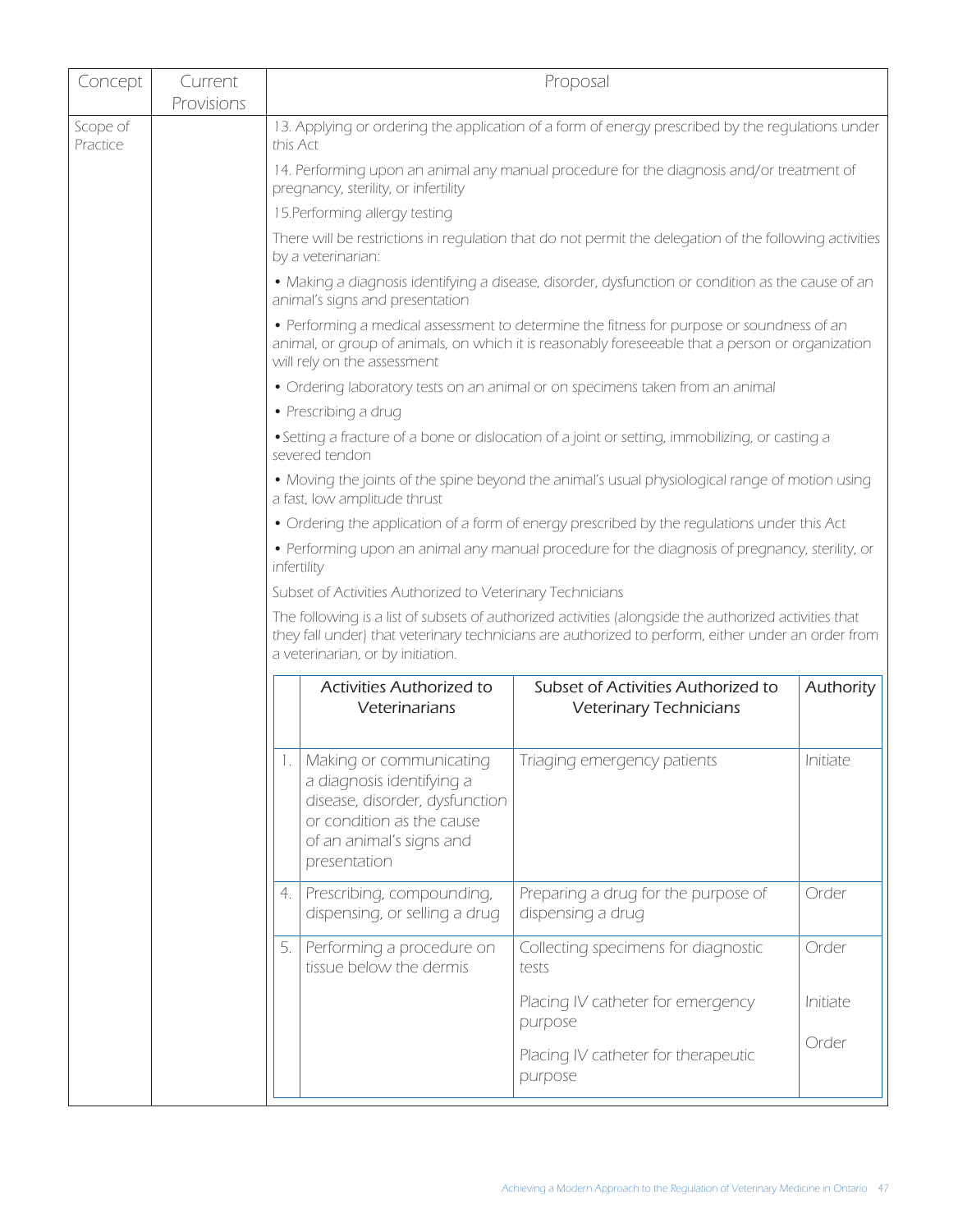| Concept              | Current<br>Provisions | Proposal |                                                                                                                                  |                                                                                                                                                                                                                       |           |  |
|----------------------|-----------------------|----------|----------------------------------------------------------------------------------------------------------------------------------|-----------------------------------------------------------------------------------------------------------------------------------------------------------------------------------------------------------------------|-----------|--|
| Scope of<br>Practice |                       |          | Activities Authorized to<br>Veterinarians                                                                                        | <b>Subset of Activities</b><br>Authorized to Veterinary<br><b>Technicians</b>                                                                                                                                         | Authority |  |
|                      |                       | 7.       | Performing a procedure on or<br>below the surfaces of the teeth,<br>including the scaling of teeth and<br>occlusal equilibration | Performing dental prophylaxis,<br>inclusive of scaling and occlusal<br>equilibration                                                                                                                                  | Order     |  |
|                      |                       | 8.       | Performing a procedure on or<br>below the surface of the cornea                                                                  | Collecting specimens                                                                                                                                                                                                  | Order     |  |
|                      |                       |          |                                                                                                                                  | Performing tests on the surface of<br>the cornea                                                                                                                                                                      | Order     |  |
|                      |                       | 9.       | Setting, immobilizing, or casting a<br>fracture of a bone or a dislocation<br>of a joint or a severed tendon                     | Applying splints and/or bandages<br>for the purpose of immobilizing a<br>fracture of a bone or a dislocation<br>of a joint                                                                                            | Order     |  |
|                      |                       | 10.      | Administering a substance<br>by injection or inhalation, or<br>monitoring of such                                                | Administering a substance by<br>injection or inhalation in keeping<br>with Schedule $X^9$ (please note that<br>this is inclusive of induction, gases,<br>nerve blocks, chemotherapy,<br>epidurals, and fluid therapy) | Order     |  |
|                      |                       |          |                                                                                                                                  | Monitoring patients under<br>anesthesia                                                                                                                                                                               | Order     |  |
|                      |                       | 12.      | Putting an instrument, arm, hand,<br>or finger,                                                                                  |                                                                                                                                                                                                                       |           |  |
|                      |                       |          | i. beyond the external ear canal,                                                                                                |                                                                                                                                                                                                                       |           |  |
|                      |                       |          | ii. beyond the point in the nasal<br>passages where they normally<br>narrow,                                                     | Placing and removing nasogastric<br>tubing                                                                                                                                                                            | Order     |  |
|                      |                       |          | iii. beyond the larynx,                                                                                                          | Placing and removing esophageal<br>or endotracheal tubing                                                                                                                                                             | Order     |  |
|                      |                       |          | iv. beyond the opening of the<br>urethra,                                                                                        | Placing and removing urinary<br>catheters                                                                                                                                                                             | Order     |  |
|                      |                       |          | v. beyond the labia majora,                                                                                                      | Vaginal swabbing                                                                                                                                                                                                      | Order     |  |
|                      |                       |          | vi. beyond the anus or cloaca, or                                                                                                | Placing and removing irrigation<br>tubing beyond the anus or cloaca                                                                                                                                                   | Order     |  |
|                      |                       |          |                                                                                                                                  | Expressing anal sacs internally                                                                                                                                                                                       | Order     |  |
|                      |                       |          | vii. into any other natural or artificial<br>opening into the body                                                               | Inserting and removing intra-<br>mammary cannula                                                                                                                                                                      | Order     |  |
|                      |                       |          | vii. into any other natural or artificial<br>opening into the body                                                               | Inserting and removing intra-<br>mammary cannula                                                                                                                                                                      | Order     |  |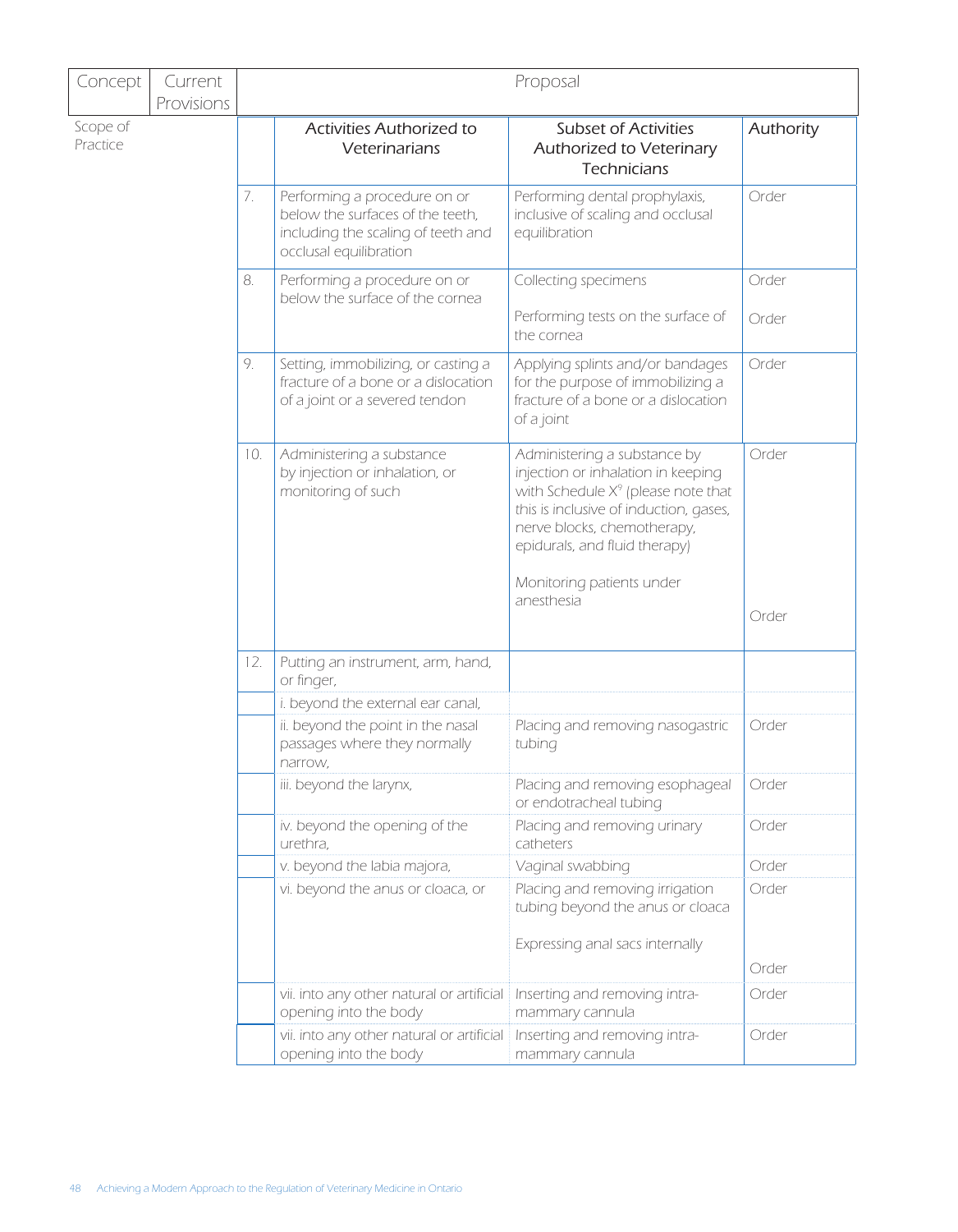| As this model, and compliance with the model, relate to the<br>authorized acts and the risk related to animal outcomes, any individual<br>not licensed by the College who treats or advises about an animal's<br>health where it is reasonably foreseeable that serious bodily harm to<br>an animal or human may result from the treatment or advice or from<br>an omission from them could be prosecuted for the unlawful practice      |
|------------------------------------------------------------------------------------------------------------------------------------------------------------------------------------------------------------------------------------------------------------------------------------------------------------------------------------------------------------------------------------------------------------------------------------------|
|                                                                                                                                                                                                                                                                                                                                                                                                                                          |
| It is proposed that the current exemptions in the Act remain with a<br>change to expand the learner exemption to include students of an<br>accredited veterinary medicine program and students of an accredited<br>veterinary technician program. Further, it is proposed that the existing<br>exemption in (b) be amended to also exempt a custodian of an animal<br>to administer a treatment plan, made by a veterinarian, and at the |
| In addition, the Veterinarians Act would not apply to prevent a person<br>who holds an appropriate certificate of registration from the Ontario<br>College of Pharmacists from compounding and dispensing drugs for,                                                                                                                                                                                                                     |
| There would be an additional proposed exemption for:                                                                                                                                                                                                                                                                                                                                                                                     |
| • An act by a person is not in contravention of the authorized activities<br>section of the Act if the person is exempted by the regulations under                                                                                                                                                                                                                                                                                       |
| This broad exemption is intended to allow for agility by allowing the<br>creation of exemptions in regulations, such as exemptions for:                                                                                                                                                                                                                                                                                                  |
| 1. A person performing an authorized activity under a delegation or                                                                                                                                                                                                                                                                                                                                                                      |
| 2. A member of the College of Chiropractors of Ontario is exempt<br>from the authorized activities section of the Veterinarians Act for the                                                                                                                                                                                                                                                                                              |
| a. Moving the joints of an animal's spine beyond the animal's usual<br>physiological range of motion using a fast, low amplitude thrust                                                                                                                                                                                                                                                                                                  |
| b. putting a finger beyond the anus for the purpose of manipulating                                                                                                                                                                                                                                                                                                                                                                      |
|                                                                                                                                                                                                                                                                                                                                                                                                                                          |
|                                                                                                                                                                                                                                                                                                                                                                                                                                          |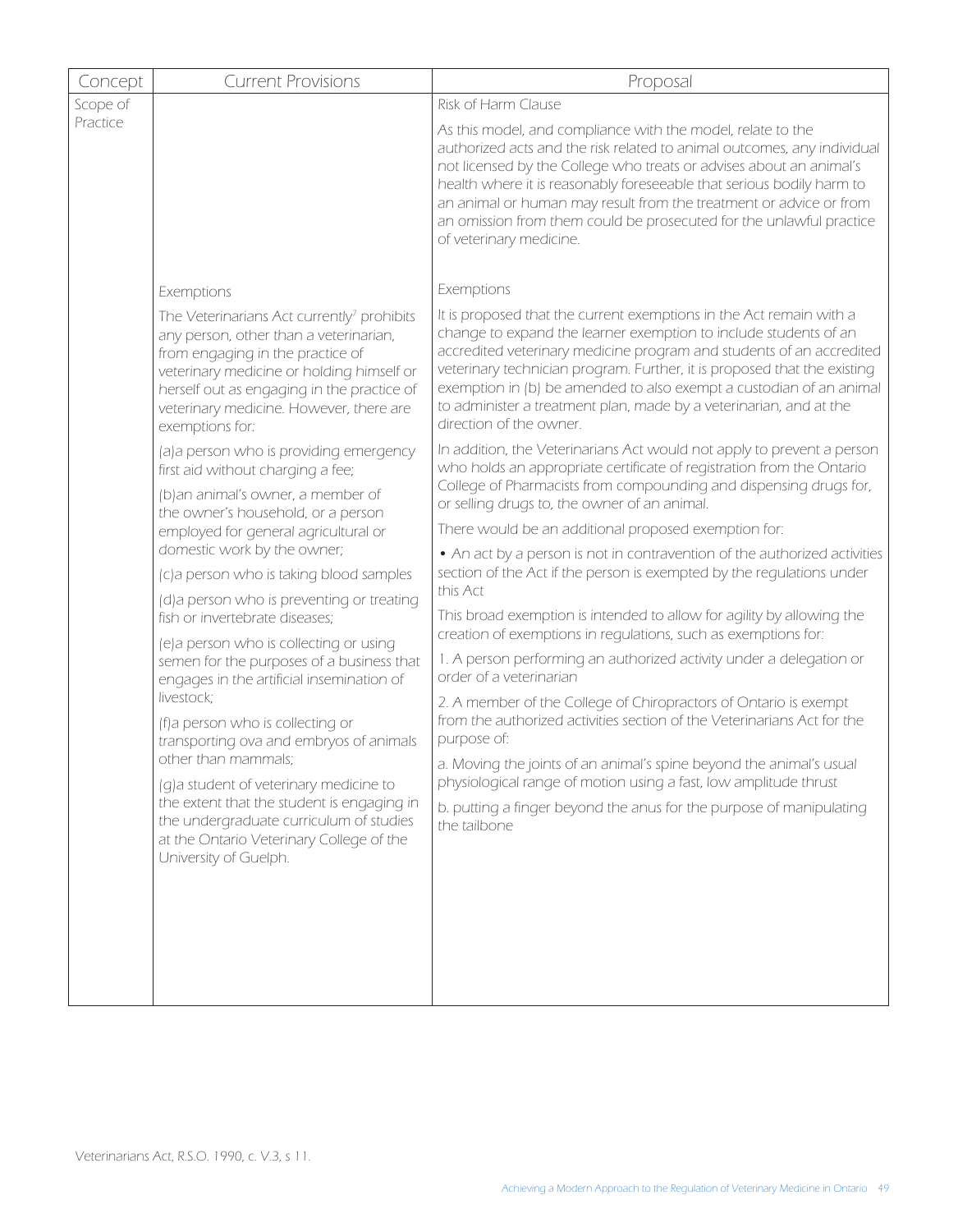| Concept                           | <b>Current Provisions</b>                                                                                                                                                                             | Proposal                                                                                                                                                                                                                                                                                                                                                                                                                                                                                                                                                                                                                                                                                                                                                                    |
|-----------------------------------|-------------------------------------------------------------------------------------------------------------------------------------------------------------------------------------------------------|-----------------------------------------------------------------------------------------------------------------------------------------------------------------------------------------------------------------------------------------------------------------------------------------------------------------------------------------------------------------------------------------------------------------------------------------------------------------------------------------------------------------------------------------------------------------------------------------------------------------------------------------------------------------------------------------------------------------------------------------------------------------------------|
| Scope of                          | <b>Title Protection</b>                                                                                                                                                                               | <b>Title Protection</b>                                                                                                                                                                                                                                                                                                                                                                                                                                                                                                                                                                                                                                                                                                                                                     |
| Practice                          | The Veterinarians Act currently<br>protects the titles of "veterinarian",                                                                                                                             | It is proposed that title protection be expanded to include the titles of<br>"veterinary technician" and "Registered Veterinary Technician" (RVT).                                                                                                                                                                                                                                                                                                                                                                                                                                                                                                                                                                                                                          |
|                                   | "vétérinaire", "veterinary surgeon",<br>and "chirurgien vétérinaire" or an<br>abbreviation or variation thereof as an<br>occupational or business designation<br>for licensed members. Further, a     | Further, with a move to some animal care services in the public<br>domain and away from an exclusive scope model, the title "doctor"<br>(Dr.) will be protected so that only veterinarians licensed in Ontario<br>can use the term in the course of providing or offering to provide, in<br>Ontario, health care to animals.                                                                                                                                                                                                                                                                                                                                                                                                                                                |
|                                   | person who is not a licensed member<br>is prohibited from using a term, title or<br>description that will lead to the belief<br>that the person may engage in the<br>practice of veterinary medicine. | An exemption would be provided to permit chiropractors to use the<br>title "doctor" with specific conditions when providing health care<br>to animals. Such conditions would include that a chiropractor must<br>mention that he or she is a member of the College of Chiropractors<br>of Ontario, or identify himself or herself as a chiropractor when<br>describing himself or herself orally using the title "doctor" (Dr.). When<br>identifying himself or herself in writing using the title "doctor" (Dr.) on<br>a name tag, business card or any document, the member must set out<br>his or her full name after the title, immediately followed by at least one<br>of the following (a) College of Chiropractors of Ontario or (b) Doctor<br>of Chiropractic (DC). |
| Mandatory<br>Quality<br>Assurance | The Veterinarians Act does not currently<br>have any provisions related to quality<br>assurance                                                                                                       | It is proposed that the Veterinarians Act be amended to provide for a<br>mandatory quality assurance program for veterinarians. Key elements<br>of the proposed concept include:                                                                                                                                                                                                                                                                                                                                                                                                                                                                                                                                                                                            |
|                                   |                                                                                                                                                                                                       | Provisions stipulating co-operation with the Quality Assurance<br>Committee and any advisors it appoints, which would include<br>providing any information requested by the Committee or an<br>advisor.                                                                                                                                                                                                                                                                                                                                                                                                                                                                                                                                                                     |
|                                   |                                                                                                                                                                                                       | Provisions related to the powers of the Quality Assurance<br>Committee, which include the power to:                                                                                                                                                                                                                                                                                                                                                                                                                                                                                                                                                                                                                                                                         |
|                                   |                                                                                                                                                                                                       | require a member to participate in a program designed to<br>assess his or her knowledge, skill and judgment                                                                                                                                                                                                                                                                                                                                                                                                                                                                                                                                                                                                                                                                 |
|                                   |                                                                                                                                                                                                       | require a member whose knowledge, skill or judgment have<br>been assessed or re-assessed, and found to be unsatisfactory,<br>to participate in remediation activities as defined by the<br><b>Quality Assurance Committee</b>                                                                                                                                                                                                                                                                                                                                                                                                                                                                                                                                               |
|                                   |                                                                                                                                                                                                       | direct the Registrar to impose or remove terms, conditions<br>$\bullet$<br>or limitations for a specified period on a member's license in<br>certain defined circumstances                                                                                                                                                                                                                                                                                                                                                                                                                                                                                                                                                                                                  |
|                                   |                                                                                                                                                                                                       | Provisions relating to the confidentiality and use of information<br>$\bullet$<br>obtained by the Quality Assurance Committee or its advisors                                                                                                                                                                                                                                                                                                                                                                                                                                                                                                                                                                                                                               |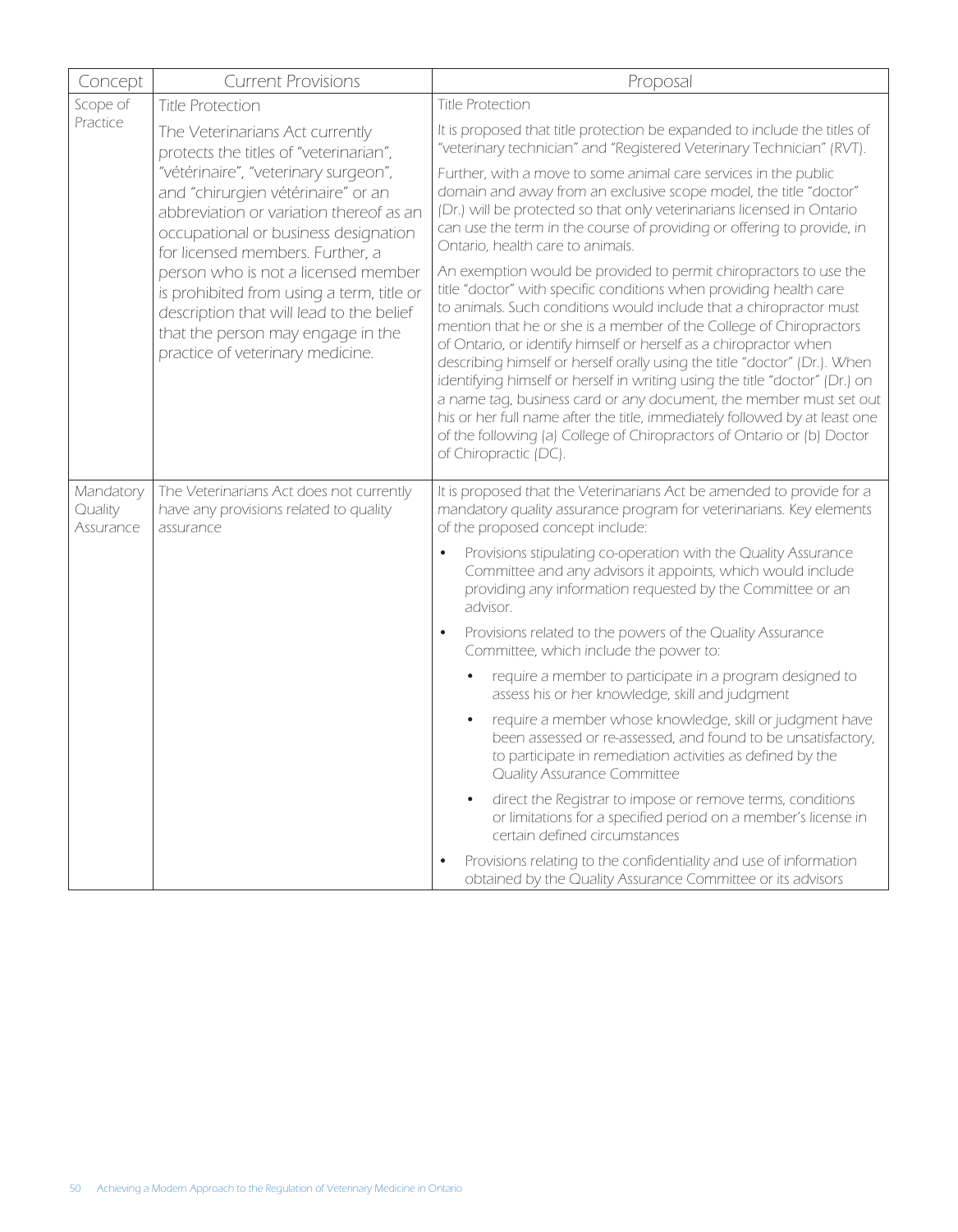| Concept         | <b>Current Provisions</b>                                                                                                                                                                                                                                                                                                                                                                                                                                                                                                                                                                                                                                                                                                                                                                                                                                                                                                                                                                                                                                                                                                                                                                                                                                                                                      | Proposal                                                                                                                                                                                                                                                                                                                                                                                                                                                                                                                                                                                                                                                                                                                                                                                                                                                                                                                                                                                                                                                                                                                                                                                                                                                                                                                                                                                                     |
|-----------------|----------------------------------------------------------------------------------------------------------------------------------------------------------------------------------------------------------------------------------------------------------------------------------------------------------------------------------------------------------------------------------------------------------------------------------------------------------------------------------------------------------------------------------------------------------------------------------------------------------------------------------------------------------------------------------------------------------------------------------------------------------------------------------------------------------------------------------------------------------------------------------------------------------------------------------------------------------------------------------------------------------------------------------------------------------------------------------------------------------------------------------------------------------------------------------------------------------------------------------------------------------------------------------------------------------------|--------------------------------------------------------------------------------------------------------------------------------------------------------------------------------------------------------------------------------------------------------------------------------------------------------------------------------------------------------------------------------------------------------------------------------------------------------------------------------------------------------------------------------------------------------------------------------------------------------------------------------------------------------------------------------------------------------------------------------------------------------------------------------------------------------------------------------------------------------------------------------------------------------------------------------------------------------------------------------------------------------------------------------------------------------------------------------------------------------------------------------------------------------------------------------------------------------------------------------------------------------------------------------------------------------------------------------------------------------------------------------------------------------------|
| Screening model | Under the existing investigations and resolutions<br>provisions in the Act, there are two potential<br>"streams" for complaints or issues to be<br>managed <sup>8</sup> . The first is the complaints system<br>which investigates a written complaint. This<br>is a paper review process by the Complaints<br>Committee, which does not have the power<br>to appoint an investigator. Following its review<br>of a written complaint, in addition to written<br>statements from relevant witnesses and/or<br>experts, the Committee issues its decision and<br>reasons, which can be appealed to the Health<br>Professions Appeal and Review Board. The<br>second is a Registrar's Investigation process,<br>in which information can be brought to the<br>College's attention through any number<br>of means (such as the police, newspapers,<br>anonymous sources, etc.). Such cases are<br>handled by the Executive Committee, which<br>has the power to appoint an investigator. Upon<br>receipt of the investigator's report, the Executive<br>Committee reviews the case, and issues a formal<br>written decision.<br>The options for disposition are the same for<br>both Committees - no further action, advice, a<br>caution, a voluntary undertaking, or a referral to<br>the Discipline Committee. | Under the proposed model, there is to be one<br>$\bullet$<br>triage or intake process which is streamlined<br>and transparent. In effect, the current<br>Complaints and Executive Committees' roles<br>relating to investigations and resolutions are<br>collapsed into a single committee known as the<br>Investigations and Resolutions Committee. The<br>proposed model allows for an investigator to be<br>appointed in any case as necessary.<br>Under the proposed model, cases that are<br>$\bullet$<br>considered frivolous and vexatious or outside of<br>the College's jurisdiction could be dismissed at<br>intake to reduce the inefficient use of resources<br>and reduce delays for high risk cases.<br>The model proposes the introduction of a<br>$\bullet$<br>mandatory alternative dispute resolution<br>(ADR) process in certain circumstances, such<br>as financial disputes and misunderstandings<br>related to communication.<br>The model also introduces mandatory<br>$\bullet$<br>education or remediation courses under the<br>Specified Continuing Education or Remediation<br>Program as a potential outcome where<br>remediation is deemed necessary.<br>The proposed model maintains the arm's length<br>$\bullet$<br>appeal process of the Health Professions Appeal<br>and Review Board to ensure the accountability<br>of College decision-making related to its<br>members |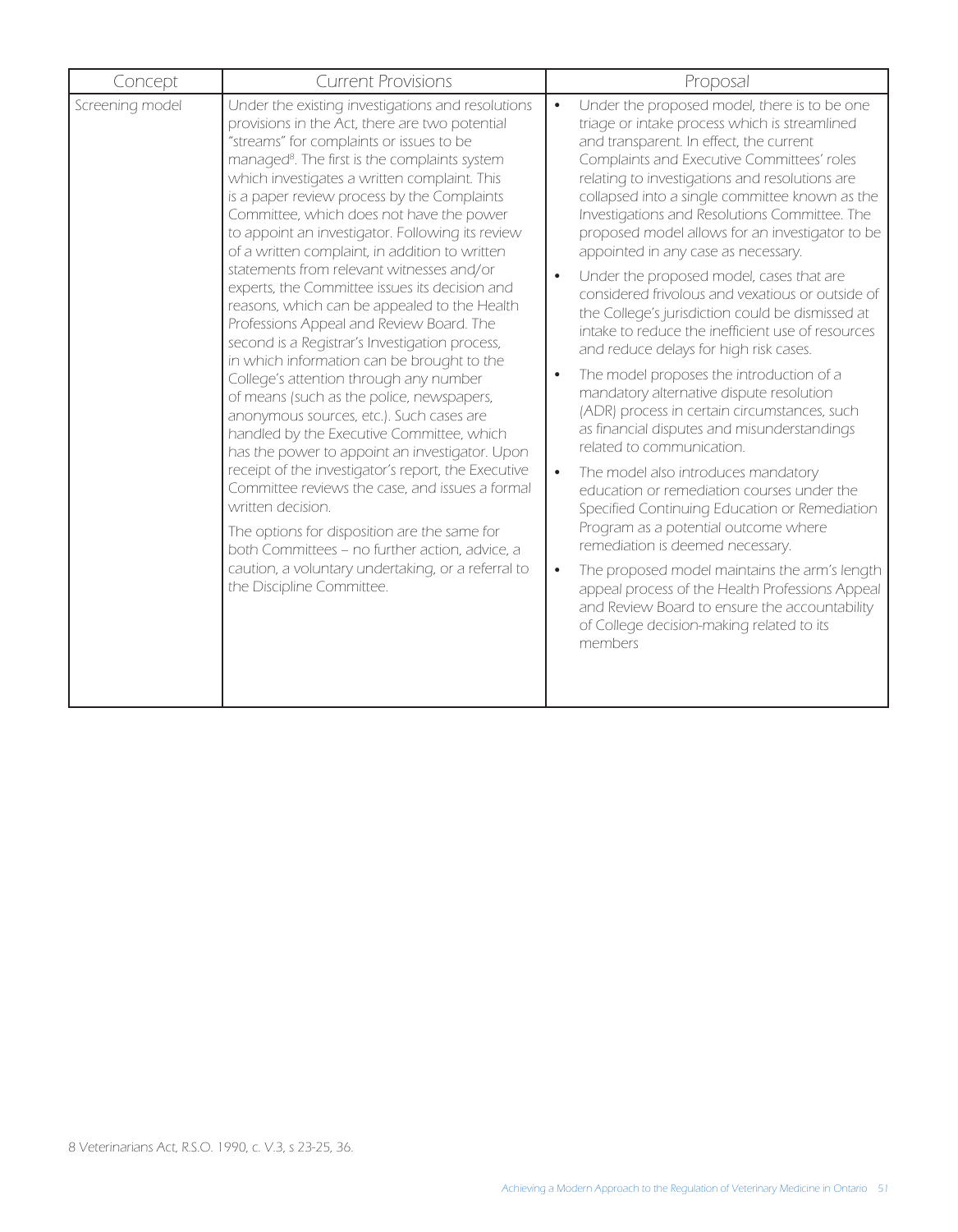| Concept                                    | <b>Current Provisions</b>                                                                                                                                                                                                                                                                                                                                                                                                                                                        | Proposal                                                                                                                                                                                                                                                                                                                                                                                                                                                                                                                                                                                                                                                                                                                                                                                                                                      |
|--------------------------------------------|----------------------------------------------------------------------------------------------------------------------------------------------------------------------------------------------------------------------------------------------------------------------------------------------------------------------------------------------------------------------------------------------------------------------------------------------------------------------------------|-----------------------------------------------------------------------------------------------------------------------------------------------------------------------------------------------------------------------------------------------------------------------------------------------------------------------------------------------------------------------------------------------------------------------------------------------------------------------------------------------------------------------------------------------------------------------------------------------------------------------------------------------------------------------------------------------------------------------------------------------------------------------------------------------------------------------------------------------|
| Mandatory reporting                        | The Veterinarians Act does not currently include<br>any mandatory reporting provisions                                                                                                                                                                                                                                                                                                                                                                                           | Mandatory reporting is being proposed in<br>circumstances in which a licensed member has<br>reasons to believe that another licensed member<br>is incapacitated or unwell. Circumstances that<br>might justify a mandatory report would be cases<br>where a veterinarian is incapacitated by a physical<br>or mental health condition that impairs his or her<br>ability to provide veterinary care. A report would<br>be made to the College. The College would then<br>conduct its own investigation. A report would<br>not constitute a finding of incapacity against the<br>member who is the subject of the report. The<br>proposal regarding mandatory reporting includes<br>an immunity provision for reports stating that no<br>action or other proceeding shall be instituted<br>against a person for filing a report in good faith. |
| Investigator<br>Appointments and<br>Powers | The Veterinarians Act provides that, where the<br>Registrar believes on reasonable ground that a<br>member or former member of the College has<br>committed an act of professional misconduct or<br>serious neglect or that there is cause to refuse to<br>issue or renew or to suspend or revoke a certificate<br>of accreditation, the Registrar may, with the<br>approval of the Executive Committee, appoint one<br>or more persons to investigate the matter <sup>9</sup> . | With respect to investigator appointments, it is<br>proposed that the Registrar may appoint one<br>or more investigators to determine whether a<br>member has committed an act of professional<br>misconduct or is incompetent if:<br>a. the Registrar believes on reasonable and<br>probable grounds that the member has<br>committed an act of professional misconduct<br>or is incompetent and the Investigations<br>and Resolutions Committee approves of the<br>appointment;<br>b. the Investigations and Resolutions Committee<br>has received information about a member<br>from the Quality Assurance Committee<br>under the relevant section and has requested<br>the Registrar to conduct an investigation; or                                                                                                                      |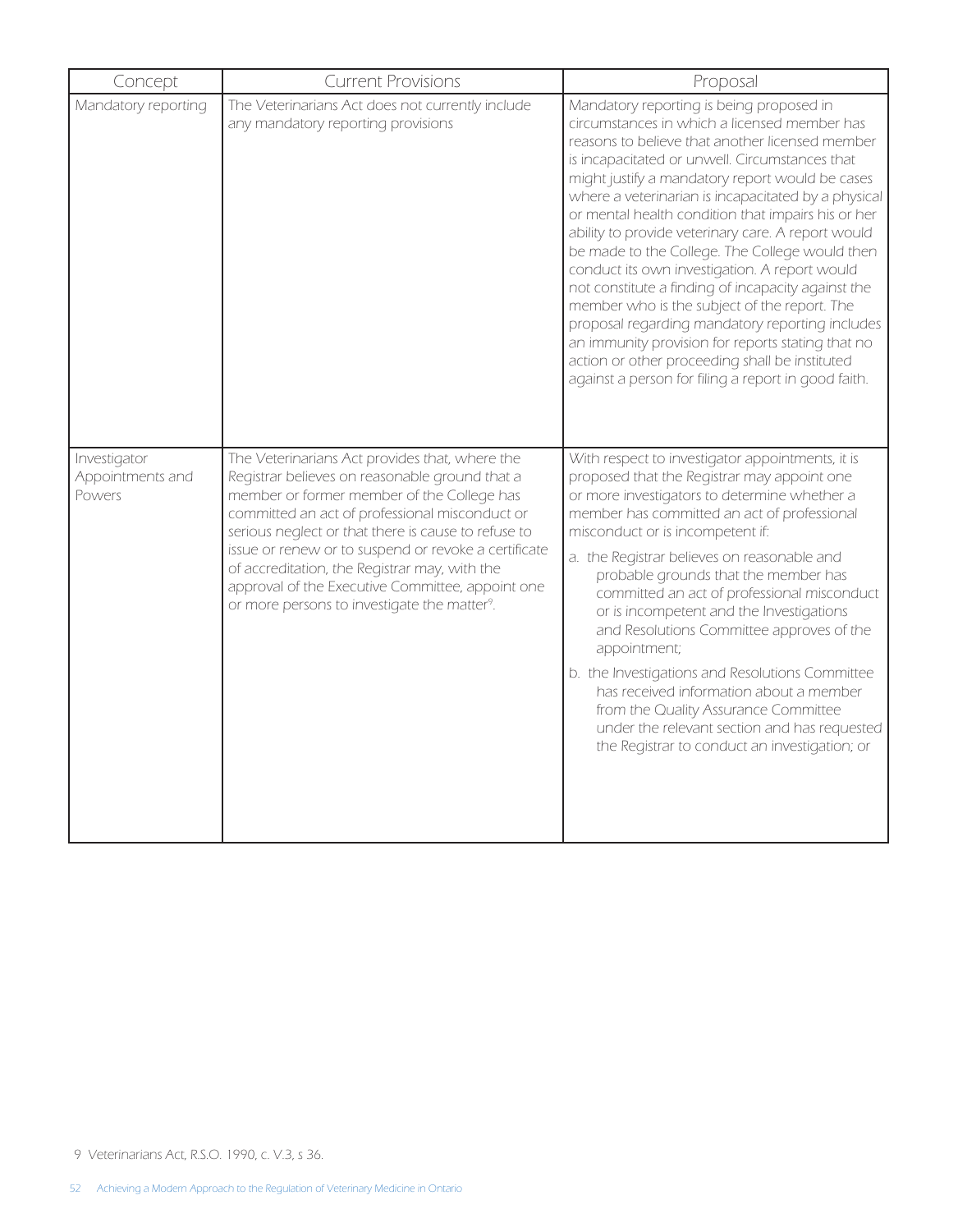| Concept | <b>Current Provisions</b>                                                                                     | Proposal                                                                                                                                                                                                                                                                                                                                                                                                                                                                                                |  |
|---------|---------------------------------------------------------------------------------------------------------------|---------------------------------------------------------------------------------------------------------------------------------------------------------------------------------------------------------------------------------------------------------------------------------------------------------------------------------------------------------------------------------------------------------------------------------------------------------------------------------------------------------|--|
|         |                                                                                                               | c. the Investigations and Resolutions Committee has received a written<br>complaint about the member and has requested the Registrar to conduct an<br>investigation.                                                                                                                                                                                                                                                                                                                                    |  |
|         |                                                                                                               | Further, it is proposed that the Registrar may appoint an investigator in an<br>emergency if the Registrar believes on reasonable and probable grounds that<br>the conduct of the member exposes or is likely to expose his or her patients<br>or clients to harm or injury, and that the investigator should be appointed<br>immediately and there is not time to seek approval from the Investigations and<br>Resolutions Committee.                                                                  |  |
|         | With respect to investigator<br>powers, the Act states that                                                   | The proposed additions to the existing provisions related to investigator<br>powers include that an investigator:                                                                                                                                                                                                                                                                                                                                                                                       |  |
|         | a person appointed to<br>make an investigation "may<br>inquire into and examine                               | i. may inspect or observe the practice of veterinary medicine performed by<br>a member or under the supervision of a member                                                                                                                                                                                                                                                                                                                                                                             |  |
|         | the practice of the member<br>or former member in respect                                                     | ii. may take photographs or make audio or video records relating to the<br>member's practice of veterinary medicine                                                                                                                                                                                                                                                                                                                                                                                     |  |
|         | of whom the investigation<br>is being made and may,                                                           | iii. may remove original versions of evidence where necessary (for example,<br>where an original document is necessary to prove tampering or fraud)                                                                                                                                                                                                                                                                                                                                                     |  |
|         | upon production of his or<br>her appointment, enter at<br>any reasonable time the<br>business premises of the | iv. may use any data storage, processing or retrieval device or system used<br>in carrying on business in order to produce information that is relevant to<br>the investigation and that is in any form                                                                                                                                                                                                                                                                                                 |  |
|         | member or former member,<br>make reasonable inquiries<br>of any person and examine<br>documents and things    | v. may, upon giving a receipt for them, remove for examination and<br>testing and may copy anything relevant to the investigation and testing,<br>including any data storage disk or other retrieval device in order to<br>produce information                                                                                                                                                                                                                                                          |  |
|         | relevant to the subject-<br>matter of the investigation." <sup>10</sup>                                       | vi. may conduct tests that are reasonably necessary                                                                                                                                                                                                                                                                                                                                                                                                                                                     |  |
|         |                                                                                                               | vii. may, upon giving receipt for them, require a person to produce any<br>documents, records, equipment, supplies and such other things of the<br>person being investigated that the investigator determines are relevant to<br>the investigation, including using any data storage, processing or retrieval<br>device or system to produce information that is relevant to the inspection<br>and that is in any form, and the person shall produce the things required<br>and provide the assistance. |  |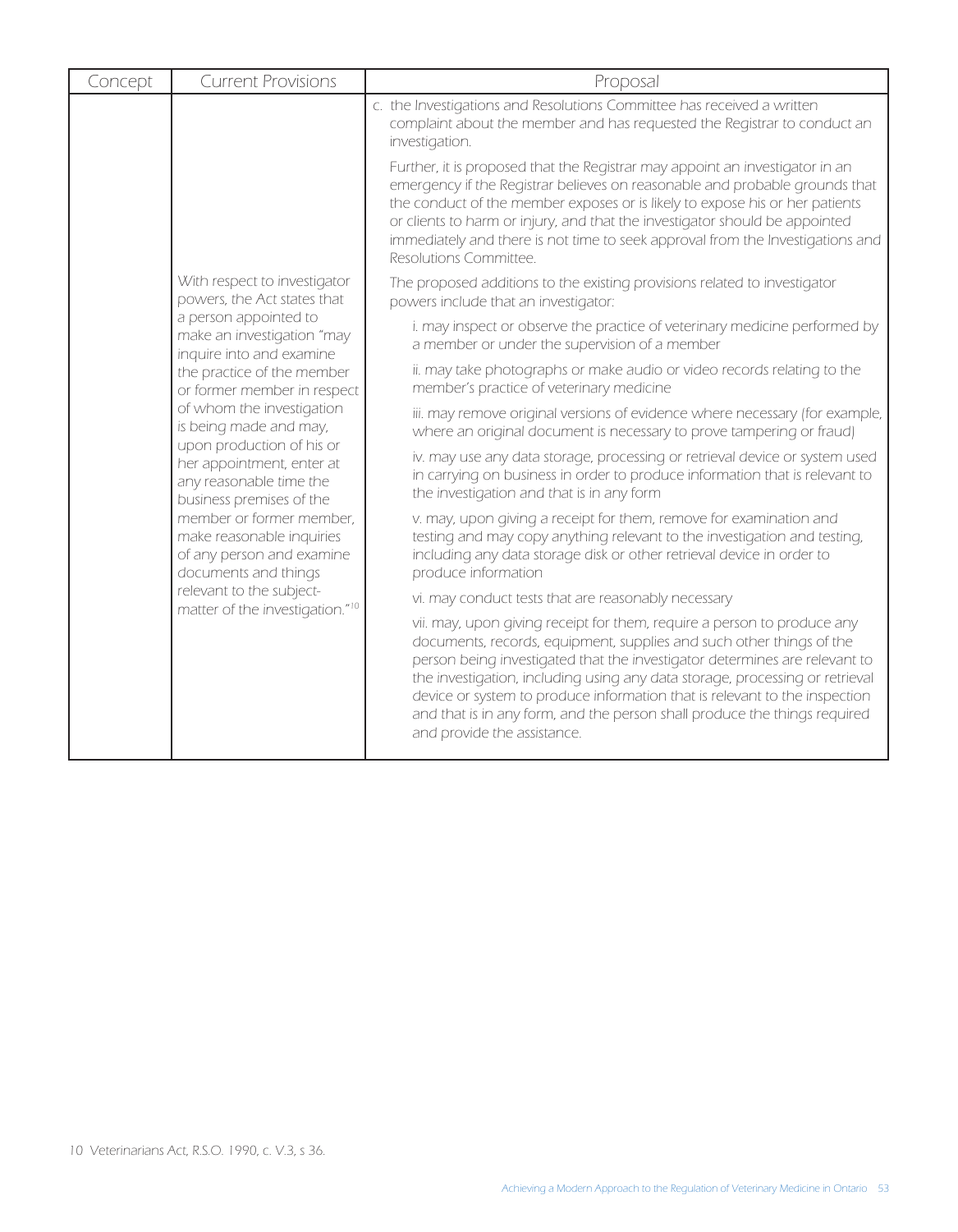| Concept             | <b>Current Provisions</b>                                                                                                                                                                                                                                                                                                                                                                                                                                                                                                                                                                                                                                                                                                                                                                                                                                                                                                                                                                                                                                                                                  | Proposal                                                                                                                                                                                                                                                                                                                                                                                                                                                                                                                                                                                                                                                                                                                                                                                                                                                                                                                                                                                                                                                                                                                                              |
|---------------------|------------------------------------------------------------------------------------------------------------------------------------------------------------------------------------------------------------------------------------------------------------------------------------------------------------------------------------------------------------------------------------------------------------------------------------------------------------------------------------------------------------------------------------------------------------------------------------------------------------------------------------------------------------------------------------------------------------------------------------------------------------------------------------------------------------------------------------------------------------------------------------------------------------------------------------------------------------------------------------------------------------------------------------------------------------------------------------------------------------|-------------------------------------------------------------------------------------------------------------------------------------------------------------------------------------------------------------------------------------------------------------------------------------------------------------------------------------------------------------------------------------------------------------------------------------------------------------------------------------------------------------------------------------------------------------------------------------------------------------------------------------------------------------------------------------------------------------------------------------------------------------------------------------------------------------------------------------------------------------------------------------------------------------------------------------------------------------------------------------------------------------------------------------------------------------------------------------------------------------------------------------------------------|
| Interim Suspensions | The Veterinarians Act currently includes interim<br>suspension provisions related to matters of<br>incapacity or wellness. More specifically, under the<br>Act, a Board of Inquiry (appointed by the Executive<br>Committee) may require a licensed member to<br>submit to physical and mental examinations by<br>a qualified person, and if the licensed member<br>refuses or fails to submit to such examinations,<br>the Board of Inquiry may order that the licensed<br>member's licence be suspended until he or she<br>complies. In addition, when a Board of Inquiry<br>reports its findings to the Executive Committee and<br>if the Executive Committee refers the matter to<br>the Registration Committee to hold a hearing, the<br>Executive Committee may suspend the licensed<br>member's licence until the determination of<br>whether or not the licensed member is impaired<br>becomes final <sup>11</sup> .<br>There are currently, however, no parallel<br>provisions in the Veterinarians Act related to<br>interim suspensions when a case is referred to the<br>Discipline Committee. | It is proposed that within the authorities of a<br>newly constituted Investigations and Resolutions<br>Committee, the committee be permitted to<br>make an interim order directing the Registrar to<br>suspend or impose terms, conditions or limitations<br>on a member's licence if:<br>(a) it is of the opinion that the conduct of the<br>member exposes or is likely to expose any<br>animal(s) or his or her client(s) to serious harm<br>or injury; and<br>(b) an allegation has been referred to the<br>Discipline Committee.<br>If such an order is made, the College must<br>prosecute the matter expeditiously and the<br>Discipline Committee must give precedence to<br>the matter.<br>It is also proposed that an interim suspension may<br>not be made unless the member has been given<br>notice of the Committee's intention to make<br>the order and provided time to make written<br>submissions to the Committee. In extraordinary<br>circumstances an interim suspension may be<br>made without notice to the licensed member, if<br>there are reasonable and probable grounds to<br>believe that urgent intervention is needed. |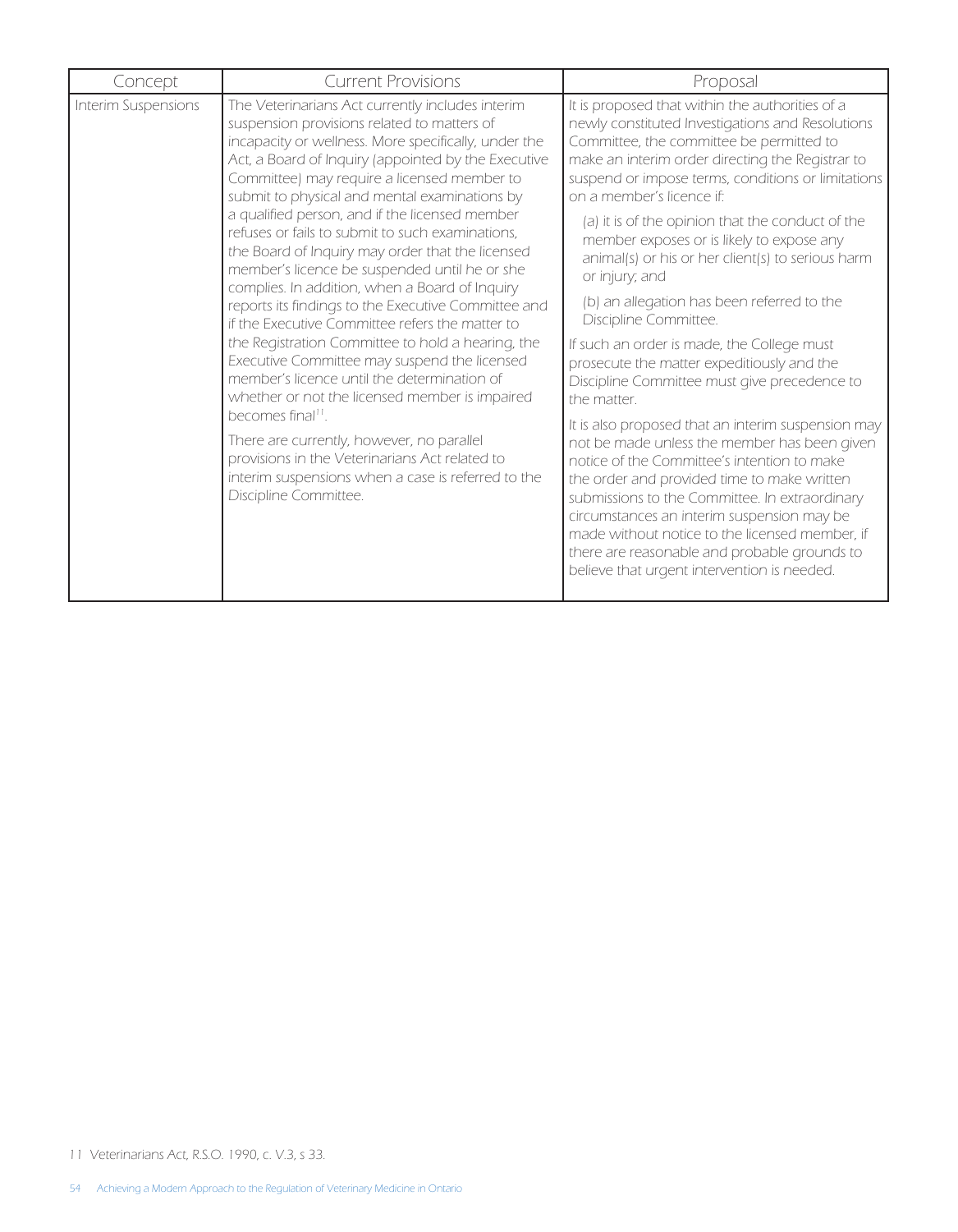| Concept                              | <b>Current Provisions</b>                                                                                                                                                                                                                                                                           | Proposal                                                                                                                                                                                                                                                                                                                                                                                                                                                                                                                                                                                              |
|--------------------------------------|-----------------------------------------------------------------------------------------------------------------------------------------------------------------------------------------------------------------------------------------------------------------------------------------------------|-------------------------------------------------------------------------------------------------------------------------------------------------------------------------------------------------------------------------------------------------------------------------------------------------------------------------------------------------------------------------------------------------------------------------------------------------------------------------------------------------------------------------------------------------------------------------------------------------------|
| Publicizing<br>Notices of<br>Hearing | Under the current provisions<br>of the Veterinarians Act, the<br>College is not permitted to<br>publish members' names<br>until there is a discipline<br>finding <sup>12</sup> . As a result, the<br>College cannot publicize<br>a notice of hearing, nor a<br>member's name prior to a<br>hearing. | It is proposed that hearings of the Discipline Committee and the Accreditation<br>Committee, which are already open to the public, will be clearly made known<br>prior to a hearing.<br>Information concerning a hearing by a panel of the Discipline Committee or<br>the Accreditation Committee will be publicly available at least 30 days before<br>the intended date of the hearing. The information will include the name of<br>the member against whom allegations have been made, the intended date,<br>time and place of the hearing and a summary of the allegations against the<br>member. |
|                                      |                                                                                                                                                                                                                                                                                                     | Exclusion of public                                                                                                                                                                                                                                                                                                                                                                                                                                                                                                                                                                                   |
|                                      | The panel may make an order that the public be excluded from a hearing or<br>any part of it if the panel is satisfied that:                                                                                                                                                                         |                                                                                                                                                                                                                                                                                                                                                                                                                                                                                                                                                                                                       |
|                                      |                                                                                                                                                                                                                                                                                                     | matters involving public security may be disclosed;                                                                                                                                                                                                                                                                                                                                                                                                                                                                                                                                                   |
|                                      |                                                                                                                                                                                                                                                                                                     | financial or personal or other matters may be disclosed at the hearing<br>$\bullet$<br>of such a nature that the harm created by disclosure would outweigh<br>the desirability of adhering to the principle that hearings be open to the<br>public;                                                                                                                                                                                                                                                                                                                                                   |
|                                      |                                                                                                                                                                                                                                                                                                     | a person involved in a criminal proceeding or in a civil suit or proceeding<br>may be prejudiced; or                                                                                                                                                                                                                                                                                                                                                                                                                                                                                                  |
|                                      |                                                                                                                                                                                                                                                                                                     | the safety of a person may be jeopardized.                                                                                                                                                                                                                                                                                                                                                                                                                                                                                                                                                            |
|                                      |                                                                                                                                                                                                                                                                                                     | Orders preventing public disclosure                                                                                                                                                                                                                                                                                                                                                                                                                                                                                                                                                                   |
|                                      |                                                                                                                                                                                                                                                                                                     | In situations in which the panel makes an order excluding the public from<br>a hearing, the panel may make orders it considers necessary to prevent<br>the public disclosure of matters disclosed at the hearing, including orders<br>banning the publication or broadcasting of those matters.                                                                                                                                                                                                                                                                                                       |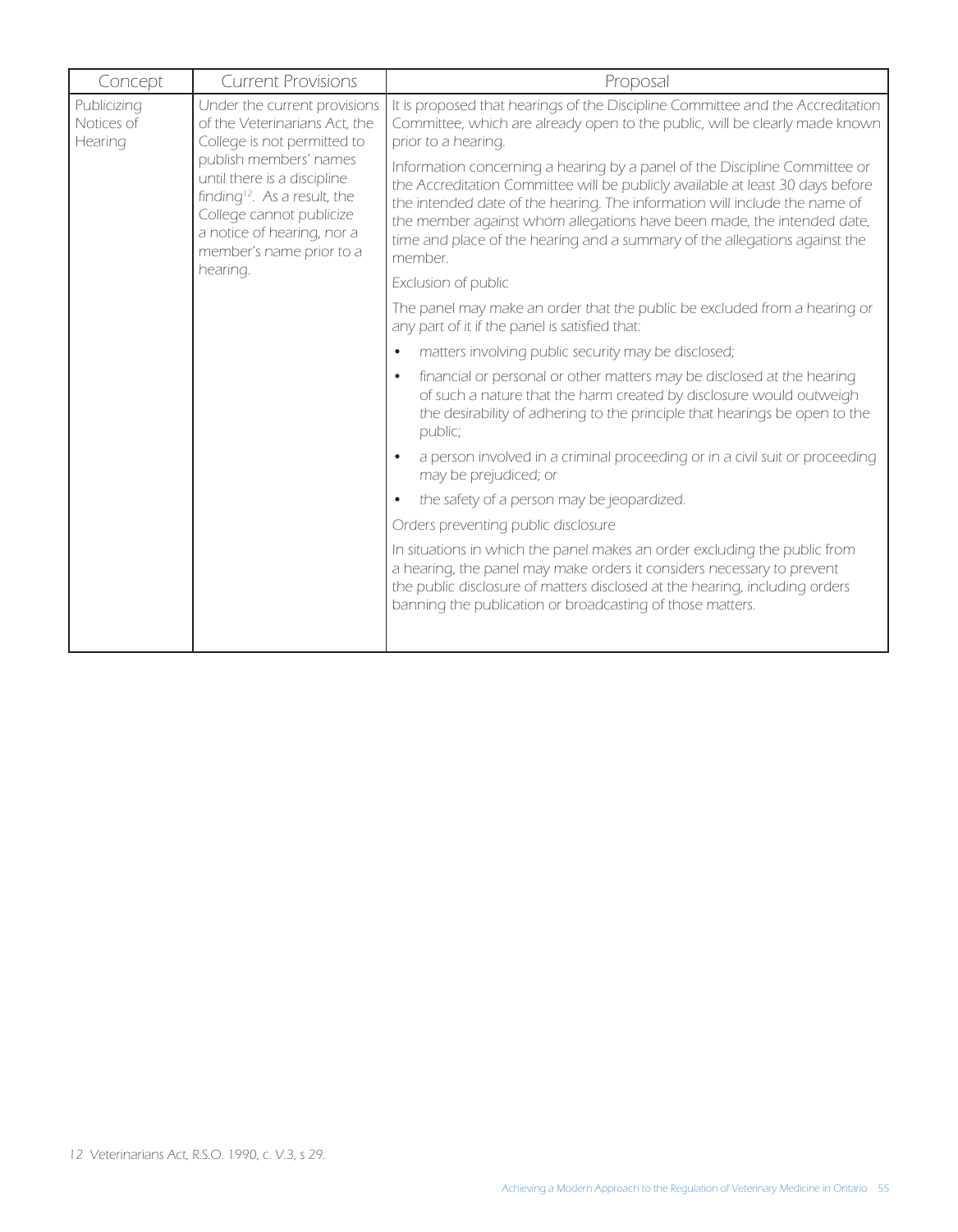| Concept                            | <b>Current Provisions</b>                                                                                                                                                                                                                                                                                                                                                                                                                                                                                                                                                                                                                                                                                                                                                                                                                                                                                                                                                                                                                               | Proposal                                                                                                                                                                                                                                                                                                                                                                                                                                                                       |  |
|------------------------------------|---------------------------------------------------------------------------------------------------------------------------------------------------------------------------------------------------------------------------------------------------------------------------------------------------------------------------------------------------------------------------------------------------------------------------------------------------------------------------------------------------------------------------------------------------------------------------------------------------------------------------------------------------------------------------------------------------------------------------------------------------------------------------------------------------------------------------------------------------------------------------------------------------------------------------------------------------------------------------------------------------------------------------------------------------------|--------------------------------------------------------------------------------------------------------------------------------------------------------------------------------------------------------------------------------------------------------------------------------------------------------------------------------------------------------------------------------------------------------------------------------------------------------------------------------|--|
| <b>Expanded Public</b><br>Register | The Act currently requires that a register be kept by<br>the College which includes:<br>(a) the name of every person to whom a licence is<br>issued:<br>(b) any designation of a member of the College as<br>a specialist and any withdrawal of recognition of<br>the member's specialist status;<br>(c) any conditions or limitations imposed on a<br>licence by a committee;<br>(d) any revocation, suspension, cancellation or<br>termination of a licence;<br>(e) the fact and amount of a fine imposed by<br>the Discipline Committee and the fact of a<br>reprimand by the Discipline Committee, unless<br>the Discipline Committee directs that no entry be<br>made:<br>(f) where an entry results from a decision of a<br>committee, the name of the committee that<br>made the decision and any finding of the<br>committee resulting in the entry;<br>(f.1) information that a member of the College<br>consents to be entered in a register;<br>(q) the date of the decision or order that results in<br>an entry under this subsection; and | It is proposed that the Act be amended to require<br>that the following additional matters be placed<br>on the public register:<br>Notice of accreditation and discipline<br>$\bullet$<br>hearings and related allegations prior to the<br>holding of the hearing,<br>The presence of any remedial undertaking,<br>$\bullet$<br>and its requirements, and<br>The presence of any criminal charges/<br>$\bullet$<br>convictions/bail conditions reported at<br>annual licensure |  |
|                                    | (h) any other information authorized to be entered<br>by the regulations <sup>13</sup> .                                                                                                                                                                                                                                                                                                                                                                                                                                                                                                                                                                                                                                                                                                                                                                                                                                                                                                                                                                |                                                                                                                                                                                                                                                                                                                                                                                                                                                                                |  |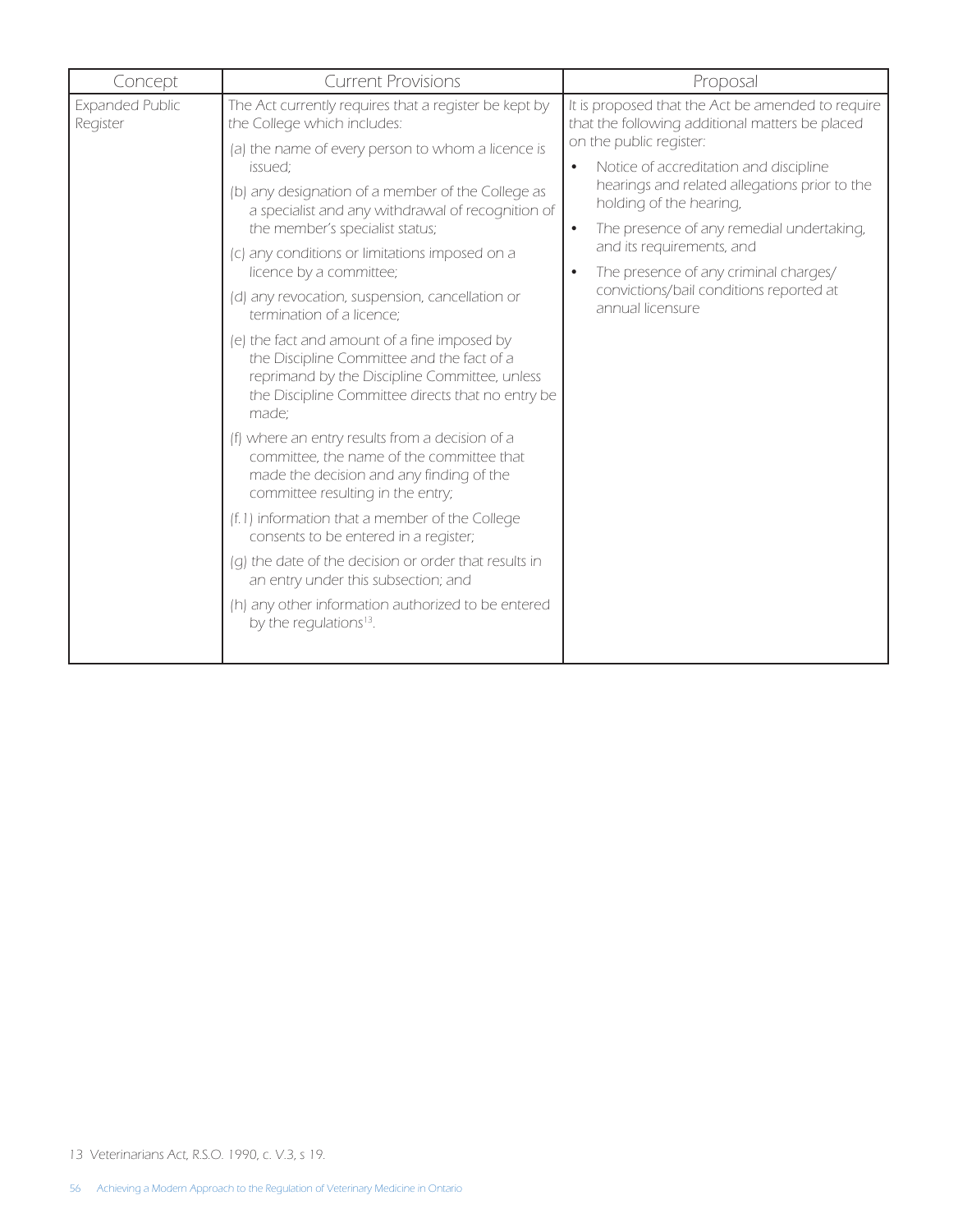| Concept                         | <b>Current Provisions</b>                                                                                                                                                                                                                                                                                                                                                                                                                                                                                                                                                                                                                                                                                                                                                                                                                                                                                                                                                                                                                                                                                                                                                                                                                                                                                                                                                                                                                                                                                                                               | Proposal                                                                                                                                                                                                                                                                                                                                                                                                                                                                                                                                                                                                                                                                                                                                                                                                                                                                                                                                                                                                                      |
|---------------------------------|---------------------------------------------------------------------------------------------------------------------------------------------------------------------------------------------------------------------------------------------------------------------------------------------------------------------------------------------------------------------------------------------------------------------------------------------------------------------------------------------------------------------------------------------------------------------------------------------------------------------------------------------------------------------------------------------------------------------------------------------------------------------------------------------------------------------------------------------------------------------------------------------------------------------------------------------------------------------------------------------------------------------------------------------------------------------------------------------------------------------------------------------------------------------------------------------------------------------------------------------------------------------------------------------------------------------------------------------------------------------------------------------------------------------------------------------------------------------------------------------------------------------------------------------------------|-------------------------------------------------------------------------------------------------------------------------------------------------------------------------------------------------------------------------------------------------------------------------------------------------------------------------------------------------------------------------------------------------------------------------------------------------------------------------------------------------------------------------------------------------------------------------------------------------------------------------------------------------------------------------------------------------------------------------------------------------------------------------------------------------------------------------------------------------------------------------------------------------------------------------------------------------------------------------------------------------------------------------------|
| Confidentiality and<br>Immunity | The confidentiality provisions in the Veterinarians Act <sup>14</sup><br>provide that individuals engaged in the administration<br>of the Act must preserve confidentiality with respect<br>to all matters related to his or her duties, employment,<br>examination, review or investigation, except for defined<br>exemptions. These exemptions include circumstances in<br>which the person to whom the information relates has<br>provided consent or where permitted by law.<br>Further, it provides that no person to whom the above<br>section applies shall be required to give testimony or<br>to produce any document or thing in any action or<br>proceeding about information obtained during his<br>or her duties, employment, examination, review or<br>investigation except in a College-related proceeding.<br>There is also a robust provision for immunity <sup>15</sup> where<br>a decision is made in good faith by the College, the<br>Council, a committee of the College or a member of<br>the Council or a committee of the College, or an officer,<br>employee, agent or appointee of the College.<br>The provisions also include a section related to<br>the indemnification of members of the Council or<br>a committee of the College and every officer and<br>employee of the College out of the funds of the College<br>against all costs, charges and expenses incurred in<br>relation to an action or proceeding related to the<br>execution of his or her duties unless brought about by<br>willful neglect or default. | It is proposed that the confidentiality provision<br>of the Veterinarians Act be updated to<br>include more exceptions to the duty of<br>confidentiality, including disclosure of<br>confidential information to a police officer, to<br>advise whether the College is investigating<br>a member, if there is a compelling public<br>interest in the disclosure of that information,<br>and if there are reasonable grounds to<br>believe that the disclosure is necessary for<br>the purpose of eliminating or reducing a risk<br>of harm to a person or animal or group of<br>persons or animals. An amendment is also<br>proposed to the confidentiality provision that<br>would prevent evidence generated under a<br>College proceeding to be able to be used in a<br>civil proceeding.<br>It is also proposed that the wording of the<br>immunity provision should be broadened to<br>include committee panels.<br>Further, it is recommended that the indemnity<br>provisions in the Act should be moved to<br>by-law. |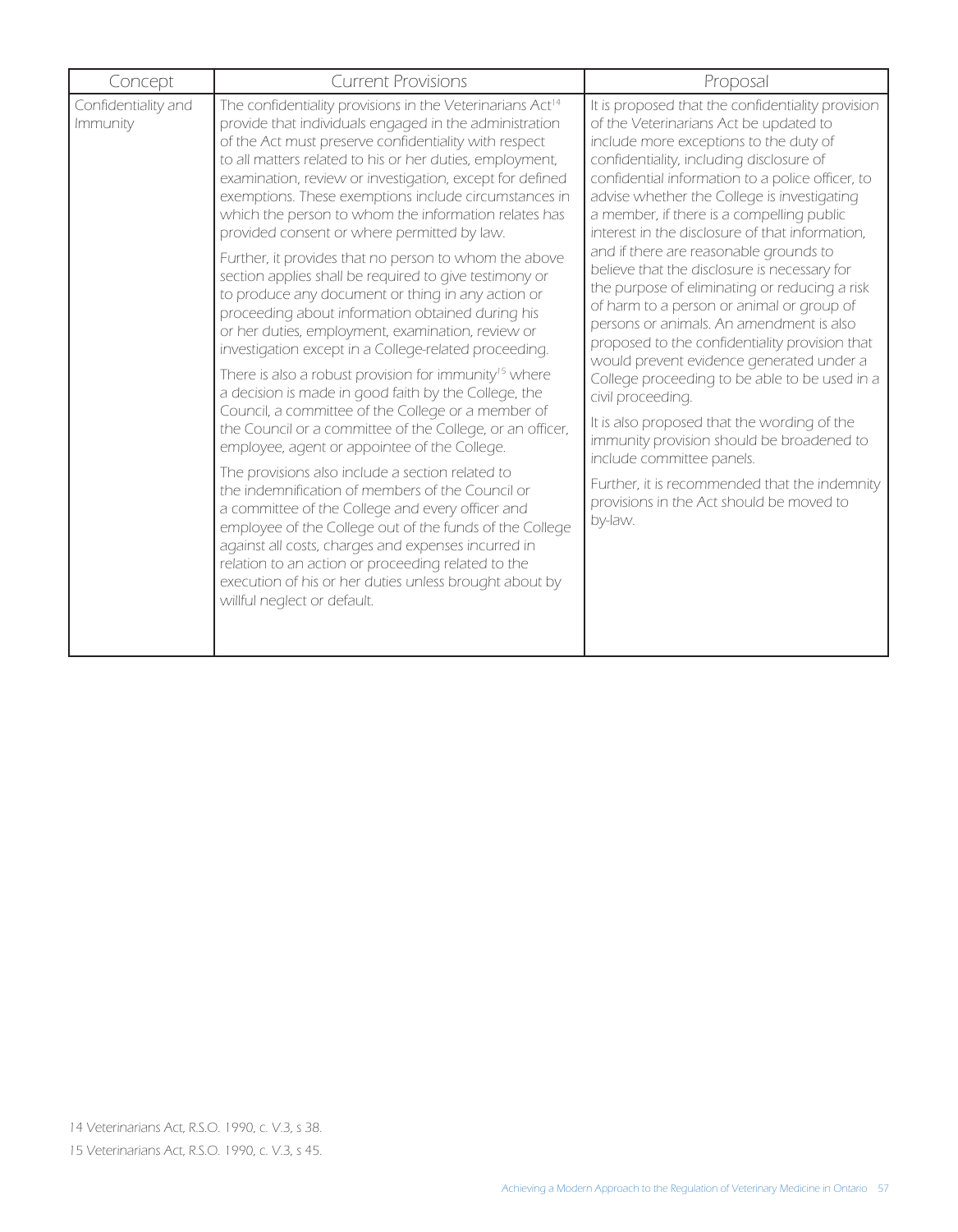| Concept                    | <b>Current Provisions</b>                                                                                                                                                                                                                                                                                                                                                           | Proposal                                                                                                                                                                                                                                                                                                                                                                                                                                                                                                                                                                                   |
|----------------------------|-------------------------------------------------------------------------------------------------------------------------------------------------------------------------------------------------------------------------------------------------------------------------------------------------------------------------------------------------------------------------------------|--------------------------------------------------------------------------------------------------------------------------------------------------------------------------------------------------------------------------------------------------------------------------------------------------------------------------------------------------------------------------------------------------------------------------------------------------------------------------------------------------------------------------------------------------------------------------------------------|
| Annual General<br>Meetings | The College of Veterinarians of Ontario currently<br>holds an annual general meeting at which<br>members consider and accept a report of<br>Council, accept the auditor's financial statements,<br>appoint an auditor, and hold a member's forum.<br>Within the Veterinarians Act, annual general<br>meetings are linked to provisions from the<br>Corporations Act <sup>16</sup> . | It is proposed that the sections in the Act that<br>list the provisions in the Corporations Act that<br>apply in respect of the College be repealed<br>and a provision stating that the Corporations<br>Act does not apply in respect to the College<br>be added. This would necessitate several<br>amendments to the Act to address those<br>provisions which are still relevant through the<br>College's bylaws, ensuring that appropriate<br>accountability is still in place.                                                                                                          |
|                            |                                                                                                                                                                                                                                                                                                                                                                                     | The Veterinarians Act should be amended to<br>read "The College of Veterinarians of Ontario<br>is a body corporate with all the powers of<br>a natural person." (A proposal to allow the<br>Minister of Agriculture, Food and Rural Affairs<br>the ability to review and/or investigate the<br>affairs or management of the College and audit<br>the books has also been included, see page<br>15). In order to permit the passing of bylaws<br>that would be necessary if the Corporations Act<br>no longer applies, a number of bylaw-making<br>powers have been added (see Appendix C). |
| Offences and Fines         | Please refer to Appendix D                                                                                                                                                                                                                                                                                                                                                          | Please refer to Appendix D                                                                                                                                                                                                                                                                                                                                                                                                                                                                                                                                                                 |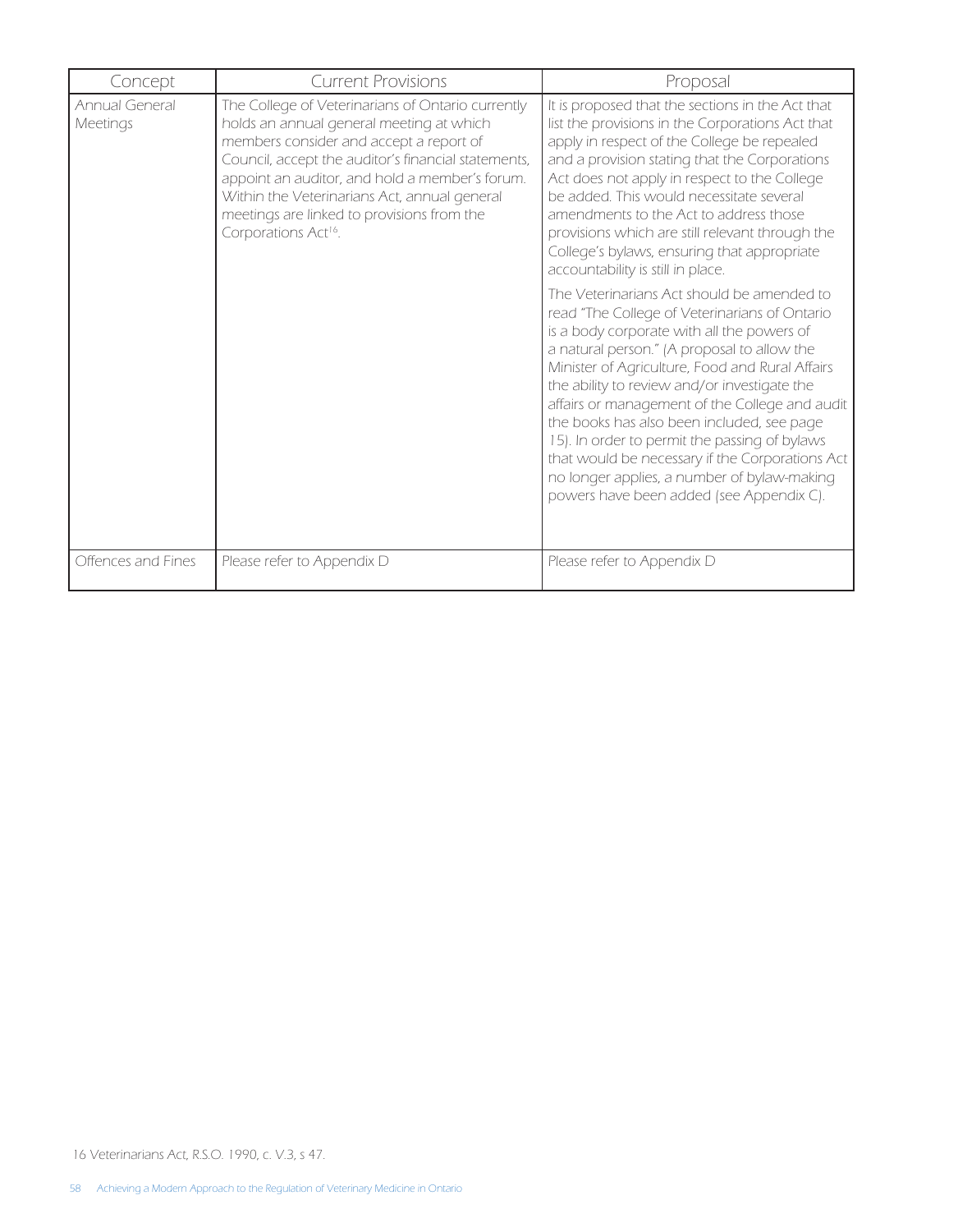In 2013 the Council of the College of Veterinarians of Ontario identified an increasing need to consider making a request to government to modernize the Veterinarians Act. The initial drivers of this need to consider modernization included:

- a lack of transparency to the public in relation to veterinarians involved in both disciplinary proceedings and remedial undertakings with the College
- a lack of a mandatory program assuring the ongoing quality of veterinary medicine in the province, and
- a need for improved efficiencies in our investigation processes

These drivers were confirmed during the development of the College's Strategic Framework 2017. As a result, one of the four strategic objectives was focussed on legislative reform. With this objective in place, Council formed four working groups to manage the process:

- Oversight Advice
- Scope of Practice
- Investigations and Resolutions, and
- **Quality Practice**

Each group had terms of reference (see attached).

The College Council also approved six principles against which all recommended concepts were judged.

The Oversight Advisory Group's mandate was to provide, on behalf of Council, leadership and guidance to the legislative reform project inclusive of recommending final changes to the Veterinarians Act for consideration and consultation. The advisory group received regular reports from the working groups and monitored each working group's progress. Further, it provided regular progress reports to Council and coordinated the proposed recommendations into one set of changes, ensuring appropriate legal consultation where necessary.

The following legislative reform concepts went out for public consultation individually, as recommended by the respective working group and advisory group, and as directed by Council:

- Mandatory Quality Assurance Program
- Single Screening Process
- • Expanded Public Register
- Mandatory Reporting of Dismissal or Resignation Related to Incompetence or Incapacity of a Member
- Interim Suspensions
- Publicizing a Notice of Hearing
- • Objects of the College
- Scope of Practice Model

The consultation responses for these concepts were reviewed by the advisory group and by Council, and recommendations of support or revision were made. All final recommendations were then included in a concept paper entitled "Achieving a Modern Approach to the Regulation of Veterinary Medicine in Ontario." This paper received further public consultation prior to Council's final determination to forward this work to government.

It is noted that suggested changes to the Act will need to be accompanied by complimentary changes to Ontario Regulation 1093.

### Appendix B

### **Methodology**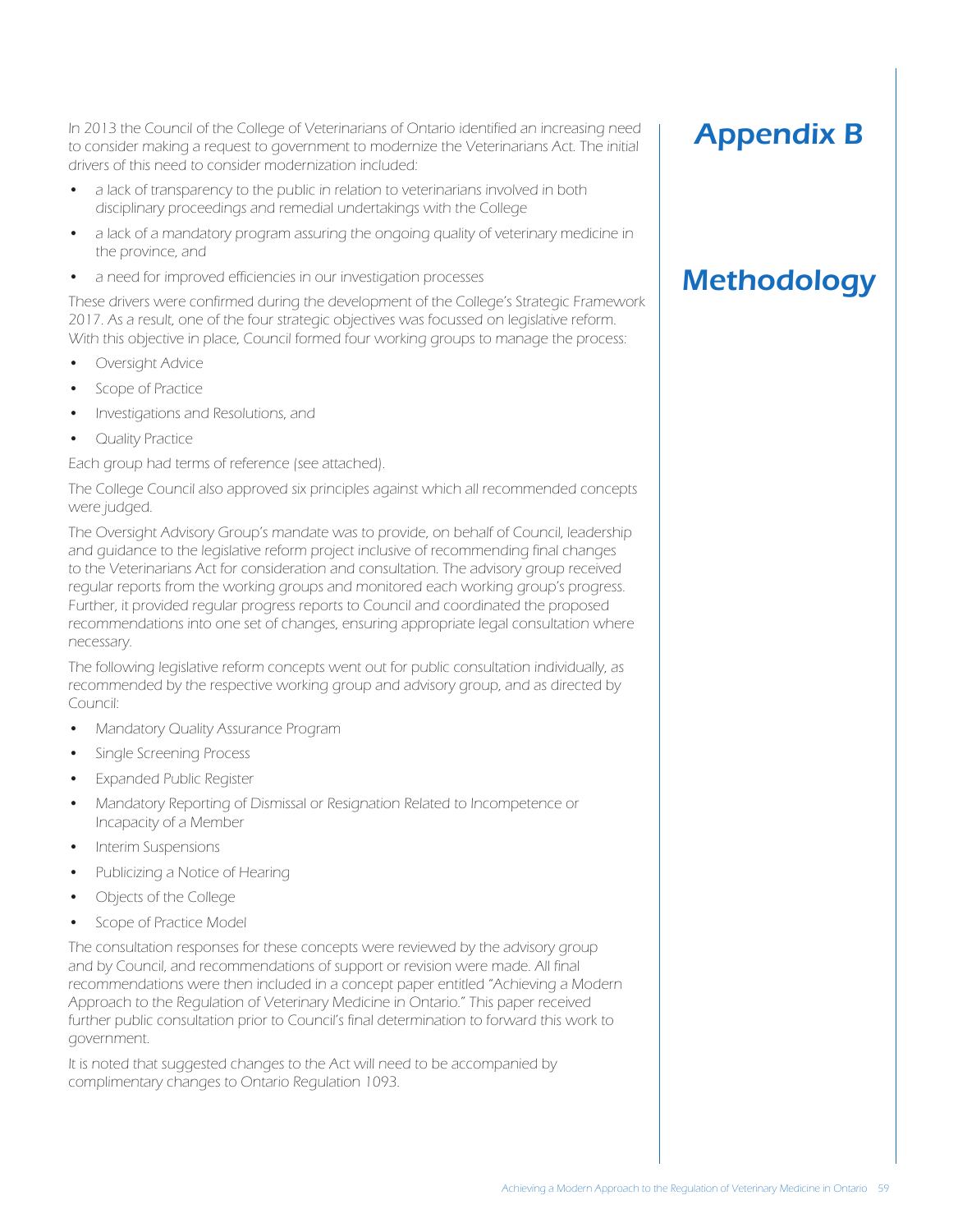# Appendix C

### Regulation and Bylaw-Making Powers

Current Regulation-Making Powers in the Veterinarians Act<sup>1</sup>: :

Subject to the approval of the Lieutenant Governor in Council and with prior review by the Minister, the Council may make regulations with respect to the following matters:

1. Prescribing classes of licences and governing the qualifications and requirements for the issuance of licences or any class thereof and prescribing the conditions and limitations thereof.

2. Respecting any matter ancillary to the provisions of this Act with regard to the issuance, cancellation, suspension and revocation of licences.

3. Respecting any matter ancillary to the provisions of this Act with regard to the issuance, renewal, suspension and revocation of certificates of accreditation.

4. Prescribing classes of certificates of accreditation and governing the qualifications and requirements for the issuance and renewal of certificates of accreditation or any class thereof and prescribing the conditions and limitations thereof.

4.1 Governing the practice of veterinary medicine through professional corporations, including (without limiting the generality of the foregoing) requiring the certification of those corporations, governing the issuance, renewal, suspension and revocation of certificates of authorization, governing the conditions and limitations that may be imposed on certificates and governing the names of those corporations and the notice to be given of a change in the shareholders of those corporations.

5. Providing for the designation of members of the College as specialists, prescribing the qualifications and requirements for designation as a specialist, providing for the suspension or revocation of such a designation and for the regulation and prohibition of the use of the designation by members of the College.

6. Governing the use of names and designations in the practice of veterinary medicine by members of the College.

7. Authorizing entries in, and the form of maintenance of, registers of members and former members of the College and directories of veterinary facilities and providing for the issuance of certificates of standing by the Registrar.

8. Prescribing and governing standards of practice for the profession.

9. Regulating the compounding, dispensing and sale of drugs by members of the College, and the containers and labelling of drugs compounded, dispensed or sold by members, and prescribing the records that shall be kept in respect of such compounding, dispensing and sale.

10. Establishing a special category of membership for retired members and determining the rights, privileges, duties and obligations of such members.

11. Respecting the promotion or advertising of the practice of veterinary medicine.

12. Prohibiting the practice of veterinary medicine where there is a conflict of interest and defining conflict of interest for the purpose.

13. Defining professional misconduct for the purposes of this Act.

14. Respecting the reporting and publication of decisions in disciplinary matters.

15. Requiring the payment of annual fees by members of the College, fees for processing applications, licensing, certificates, examinations and inspections, including penalties for late payment, prompt payment discounts and interest on late payments and fees for anything the Registrar is required or authorized to do, and prescribing the amounts thereof.

16. Requiring the making of returns of information by members of the College in respect of names, addresses, telephone numbers, professional associates, partners, employees and professional activities.

17. Providing for the compilation of statistical information on the supply, distribution,

1 Veterinarians Act, R.S.O. 1990, c. V.3, s 7.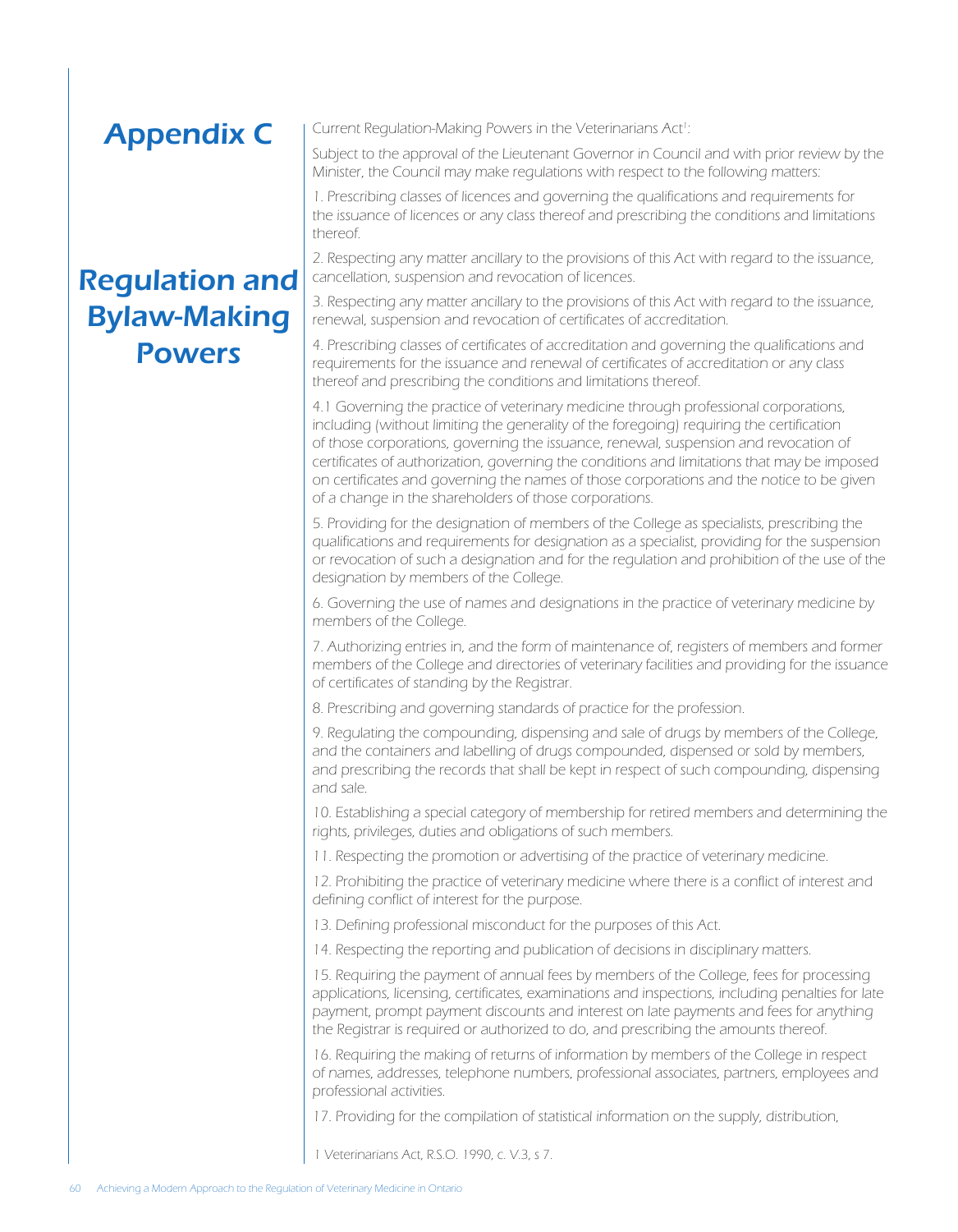professional liability insurance and professional activities of members of the College and requiring members to provide the information necessary to compile such statistics.

18. Requiring and providing for the inspection of veterinary facilities and of the records kept by members of the College in connection with the practice of veterinary medicine.

19. Authorizing the communication of material that comes to a person's knowledge in the course of duties, employment, examination, review or investigation to specified classes of persons or for specified purposes.

20. Respecting the duties and authority of the Registrar.

21. Prescribing and requiring the making and keeping of records by members of the College in respect of the practice of veterinary medicine.

22. Exempting any member of the College from any provision of the regulations under such special circumstances in the public interest as the Council considers advisable.

23. Providing that any form required under this Act be in a form approved by the Registrar.

Current Bylaw-Making Powers in the Veterinarians Act<sup>2</sup>: :

The Council may pass by-laws relating to the administrative and domestic affairs of the College not inconsistent with this Act and the regulations and, without limiting the generality of the foregoing, may pass by-laws respecting the following matters:

1. Prescribing the seal and other insignia of the College and providing for their use.

2. Providing for the execution of documents by the College.

3. Respecting banking and finance.

4. Fixing the financial year of the College and providing for the audit of the accounts and transactions of the College.

5. Prescribing the number of vice-presidents of the College, prescribing procedures for the election of the president and vicepresidents and for the filling of vacancies in those offices.

6. Respecting the calling, holding and conducting of meetings of the Council and the duties of members of the Council.

7. Respecting the calling, holding and conducting of meetings of the membership of the College.

7.1 Providing that a meeting of the Council or of members or a meeting of a committee or panel that is held for any purpose other than for the conducting of a hearing may be held in any manner that allows all persons participating to communicate with each other simultaneously and instantaneously.

7.2 Prescribing what constitutes a conflict of interest for members of the Council or of a committee and regulating or prohibiting the carrying out of the duties of those members in cases in which there is a conflict of interest.

8. Providing for the remuneration of members of the Council and members of committees other than members appointed by the Lieutenant Governor in Council, and providing for payment of necessary expenses of the Council and committees in the conduct of their business.

9. Providing for the appointment, composition, powers, duties and quorums of additional or special committees.

10. Providing for the appointment of persons to make investigations for the purposes of this Act.

11. Providing procedures for the making, amending and revoking of by-laws.

12. Respecting management of the property of the College.

13. Respecting the application of the funds of the College and the investment and reinvestment of any of its funds not immediately required, and for the safekeeping of its securities.

14. Respecting the borrowing of money by the College and the giving of security therefor.

15. Respecting membership of the College in other organizations the objects of which are not inconsistent with and are complementary to those of the College, the payment of annual assessments and provision for representatives at meetings.

16. Delegating to the Executive Committee the powers and duties set out in the by-laws, but this paragraph does not authorize the delegation of the power to make, amend or revoke a regulation or a by-law.

16.1 Governing the practice of veterinary medicine through professional corporations, including requiring the certification of those corporations, governing the issuance, renewal, suspension and revocation of certificates of authorization, governing the conditions and limitations that may be imposed on certificates and governing the names of those corporations and the notice to be given of a change in the shareholders of those corporations.

16.2 Requiring the payment of annual fees by members of the College, fees for processing applications, licensing, certificates, examinations, inspections and election recounts, including penalties for late payment, interest on late payments, discounts for

2 Veterinarians Act, R.S.O. 1990, c. V.3, s 9.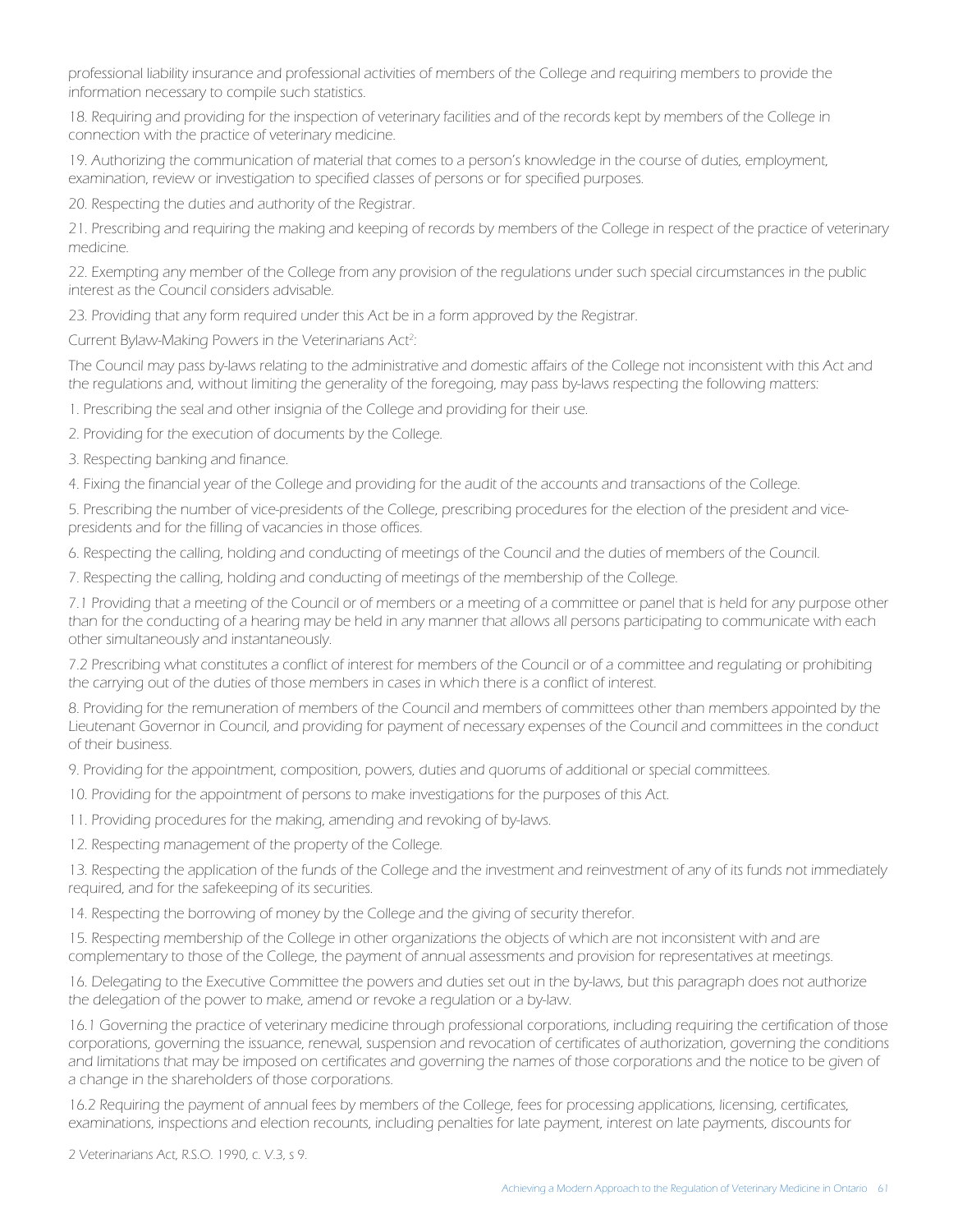prompt payment and fees for anything the Registrar is required or authorized to do, and setting the amounts of any required payment.

16.3 Requiring members to give the College their home addresses and whatever other information about themselves and their professional activities that the by-law specifies, including the places where they practise the profession, the services they provide there and the names, business addresses, telephone numbers, facsimile numbers and electronic mail addresses of their associates, partners, employers and employees and specifying the form and manner in which the members shall give the information.

16.4 Providing for the compilation of statistical information on the supply, distribution, professional liability insurance coverage and professional activities of members of the College and requiring members to provide the information necessary to compile those statistics.

17. Fixing the number of members to be elected to the Council under clause 4 (2) (a) and defining constituencies, and prescribing the number of representatives.

18. Respecting and governing the qualifications, nomination, election and term or terms of office of the members to be elected to the Council, and controverted elections.

19. Prescribing the conditions disqualifying elected members from sitting on the Council and governing the filling of vacancies on the Council.

The following are the proposed amendments to the Act relating to regulation and bylaw making powers:

New Proposed Regulation-Making Powers:

- Respecting the creation of classes of members.
	- The ability to create classes of members is needed in order to consider a bylaw for student membership or retired members.
- Respecting technical standards and procedures for the practice of veterinary medicine.
	- This provision links to the object of developing, establishing, and maintaining standards of knowledge, skill and proficiency among the College`s members
- Providing for the recognition of classes or categories of specialties in veterinary medicine
	- This provision would permit the College to appropriately recognize specialties in veterinary medicine
- Designating acts of professional misconduct that must be reported
	- While we have a list of misconduct matters in Regulation 1093, this authority makes it clear that Council may do so
- • Providing for the direct observation of a member in his or her practice, including the direct observation by inspectors of procedures, during the course of an inspection or examination
	- • This provision provides for observation-based inspection which can be helpful with standards-related cases
- Prescribing a quality assurance program
	- This provision is in support of the introduction of a mandatory quality assurance program
- Prescribing a program related to changing scopes of practice that occurs following a specified period of time after graduation from a veterinary college
	- This provision provides for programs to manage the risk of scope changes
- Prescribing a program related to re-entering the profession following specified period of absence from practising veterinary medicine
	- This provision provides for re-entry programs
- Prescribing forms of energy for the purposes of the authorized activities section of the Act;
- • Governing or prohibiting the delegation by or to members of authorized activities;
- Exempting a person or activity from the authorized activities section; and
- Attaching conditions to an exemption
	- These requlation-making powers are necessary to administer the proposed scope of practice model
- Regulating or prohibiting the use of terms, titles and designations by members in respect of their practices; and
- Allowing the use of the title "doctor", a variation or abbreviation or an equivalent in another language
	- These regulation-making power are necessary to execute the proposed title protection provisions in the proposed scope of practice model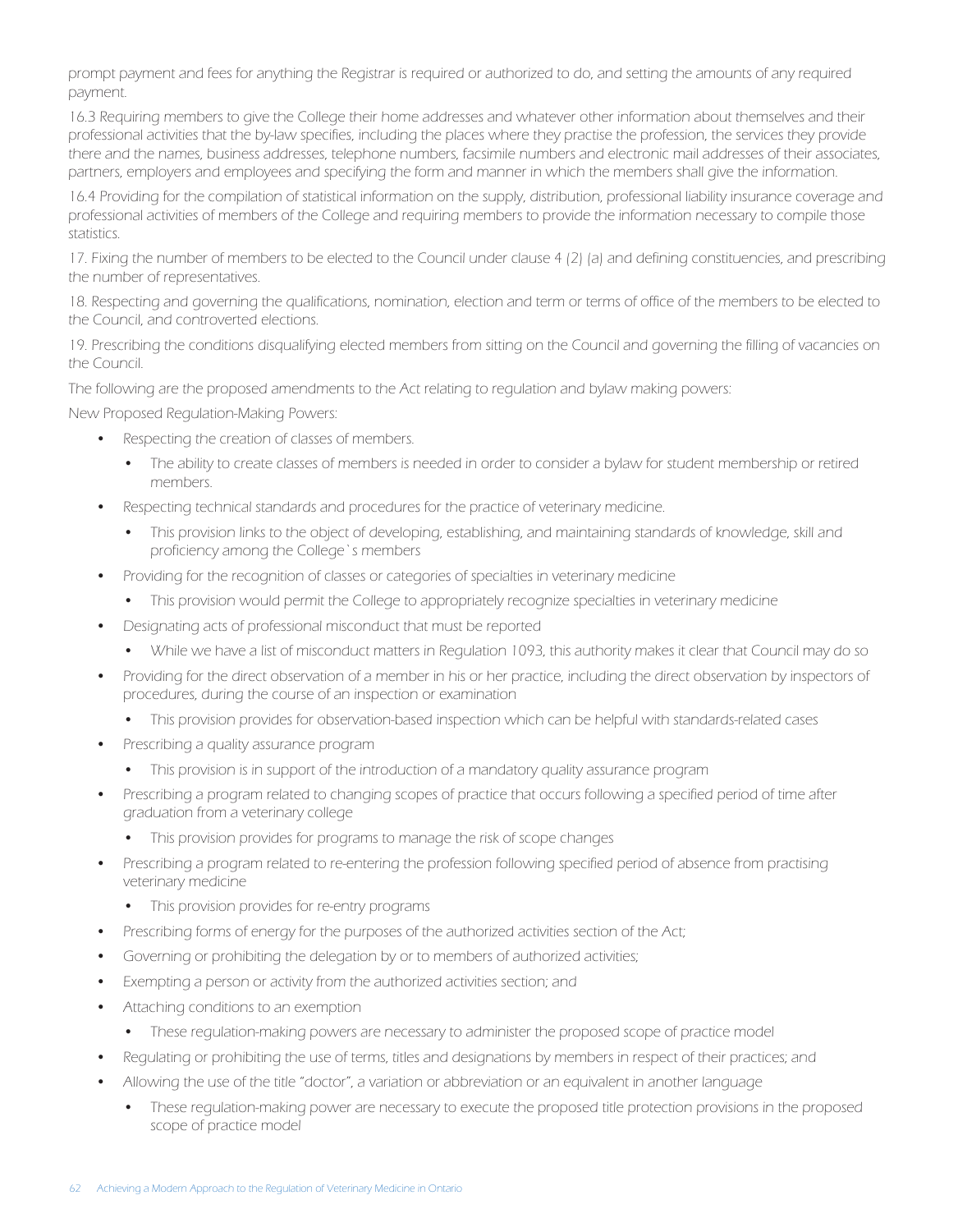- Respecting the giving of notice of meetings and hearings that are to be open to the public
	- This regulation-making power is necessary to carry out the concept related to publicizing notices of hearings

Revised Regulation-Making Powers

- It is proposed that the current regulation-making power related to specialists be revised to include the power to prescribe the rights, privileges, duties, and obligations of specialists
	- This amendment would allow the College greater powers with respect to specialists

New Proposed Bylaw-Making Powers:

- Respecting the composition of Committees
	- This provision allows for increased flexibility
- Establishing a special category of membership for student members and determining the rights, privileges, duties and obligations of such members
	- The addition of this provision is proposed as there is currently no such provision
- Establishing requirements for maintenance of professional liability insurance coverage by members
	- The addition of this provision is proposed as there is currently no such provision
- Respecting the qualification, selection, appointment and terms of office of members of committees required who are not members of the Council
	- The addition of this provision is proposed as there is currently no such provision
- Respecting information to be placed on the Register
	- This provision moves the register information requirement from the regulations to bylaw increasing agility over time
- Respecting details regarding whether and when information on the Register can be removed from the Register
	- There is currently no such provision and this will address questions on this topic in rule rather than in policy
- Respecting the appointment of an accountant or a firm of accountants to audit the accounts of the College and to prepare financial statements for each fiscal year;
- Respecting examinations and reporting by the auditor;
- Respecting the recording, approval, maintenance, and availability of accurate Council minutes at the College office;
- Respecting additional qualifications for or restrictions on the auditor; and
- Providing that the acts of a director or of an officer are valid despite any defect that may afterwards be discovered in his or her appointment or qualification.
	- These bylaw-making powers are necessary additions as a result of the removal of the applicability of the Corporations Act provisions in the Act
- Prescribing conditions disqualifying committee members from sitting on committees and governing the removal of disqualified committee members
	- The Act currently include a bylaw-making power to prescribe the conditions disqualifying elected members from sitting on the Council and governing the filling of vacancies on the Council. The addition of this proposed bylawmaking power would allow the same for all committee members

Regulation Making Powers to be Repealed:

- Requiring the payment of annual fees by members of the College, fees for processing applications, licensing, certificates, examinations and inspections, including penalties for late payment, prompt payment discounts and interest on late payments and fees for anything the Registrar is required or authorized to do, and prescribing the amounts thereof.
	- This is already a bylaw-making authority and is more appropriately dealt with in bylaw
- Providing for the compilation of statistical information on the supply, distribution, professional liability insurance and professional activities of members of the College and requiring members to provide the information necessary to compile such statistics.
	- This is already a bylaw-making authority and is more appropriately dealt with in bylaw

Bylaw Making Powers to be Repealed:

Respecting the calling, holding and conducting of meetings of the membership of the College.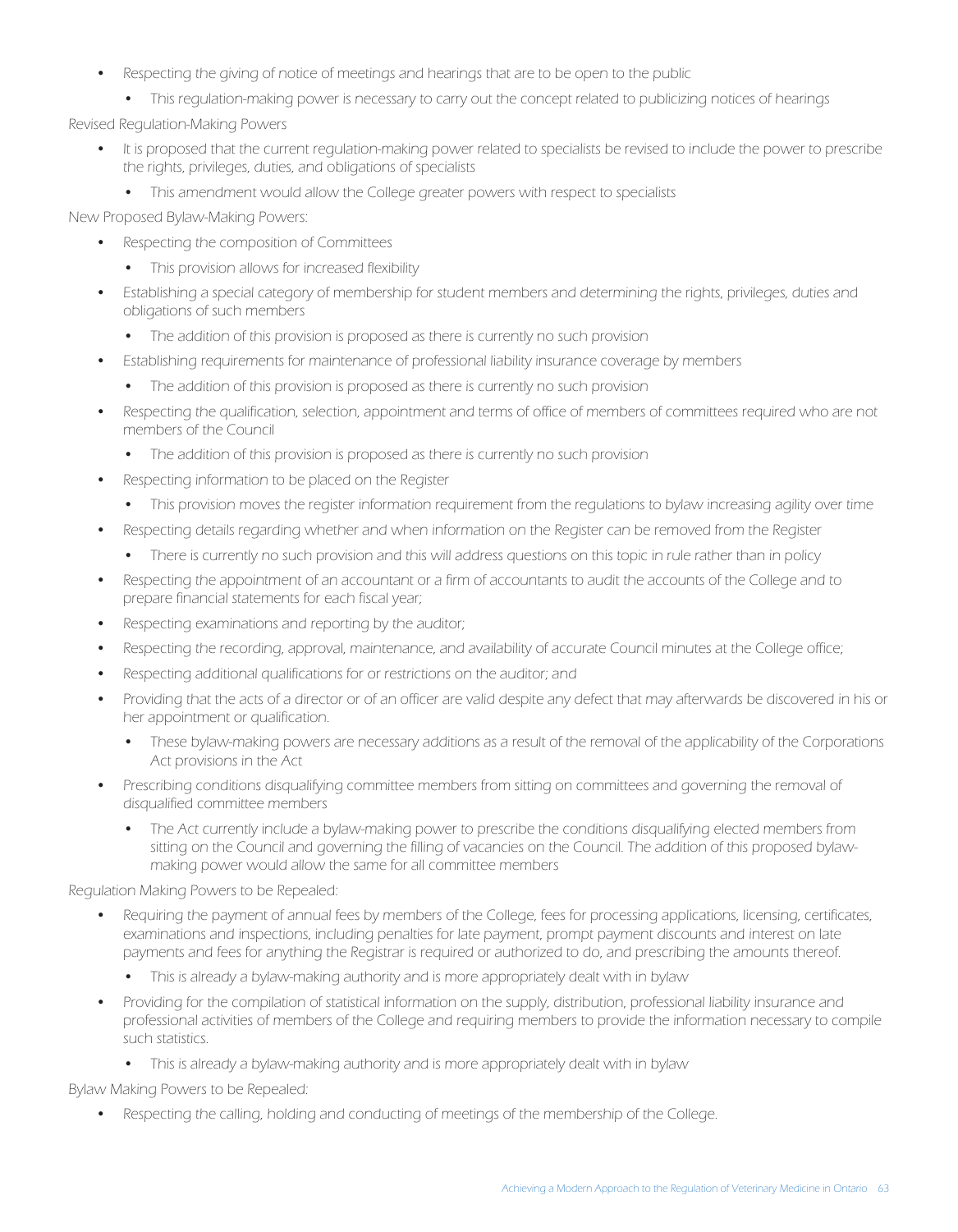• It is proposed that this bylaw-making power be removed as a result of the proposed concept of repealing provisions that mandate holding an annual general meeting.

Provisions to be Moved from Regulation-Making Power to Bylaw-Making Powers

- • Governing the use of names and designations in the practice of veterinary medicine by members of the College
	- The proposal to move this provision from a regulation making power to a bylaw making power is because it is an administrative matter and as a result of advice from the College`s legal counsel that this is more appropriately dealt with in bylaw
- • Establishing a special category of membership for retired members and determining the rights, privileges, duties and obligations of such members
	- The proposal to move this provision from a regulation making power to a bylaw making power is made because it is more appropriately dealt with in bylaw

Provisions to be Moved from the Act to a Bylaw-Making Power

- Providing for the remuneration and indemnification of members of the Council and members of committees and every officer and employee of the College, and their heirs, executors and administrators, and estate and effects other than members appointed by the Lieutenant Governor in Council, and providing for payment of necessary expenses of the Council and committees in the conduct of their business.
	- This amendment is made as a result of legal counsel's suggestion to move this provision from the Act to bylaw, to allow for agility and flexibility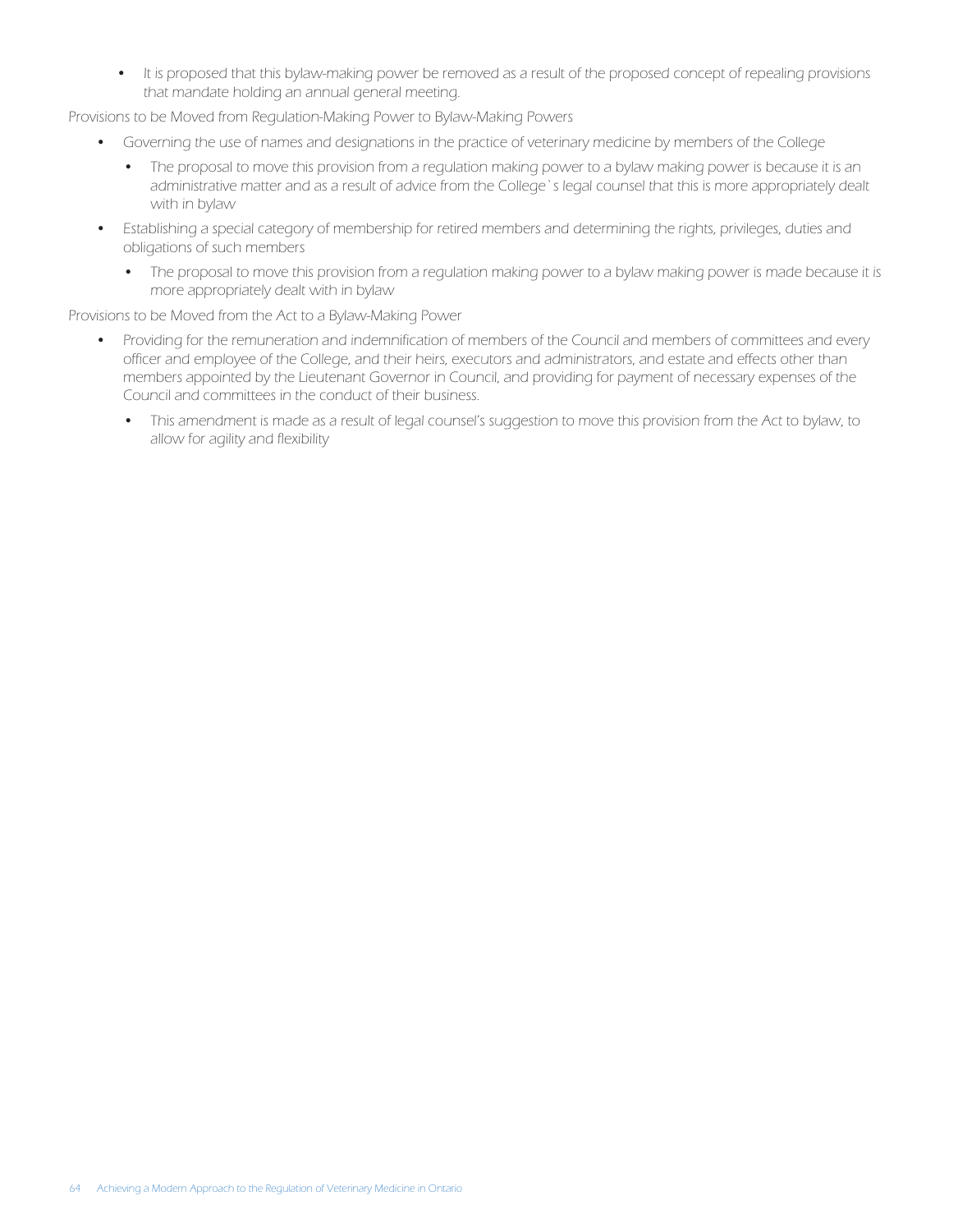Current Provisions Related to Offences and Fines in the Veterinarians Act<sup>1</sup>: :

#### **Offences**

40. (1) Every person who contravenes section 11 is guilty of an offence and on conviction is liable for the first offence to a fine of not more than \$15,000 and for each subsequent offence to a fine of not more than \$30,000.

#### Idem, use of titles

(2) Every person who is not a holder of a licence and who,

(a) uses the title "veterinarian", "vétérinaire", or "veterinary surgeon", "chirurgien vétérinaire" or an abbreviation or variation thereof as an occupational or business designation; or

(b) uses a term, title or description that will lead to the belief that the person may engage in the practice of veterinary medicine,

is guilty of an offence and on conviction is liable for the first offence to a fine of not more than \$5,000 and for each subsequent offence to a fine of not more than \$15,000.

#### Idem, publication

(3) Every person who contravenes subsection 29 (1) or (3) is guilty of an offence and on conviction is liable to a fine of not more than \$10,000 and for each subsequent offence to a fine of not more than \$20,000.

#### Corporation

(4) Where a corporation is convicted of an offence under subsection (1), (2) or (3), the maximum fine that may be imposed is \$25,000 on a first conviction and \$50,000 on each subsequent conviction and not as provided in subsection (1), (2) or (3).

Offence, director, officer, etc., of corporation

(5) Where a corporation is convicted of an offence under subsection (1), (2) or (3),

(a) each director of the corporation; and

(b) each officer, employee or agent of the corporation who was in whole or in part responsible for the conduct of that part of the business of the corporation that gave rise to the offence,

is guilty of an offence unless he or she proves, on the balance of probabilities, that he or she took all reasonable care to prevent the commission of the offence.

#### Idem, penalty

(6) Every person convicted of an offence under subsection (5) is liable on conviction to a fine of not more than \$15,000 on a first conviction and not more than \$30,000 on each subsequent conviction.

#### Limitation

(7) Proceedings shall not be commenced in respect of an offence under subsection (1), (2), (3) or (5) after two years after the date on which the offence was, or is alleged to have been, committed.

#### Offences re falsification, etc.

Falsification of documents

41. (1) Any person who makes or causes to be made a wilful falsification in a matter relating to a register or directory or issues a false licence, certificate of accreditation or document with respect to the issuance of a licence or certificate of accreditation is guilty of an offence and on conviction is liable to a fine of not more than \$5,000.

#### Offences for false representation

(2) Every person who wilfully procures or attempts to procure the issuance of a licence or a certificate of accreditation under this Act by knowingly making a false representation

1 Veterinarians Act, R.S.O. 1990, c. V.3, s 40, 41

### Appendix D

### Offences and **Fines**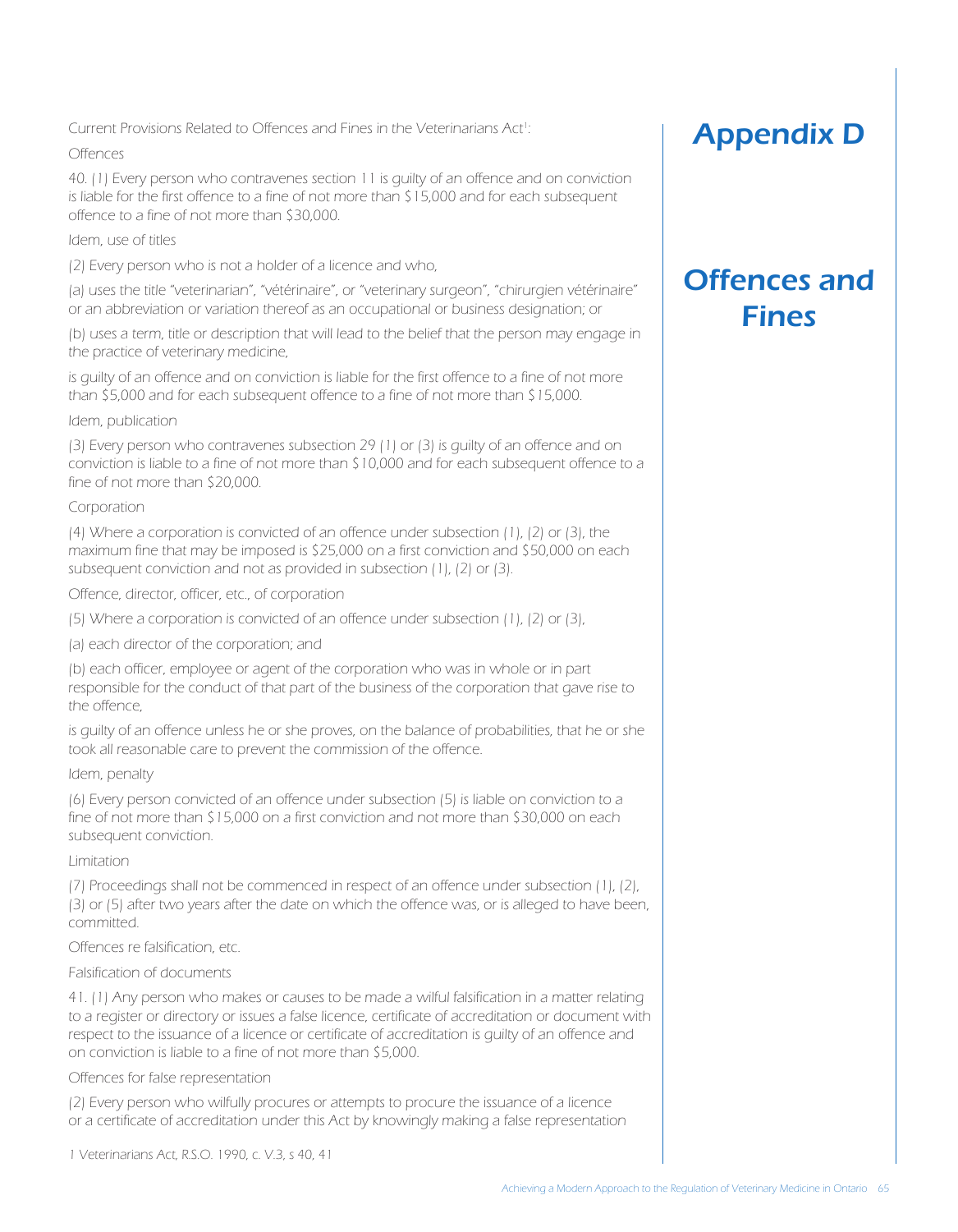or declaration or by making a fraudulent representation or declaration, either orally or in writing, is guilty of an offence and on conviction is liable to a fine of not more than \$5,000.

#### Limitation period

(3) Proceedings to obtain a conviction for an offence under subsection (1) or (2) shall not be commenced after the expiration of one year after the date on which the offence was, or is alleged to have been, committed.

#### Proposed Provisions

It is proposed that the provisions in the Act related to offences be amended to update the fine amounts, and include a number of new provisions related to offences to modernize these provisions:

#### Unauthorized Practice

• It is proposed that the unauthorized practice provision be amended to prohibit the performance of controlled acts, inclusive of the risk of harm clause, by those who are not authorized to perform them and contravention of this provision would be an offence. On conviction, a person who contravened this provision would be liable for the first offence to a fine of not more than \$25,000 and for each subsequent offence to a fine of not more than 50,000. It is also suggested that persons who are found guilty of contravening this term may also be liable for imprisonment for a term of not more than one year.

#### Responsibility of employers

• It is proposed that a provision be added that states that the employer of a person who contravenes the section of the act prohibiting the performance of controlled acts by those who are not authorized to perform them, and who have not been delegated the authority to perform the specific controlled act, while acting within the scope of his or her employment, is guilty of an offence and on conviction is liable to a fine of not more than \$25,000 for a first offence, and not more than \$50,000 for a second or subsequent offence.

#### Responsibility of directors of corporate employers (new proposed provision)

In addition, it is proposed that a provision be added that states that if the employer described above is a corporation, every director of the corporation who approved of, permitted or acquiesced in the contravention is guilty of an offence and on conviction is liable to a fine of not more than \$25,000 for a first offence, and not more than \$50,000 for a second or subsequent offence.

#### Use of titles

• It is proposed that every person who contravenes a provision related to the use of titles is quilty of an offence and on conviction would be liable for the first offence to a fine of not more than \$25,000 and for each subsequent offence to a fine of not more than \$50,000.

#### Falsification of documents

It is proposed that any person who makes or causes to be made a wilful falsification in a matter relating to a register or directory or issues a false licence, certificate of accreditation or document with respect to the issuance of a licence or certificate of accreditation is guilty of an offence and on conviction would be liable to a fine of not more than \$25,000 and for each subsequent offence to a fine of not more than \$50,000.

#### Offences for false representation

It is proposed that every person who wilfully procures or attempts to procure the issuance of a licence or a certificate of accreditation under the Act by knowingly making a false representation or declaration or by making a fraudulent representation or declaration, either orally or in writing, is guilty of an offence and on conviction would be liable to a fine of not more than \$25,000 and for each subsequent offence to a fine of not more than \$50,000.

#### Orders Preventing Public Disclosure

- It is proposed that a provision be added that states that every person who contravenes provisions relating to:
	- 1. where the Council excludes the public from meetings, and makes an order to prevent the public disclosure of matters disclosed in the meeting, including banning publication or broadcasting of those matters; or
	- 2. where a panel of the Discipline Committee, Accreditation Committee, or Registration Committee makes an order that the public be excluded from a hearing in order to prevent the public disclosure of matters disclosed at the hearing, including orders banning the publication or broadcasting of those matters is liable in the case of an individual to a fine of not more than \$25,000 for a first offence and not more than \$50,000 for a second or subsequent offence, or